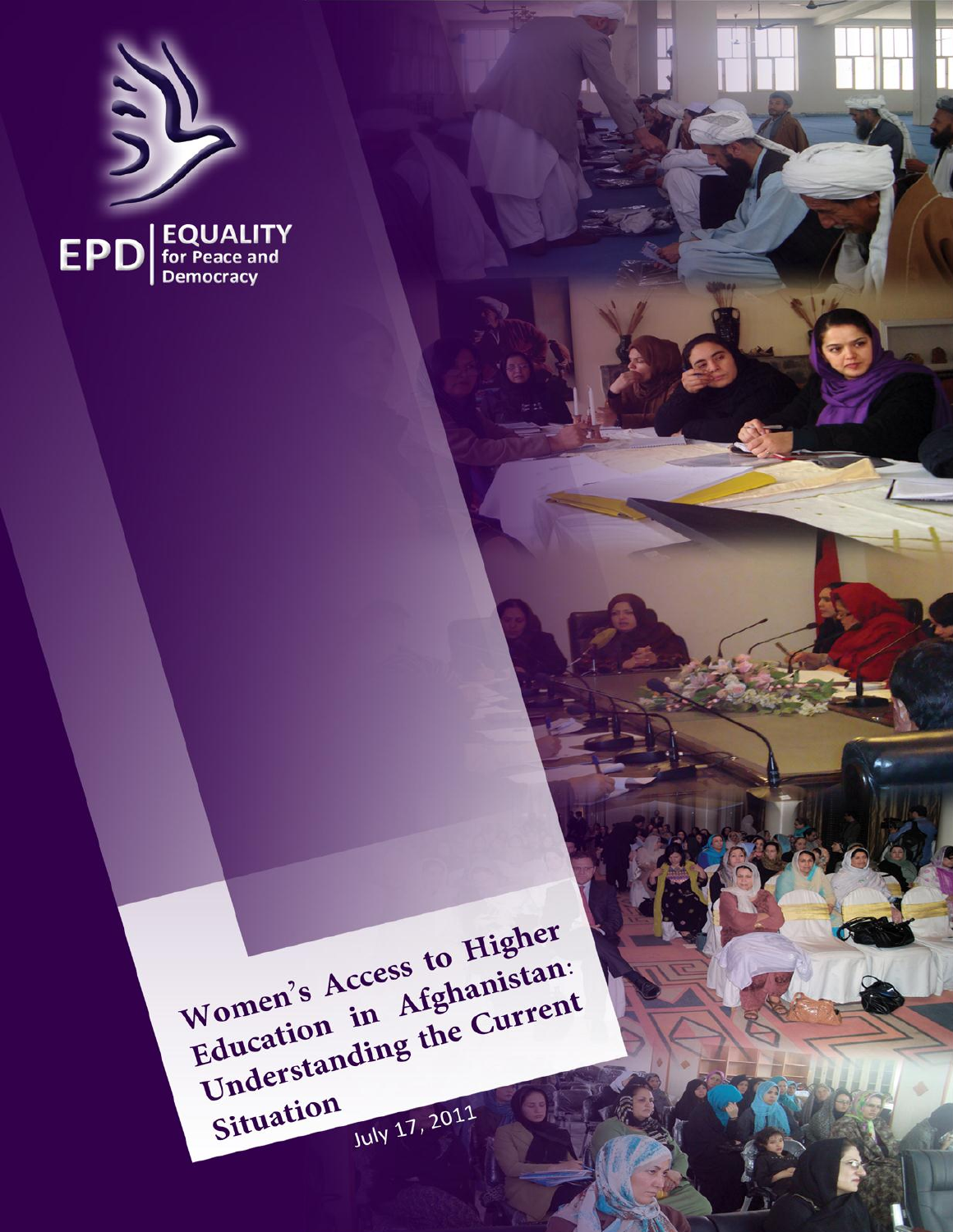### **Table of Contents**

| ERROR! BOOKMARK NOT DEFINED.                                                                |                         |
|---------------------------------------------------------------------------------------------|-------------------------|
|                                                                                             | v                       |
|                                                                                             | VI                      |
| <b>EXECUTIVE SUMMARY</b>                                                                    | VII                     |
| <b>CHAPTER 1: INTRODUCTION TO THE ASSESSMENT</b>                                            | 1                       |
| <b>CHAPTER 2: METHODOLOGY EXAMPLE AND SERVE ASSESSED AND LOCAL CONTRACT ON A CHAPTER 2:</b> | 2                       |
|                                                                                             | $\overline{2}$          |
|                                                                                             | 4                       |
|                                                                                             | 4                       |
|                                                                                             | 7                       |
|                                                                                             | $\overline{\mathbf{z}}$ |
| <b>CHAPTER 3: EXPLORING HIGHER EDUCATION IN AFGHANISTAN</b>                                 | 8                       |
|                                                                                             | - 8                     |
|                                                                                             | 13                      |
|                                                                                             | 17                      |
|                                                                                             | 17                      |
|                                                                                             | 18                      |
|                                                                                             | 19                      |
|                                                                                             | 21                      |
|                                                                                             | 22                      |
|                                                                                             | 25                      |
| <b>CHAPTER 4: ASSESSMENT FINDINGS</b>                                                       | 28                      |
|                                                                                             | 28                      |
|                                                                                             | 30                      |
|                                                                                             | 31                      |
|                                                                                             | 32                      |
|                                                                                             | 32                      |
| Women's Access to Higher Education in Afghanistan                                           | 11                      |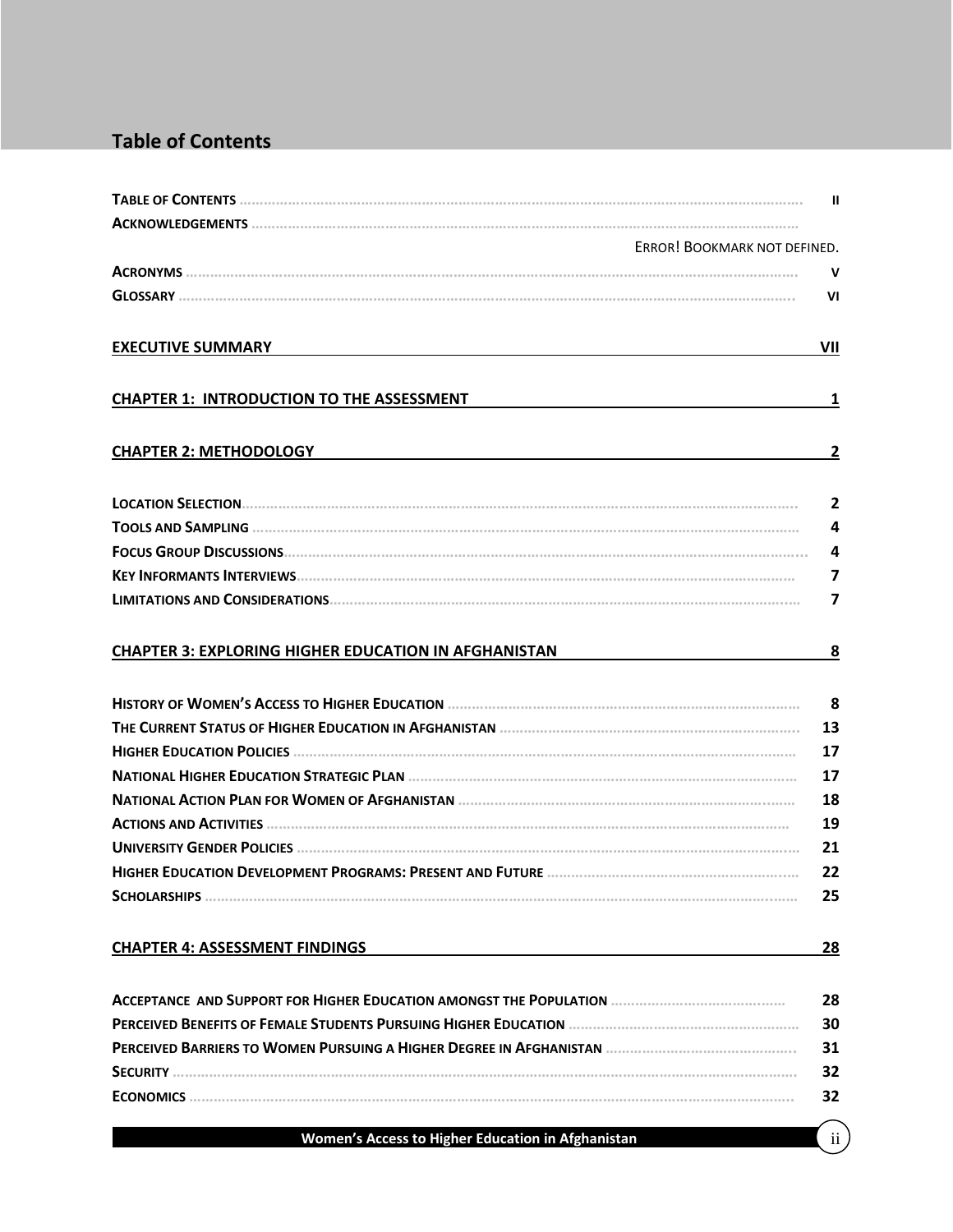|                            | 36 |
|----------------------------|----|
|                            | 38 |
|                            | 40 |
|                            | 40 |
|                            | 42 |
|                            | 43 |
| <b>ADDITIONAL BARRIERS</b> | 46 |

#### **[CHAPTER 5: RECOMMENDATIONS](#page-56-0) 48**

|                    | 489 |
|--------------------|-----|
|                    | 51  |
|                    | 51  |
|                    | 51  |
|                    | 53  |
|                    | 54  |
|                    | 545 |
|                    |     |
| <b>CONCLUSIONS</b> | 56  |

| <b>BIBLIOGRAPHY</b> |  |
|---------------------|--|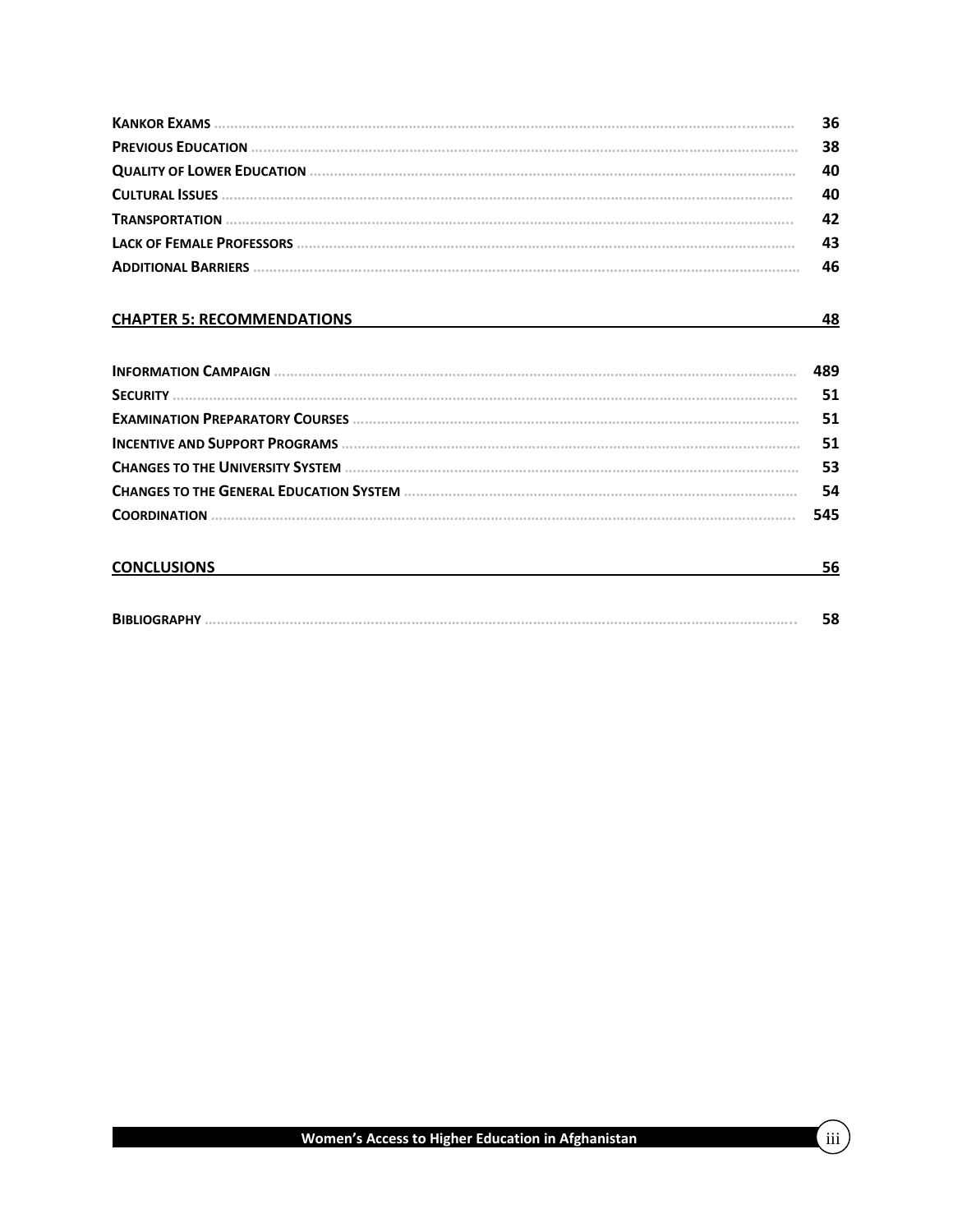#### **Message from the Executive Director**

*The foundation for every state is education of its youth.* 

#### *[Diogenes Laertius](http://www.quotationspage.com/quotes/Diogenes_Laertius/)*

The global society has undergone through drastic changes in past century. There are female presidents, female pilots and female astronauts. Fortunately, girls can become anything they want these days. However, female education has faced significant obstacles in Afghanistan, yet there have been enormous gains and visible achievements since 2001. In the early years after the fall of the Taliban, education was a top priority for the Afghan government and donors to get children back to school. However higher education, which is very vital for development of the country did not receive the same support and attention from the donors and Afghan government. Traditionally families are supporting their girls' education at the primary level. However at the secondary drop out of girls from schools begin and very few numbers of girls can pursue their higher education.

I am pleased to share with you an Assessment of Girls' Access to Higher Education in Afghanistan. The assessment has been conducted in seven provinces of the country with sample size of 220 individuals, which included students, non students, parents of both students and non students, university professors, faculty workers, respective ministry officials and those in charge of higher education. In order to have broader vision and to go deeper into the real problems, several rounds of street interviews were also arranged.

The assessment report not only presents the main obstacles women face while accessing higher education, it also highlights the key recommendations for the improvement and future steps. EPD will be working with relevant government authorities and partners to develop detailed action plan for implementation of the recommendations.

In conclusion, I would like to thank the Ministry of Higher Education, Ministry of Education, and Ministry of Women's Affairs for their support during the assessment. I also extend gratitude to Soraya Mashal Consulting Firm for its technical support in conducting this assessment.

> Nargis Nehan Executive Director EQUALITY for Peace and Democracy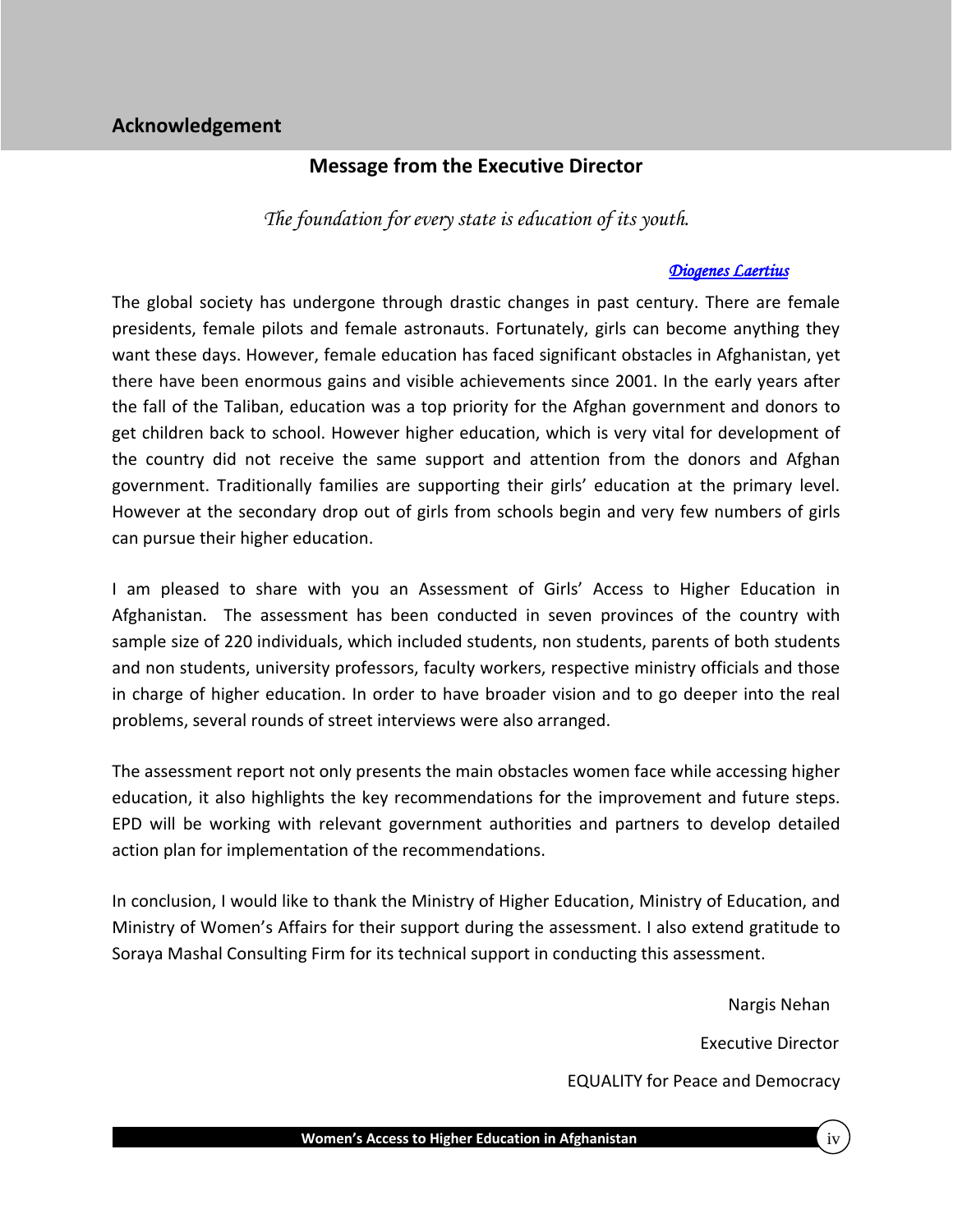### <span id="page-4-0"></span>**Acronyms**

| <b>AGE</b>    | <b>Anti-Government Elements</b>                                  |
|---------------|------------------------------------------------------------------|
| <b>ANDS</b>   | Afghanistan National Development Strategy                        |
| <b>ASGP</b>   | Afghanistan Sub-National Governance Programme (ASGP)             |
| <b>CARE</b>   | <b>International NGO</b>                                         |
| <b>CSO</b>    | <b>Central Statistics Office</b>                                 |
| <b>CRS</b>    | <b>Catholic Relief Services</b>                                  |
| <b>FGD</b>    | <b>Focus Group Discussion</b>                                    |
| <b>IRoA</b>   | <b>Islamic Republic of Afghanistan</b>                           |
| <b>HEP</b>    | Higher Education Project, sponsored by USAID                     |
| <b>IED</b>    | <b>Improvised Explosive Devise</b>                               |
| <b>IEAW</b>   | Initiative to Educate Afghan Women                               |
| <b>IIEP</b>   | International Institute of Education Planning                    |
| KII           | Key Informant Interview                                          |
| MoE           | Ministry of Education                                            |
| <b>MoHE</b>   | Ministry of Higher Education                                     |
| <b>MoWA</b>   | Ministry of Women's Affairs                                      |
| <b>MRRD</b>   | Ministry of Rural Rehabilitation and Development                 |
| <b>NAPWA</b>  | National Action Plan for Women of Afghanistan                    |
| <b>NSP</b>    | <b>National Solidarity Programme</b>                             |
| <b>PRT</b>    | <b>Provincial Reconstruction Team</b>                            |
| <b>UNESCO</b> | United Nations Educational, Scientific and Cultural Organization |
| <b>UNIFEM</b> | United Nations Development Fund for Women                        |
| <b>USAID</b>  | United States Agency for International Development               |
| <b>USD</b>    | <b>United States Dollar</b>                                      |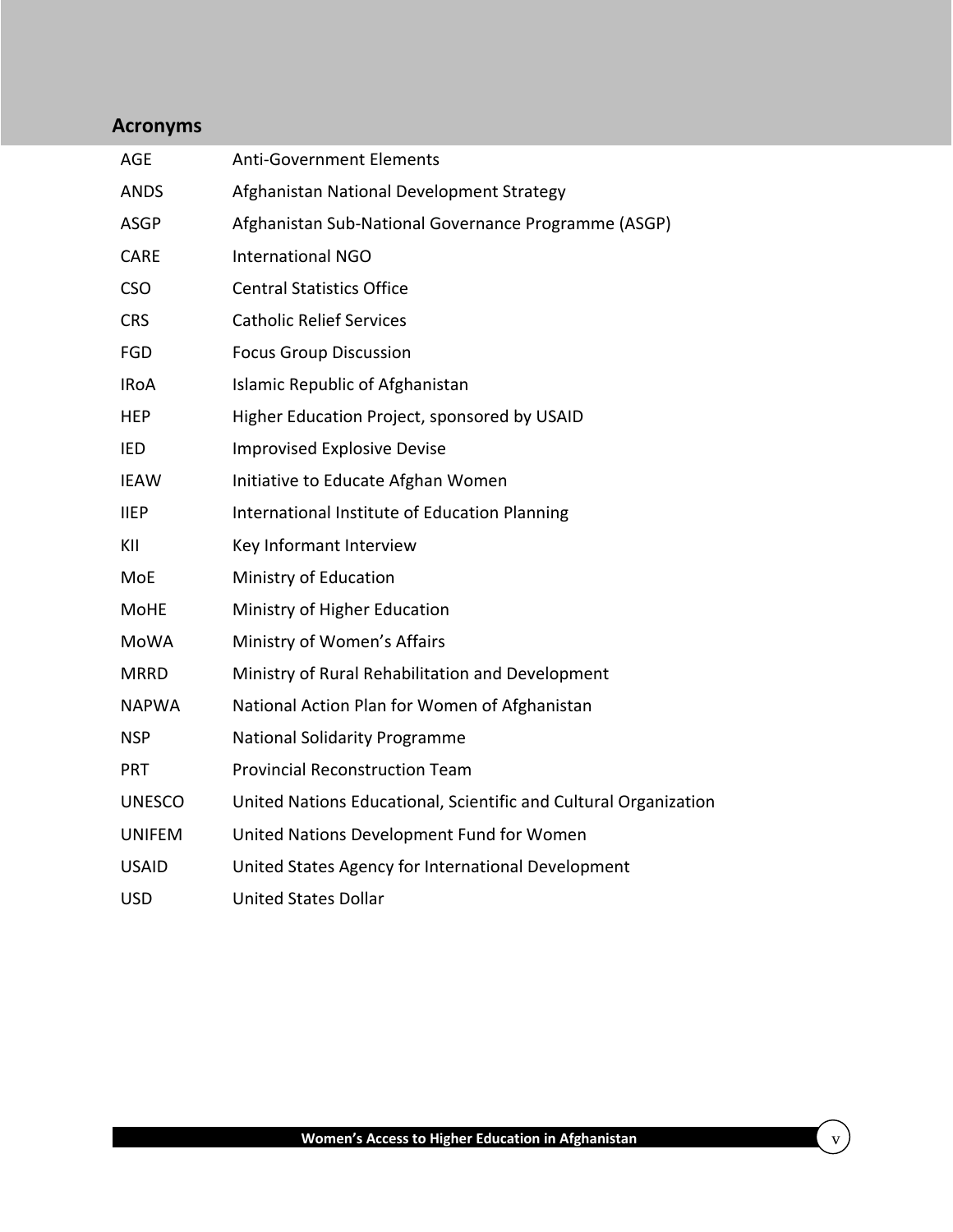# <span id="page-5-0"></span>**Glossary**

| Afghani | National currency of Afghanistan (1 USD was equal to about 48 Afghani at the<br>time of report writing)                |  |  |
|---------|------------------------------------------------------------------------------------------------------------------------|--|--|
| Chaderi | Full length veil for women that covers the body completely, with a screen for<br>eyes through which the wearer can see |  |  |
| Farz    | Persian word that means "one's duty" in Islam                                                                          |  |  |
| Kankor  | University entrance exam in Afghanistan                                                                                |  |  |
| Mahram  | A male relative who is allowed by Islam religion to accompany a female into<br>public spaces                           |  |  |
| Mullah  | Male Islamic religious teacher or leader                                                                               |  |  |
| Pardah  | Persian for "curtain," it commonly refers to the practice of secluding women<br>from men and vice versa                |  |  |
| Ulema   | Educated Islamic scholars                                                                                              |  |  |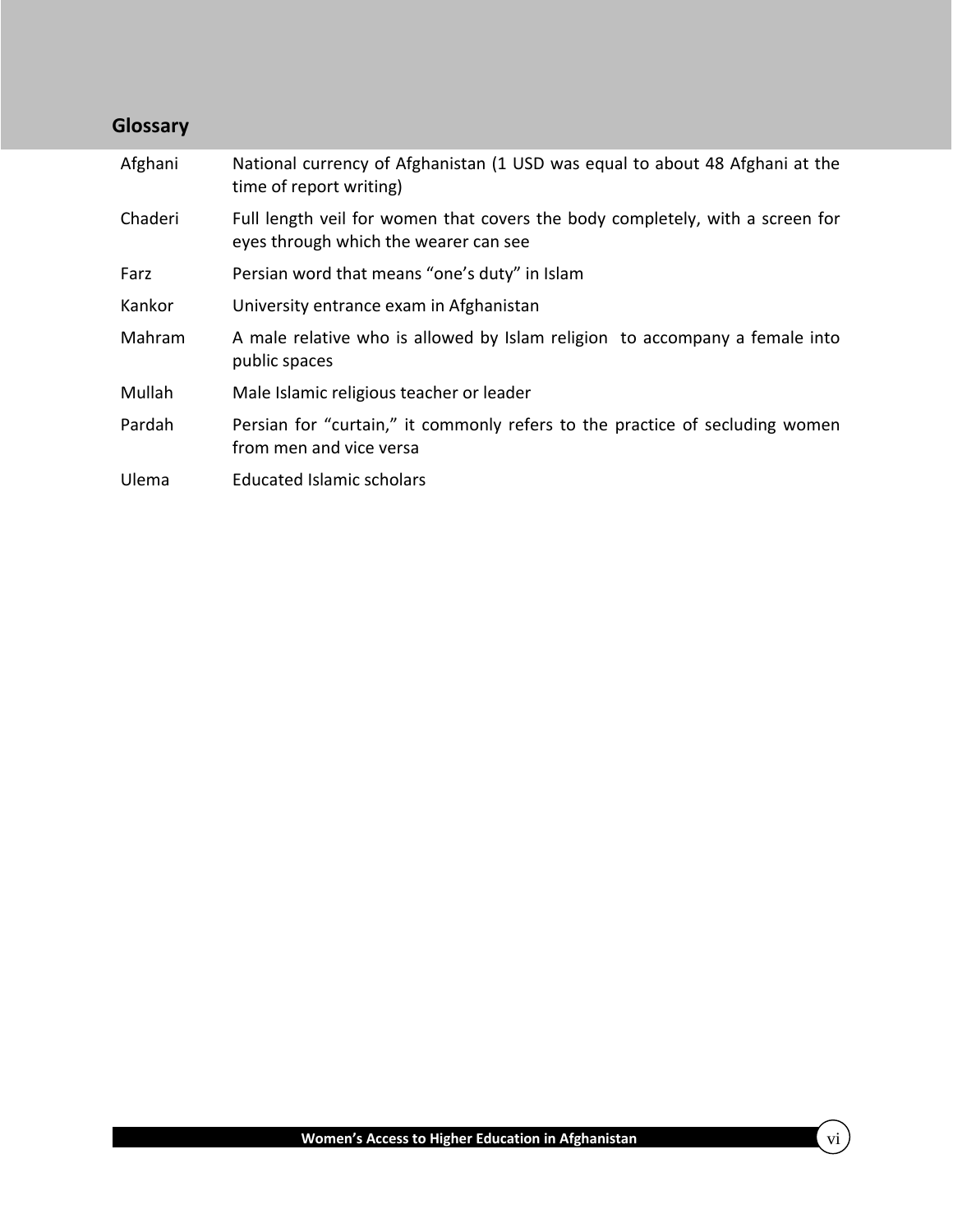#### <span id="page-6-0"></span>**Executive Summary**

Afghan universities are currently open to both male and female applicants, and 19.9% of the students enrolled in such institutes of higher education were female in the 2009-2010 academic years. While this is a vast improvement compared to universities under the Taliban regime, when women were outlawed from becoming students at all, there is still an obvious gender gap and imbalance that needs to be understood if efforts are going to be made to create greater equity and equality for women in higher education in Afghanistan.

The story of female access to higher education in Afghanistan is interesting, with some governments strongly supporting women's education in general and some outlawing it due to conservative ideas about the social roles of men and women. Today, the government is obliged to provide equal educational opportunities to men and women starting in primary school through their university degree.

Unfortunately, as indicated by the lower percentage above, women are continuing to encounter barriers, hurdles, and set-backs on their way to obtain access to a higher education. This assessment worked to identify some of these barriers, hurdles, and set-backs from multiple higher education stake-holders, from heads of universities, to professors, university staff, students, non-students, and parents. Street interviews were also conducted to capture local sentiments regarding higher education for women in the local bazaars (markets) of university towns. The assessment was conducted in seven different provinces throughout the country, providing a good geographical coverage, in the hope of capturing the largest variety of opinions and experiences.

Following the fall of the Taliban in 2001, only seven of the previously 14 operating universities were left in operation, albeit in very limited form. Since that time, those seven universities have been joined by 15 additional universities, resulting in a total of 22 public universities operating throughout the country today. The demand for higher education has become so large that numerous private universities have arisen to serve those students who do not enroll in the public universities. Student enrollment has been increasing in recent years, and the universities themselves have expanded to include at least one Masters Program in Education at Kabul University.

The destruction to the general education system in recent decades, however, has meant that a great deal of the development focus in education has stayed at the primary and secondary levels. While higher education has found its place in some of the country's most influential policies and plans, including the Afghanistan National Development Strategy (ANDS) and the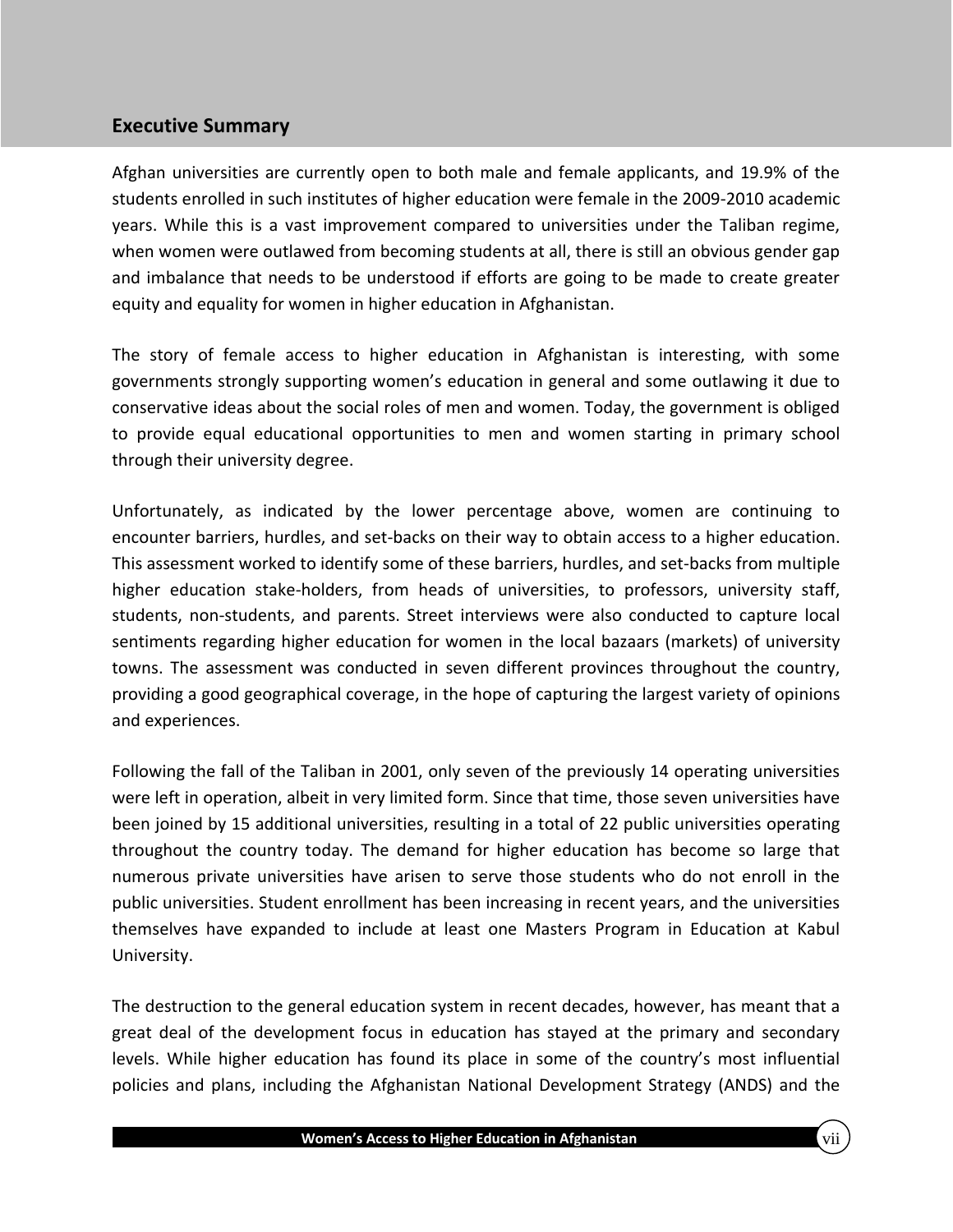National Action Plan for Women of Afghanistan (NAPWA), few concrete action steps have been outlined for how to increase the number of women obtaining higher degrees. Even the Ministry of Higher Education's Strategic Plan, while expansive in language, provides little concrete plans for how to involve women more at the university level. A few international organizations, nongovernmental organizations (NGOs), and universities from different countries are involved, mostly on a small scale, in improving the university system in Afghanistan, there are few programs specifically focused on women's access.

Despite these shortfalls, there is encouraging evidence that a great deal of support for higher education exists for women amongst the assessment sample, even within the street interviews. The top seven most commonly mentioned benefits or reasons why women should have access to higher education in this assessment included: women make up half of the society and they need to be educated to create balance; educated women will help to develop the country; educated women make strong mothers and produce healthier children; all women have the right to education; female nurses, doctors, and teachers are needed and only educated women can fulfill these needs; women have the same needs as men and this includes higher education; and pursuing education is required (Farz) for both men and women within Islam. While it is suspected that rural opinions might not be as enthusiastic for higher education, it is important that there already individuals and groups who can be counted to support higher education for women.

There are, however, numerous barriers for women trying to obtain a higher degree that were noted by the assessment participants. Insecurity, financial issues, difficulties with the university entrance examination, the low quality of secondary education in the country, transportation concerns and issues, lack of female professors, lack of hostels for girls and cultural issues were all listed as major barriers for women pursuing higher degree. Families being fearful of the dangers their daughters would face on their way to the university or being fearful of local reactions to them allowing their daughters to attend university, were listed as some of the cultural barriers, along with wrong beliefs that education goes against Islam made it very hard for women to convince their families of the value of education to obtain a higher degree.

These barriers, though strong, are not viewed as permanent. The assessment participants provided numerous thoughts and recommendations on how to ease or even eliminate some of these barriers. The most commonly made suggestion was that education informative campaigns should be conducted throughout the country that include mullahs and other religious leaders who can support education for women in general, and for higher education in particular, from a religious perspective. Many people felt that if the people of Afghanistan could know more about education and its benefits, they would help to dissolve some of the current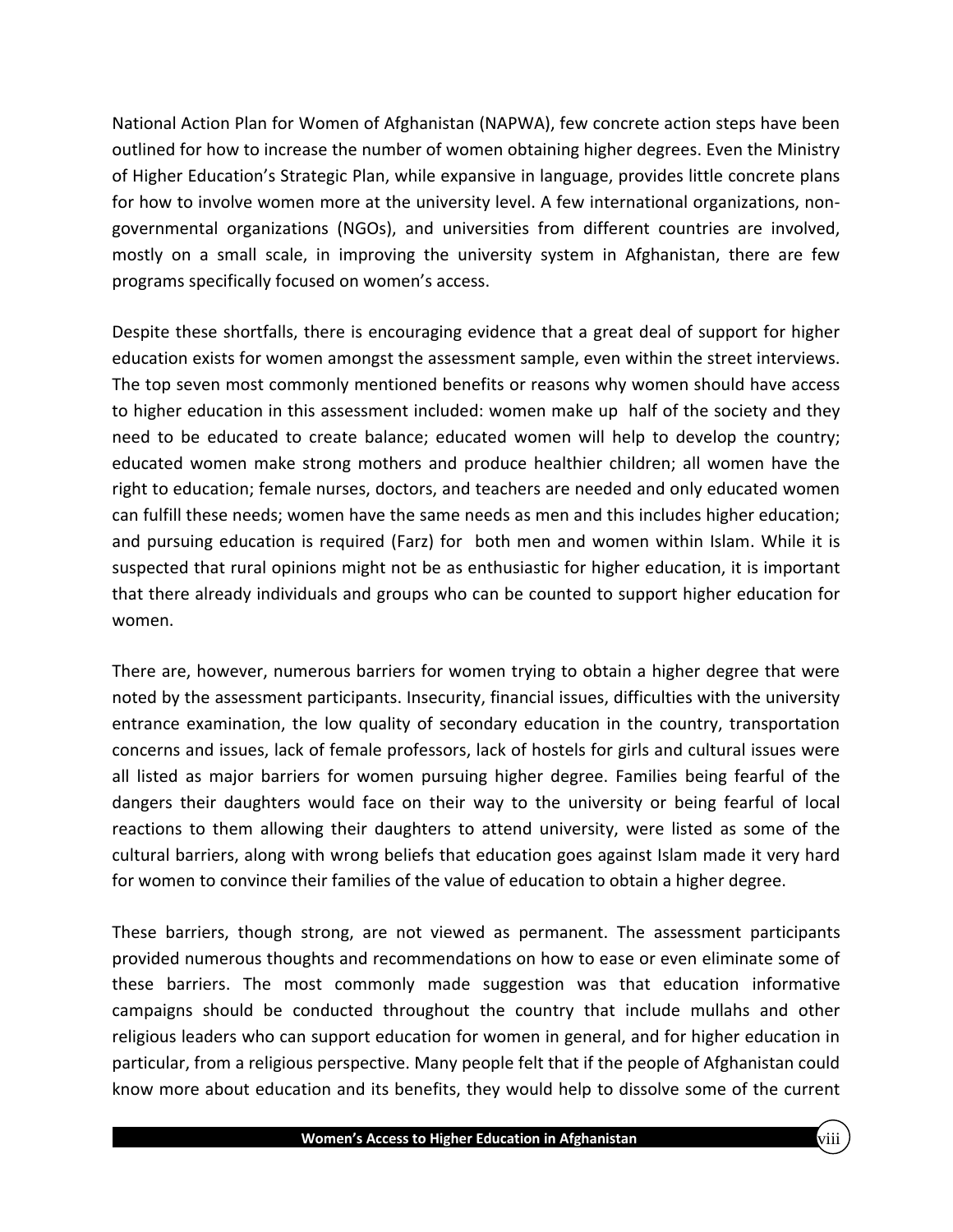barriers and encourage their daughters to pursue higher education. Increasing security, providing Kankor Examination preparatory classes for females, and improving the university environment to make it more comfortable for women to spend their time there, were all commonly suggested ways to improve the percentage of women pursuing higher education. Additionally, the assessment team noted that increasing the coordination between development implementers, funders and the ministry would help, as would increasing communications and coordination that exists within universities and between the university and the ministries.

Women access to higher education in Afghanistan can be improved, however, all efforts to do so should be tried to take a long-term perspective, one that focuses on the students of today and the future, and not just on short-term and rarely sustainable projects with immediate impact that are so often favored by development funders. The women of Afghanistan and the country as a whole deserve the right to see what positive impacts an increased number of educated women can produce.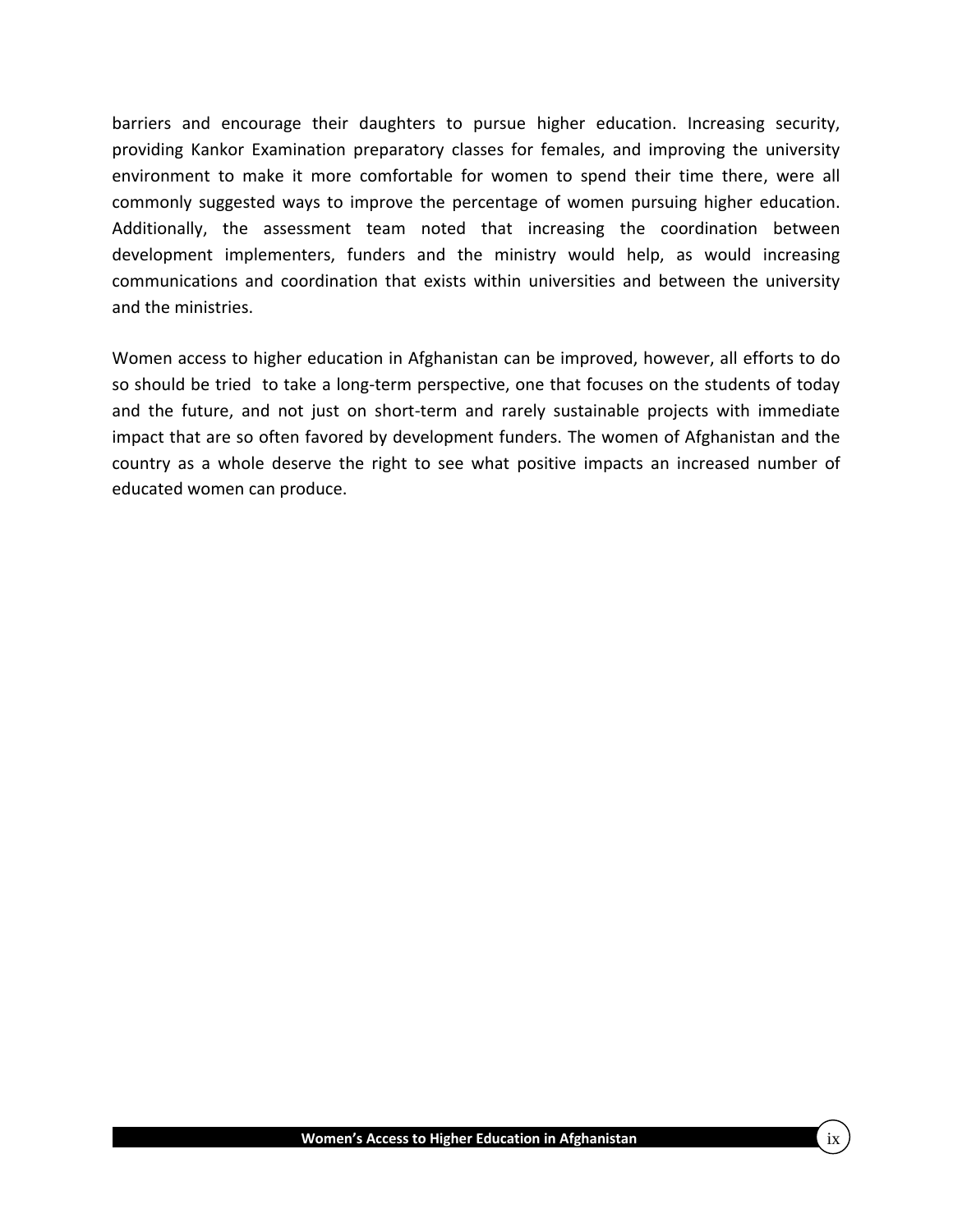### <span id="page-9-0"></span>**Chapter 1: Introduction to the Assessment**

As Afghanistan continues to work to develop in the post-Taliban era, an increased focus on the education of women has come to the forefront, both in the Afghanistan National Development Strategy (ANDS) of 2006 and in other development plans and documents. While most of the attention is placed on primary and secondary education, there is an increasing need to begin to focus on access to higher educational institutions for female students throughout the country.

While there are a number of reports that have helped to create a baseline understanding of the primary and secondary education situations in the country, there are no publically published reports on female students' access to higher education in Afghanistan to date. This report aims to address this gap in the available information by looking closely at how accessible higher education is for female students in Afghanistan, what incentives and barriers they face in trying to obtain higher degree, which development programs touch on female access to higher education, and the government policies that apply to female student access to higher education. It also provides some historical perspective on female access to higher education.

It is only by understanding the current situation that ministry staff, policy makers, development stakeholders, CSO advocacy groups and others who have invested in higher education in Afghanistan can move forward and help to address the low level access that currently exists for women trying to obtain higher education in Afghanistan. By understanding how things currently stand, better grounded plans can be made, based on the reality of higher education, for how to move into a future where more women are able to attend universities and beyond.

This assessment highlights the current situation, while also providing detailed information on the historical access women have had to higher education in Afghanistan to help situate the current reality into a larger picture.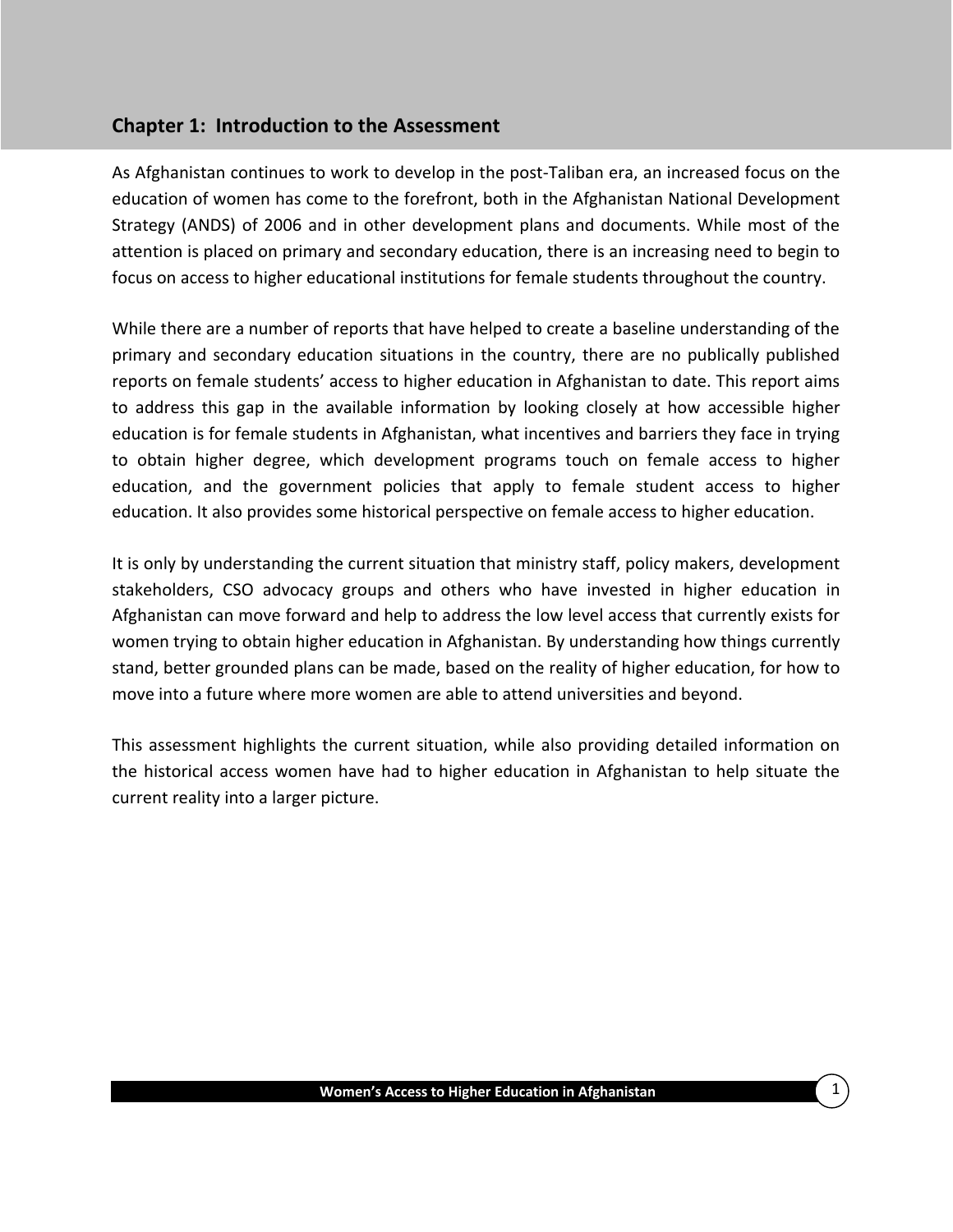#### <span id="page-10-0"></span>**Chapter 2: Methodology**

To best understand the historical situation of female access to higher education in Afghanistan, the assessment team undertook an intensive desk study and also spoke with education specialists who have been involved in Afghanistan for multiple decades. Field reports, books, journal articles, and key informant interviews were used to verify and confirm data from different sources to draw the most accurate picture of the university system in Afghanistan and the role that women – as students, faculty, and staff – have played in that system.

In order to try to gain a holistic picture of the current situation for female tertiary students and higher education in Afghanistan in general, this assessment has taken a multi-pronged approach. Utilizing both quantitative and qualitative tools and analysis techniques, the assessment team has gathered data from seven different provinces. In these different provinces, the team focused on seven public, government-run institutions of higher education or universities, where we spoke with representatives of the university community. Additionally, stakeholders in the Ministry of Education (MoE), Ministry of Higher Education (MoHE), and the Ministry of Women's Affairs (MoWA); funders of higher education development projects; and individuals from a private university based in Kabul were interviewed.

#### <span id="page-10-1"></span>**Location Selection**

Geographically, the provinces selected cover the major regions of the country: Herat in the West, Balkh in the North, Badakhshan in the Northeast, and Nangarhar in the East, Kandahar in the South, and Kabul and Bamiyan in the Central Region. These regions, therefore, cover people of different ethnicities, different branches of Islam, and other common divisors in Afghanistan. The provinces were also selected to try to represent the diversity of Afghanistan's universities in terms of student population, size, and age.

The seven universities were established at different times, ranging from the first university established in Afghanistan; Kabul University in 1932, to more recent additions such as Bamiyan University in 2004 and Badakhshan University in 2003. This allowed the assessment team to gather information within and between universities from very well-established schools and from those who have just entered the higher education sector, with the hope of being able to capture both traditions and new innovations.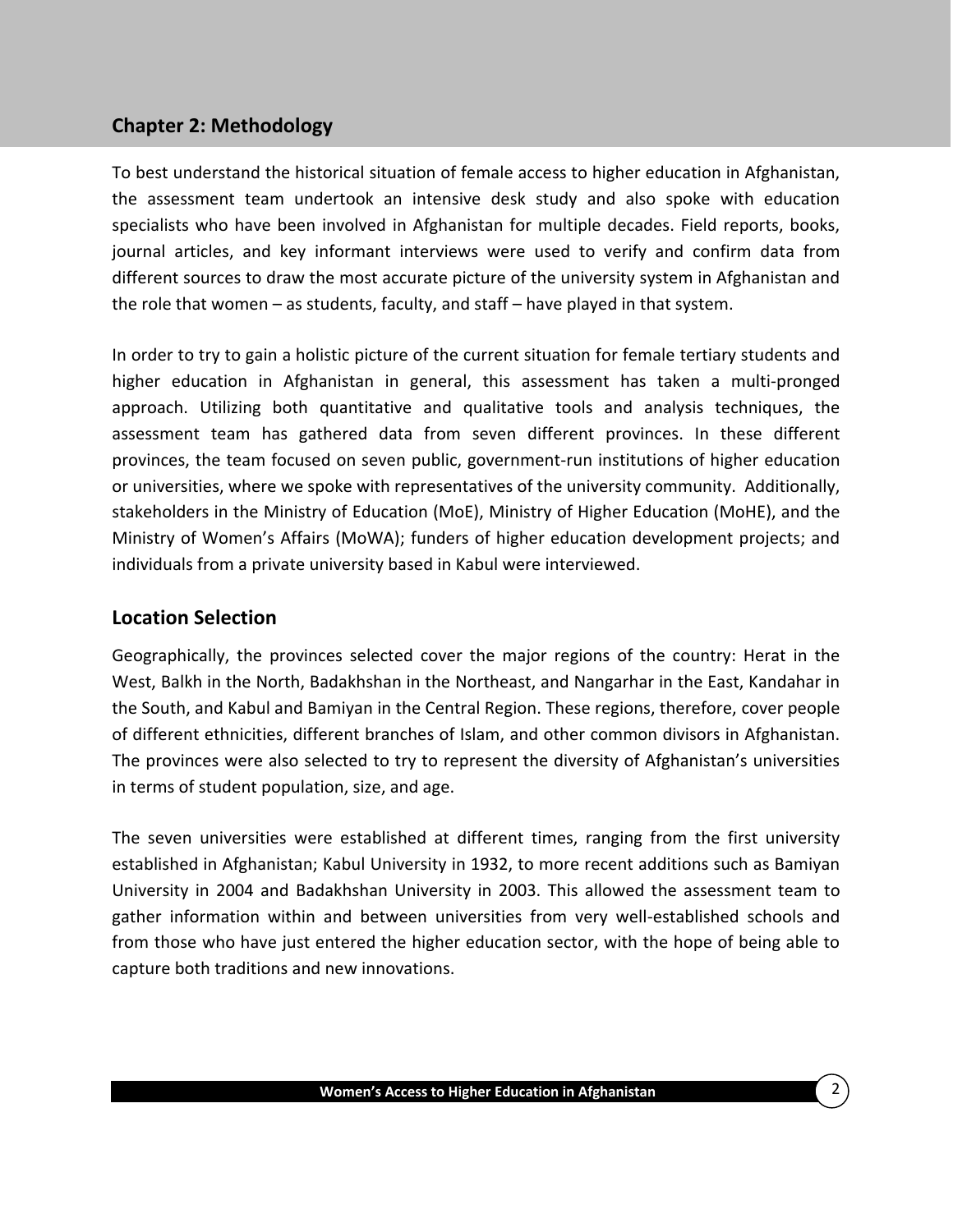

**Figure 1: The seven provinces of Afghanistan where assessment was conducted**

For most of these schools, female professors were hired within the first couple of years of operation, with the exception of the universities in Kandahar and Nangarhar, where it took them twelve and ten years respectively, after opening, to hire their first female professor. These two provinces are situated in the Pashtun belt of the country, which is known for its conservative views on purdah and the appropriate social roles for each gender and the social spaces they are allowed to occupy.

All seven of the assessment universities, except for the universities of Bamiyan and Badakhshan due to their more recent establishment, had to close their doors to women in their histories, with some having to close their doors completely.<sup>1</sup> This occurred in the years in which the Taliban governed the country, from 1996 through 2001. Prior to this time, the universities had allowed women to enroll more or less since their establishment, if not a few years following their establishment. As will be detailed below, the era when the Taliban controlled and governed the country resulted in negative impacts on the education of women country-wide and also negatively impacted on male educational opportunities too.

 $^{\text{1}}$  Bamiyan University was established in 2004 according to their administration and Badakhshan University was opened in 1963 as a teacher training college and only became an official university in 2003 according to the administration there.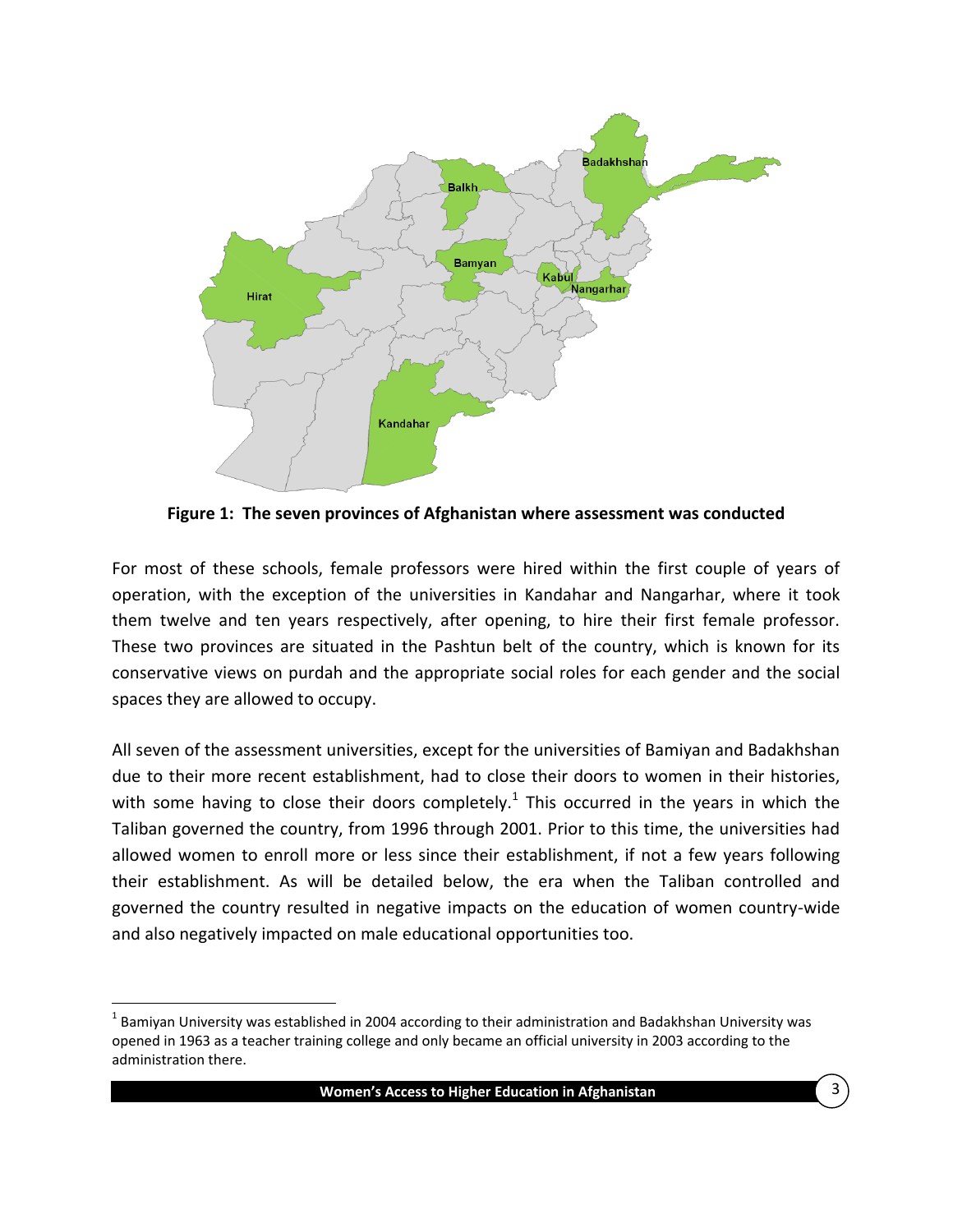| <b>University</b>           | <b>Province</b> | <b>Region</b> | <b>Student</b><br>Population <sup>2</sup> | <b>Student</b><br>Population <sup>3</sup> | Year<br>of Est. |
|-----------------------------|-----------------|---------------|-------------------------------------------|-------------------------------------------|-----------------|
| Badakhshan                  | Badakhshan      | Northeast     | 20                                        | 512                                       | 2003            |
| University                  |                 |               |                                           |                                           |                 |
| <b>Balkh University</b>     | <b>Balkh</b>    | North-        | 5                                         | 5,567                                     | 1987            |
|                             |                 | central       |                                           |                                           |                 |
| <b>Bamiyan University</b>   | Bamiyan         | Central       | 17                                        | 907                                       | 2004            |
| <b>Herat University</b>     | Heart           | West          | 3                                         | 6,446                                     | 1988            |
| Kabul University            | Kabul           | Central       | 1                                         | 13,350                                    | 1932            |
| Kandahar University         | Kandahar        | South         | 9                                         | 2,013                                     | 1990            |
| <b>Nangarhar University</b> | Nangarhar       | East          | $\overline{2}$                            | 7,109                                     | 1963            |

#### **Table 1: Basic comparative information about the seven Afghan universities where assessment was conducted**

Source: Afghanistan Statistical Yearbook 2009-2010 and data from assessment, including university report cards and key informant interviews (May and June 2011)

### <span id="page-12-0"></span>**Tools and Sampling**

This assessment utilized key informant interviews and focus group discussions. In total, the team conducted 62 individual key informant interviews (KIIs), 16 with women and 46 with men. The largest preponderance of male respondents can be mostly attributed to the positions held by these individuals and not to an intended selection bias on the part of the assessment team. The majority of higher positions within the university system and within the ministries are most often held by male. It also conducted 57 separate focus group discussions (FGDs), 35 with women and 22 with men. In the focus groups, the team spoke with 167 women and 106 men. The breakdown of these KIIs and FGDs will be provided in more detail below.

#### <span id="page-12-1"></span>**Focus Group Discussions**

 $\overline{a}$ 

Focus group discussions in this assessment were limited to small groups of 4-6 individuals from an established category. All attempts were made to conduct male and female FGDs separately to ensure that everyone felt free to present their views. Previous assessment experiences in Afghanistan have shown that mixed gender focus group discussions often result in very low levels of contribution from female participants, leaving their opinions and knowledge

 $^2$  The student population ranking includes all 22 public universities. (Islamic Republic of Afghanistan Central [Statistics Office 2010\)](#page-66-1)

 $^3$  All student population data provided is for the academic year 2009-2010. (Islamic Republic of Afghanistan Central [Statistics Office 2010: 41\)](#page-66-1)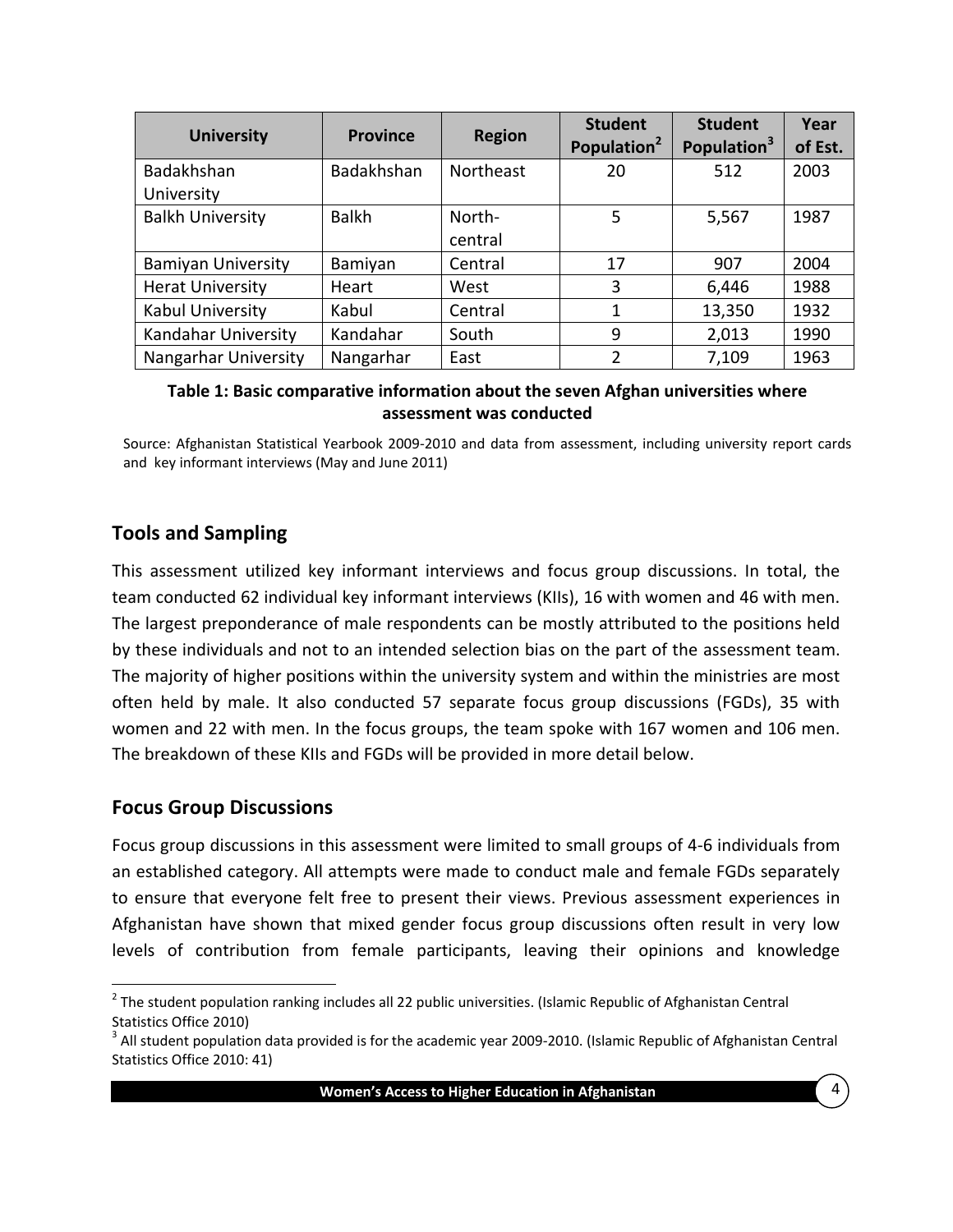unrevealed. The intention behind this was to try to create an environment in which each participant felt free to talk openly within their group, without concerns for gender relations.

Focus group discussions allow for a great deal of discussion and interaction between the group members, which provide insights into a topic that would not be available through individual interviews. It also allows room for the discussion to lead the interview into different directions, though guidelines do help the focus group discussion leader to guide the conversation when necessary. Focus group discussions are most often used for qualitative data collection, as they provide space for people to provide greater details about their motivations and their understandings of situations, both of which were vital for this assessment.

Focus groups were conducted with male and female students, male and female parents of students, male and female non-students of student age, male and female professors, and female staff members at each university, as detailed below.

The focus group discussions were conducted with male and female students separately and with male and female non-students separately to help us to understand what motivates those students who are continuing their education and what prevented the non-students from continuing their education. It also helped us understand the different challenges that these students and non-students have faced in their educational pursuits. In Afghanistan, families are known for playing a strong role in determining the educational decisions of young people, and therefore focus group discussions were also conducted with parents of students and nonstudents so that the assessment team could better understand the role they have played and the reasons for their stances on whether the young members of the family should pursue higher education.

|    | <b>Category of FGD</b>       | <b>FGDs</b> | <b>Total</b><br><b>Participants</b> |
|----|------------------------------|-------------|-------------------------------------|
| 1. | <b>Students</b>              | 14          | 72                                  |
| 2. | Parents                      | 14          | 70                                  |
| 3. | Non-students                 | 8           | 32                                  |
| 4. | Professors                   | 14          | 65                                  |
| 5. | <b>University Staff</b>      | 6           | 27                                  |
| 6. | <b>Female Ministry Staff</b> | 1           |                                     |
|    | <b>Totals</b>                | 57          | 273                                 |

**Table 2: Focus Group Discussions conducted for this assessment**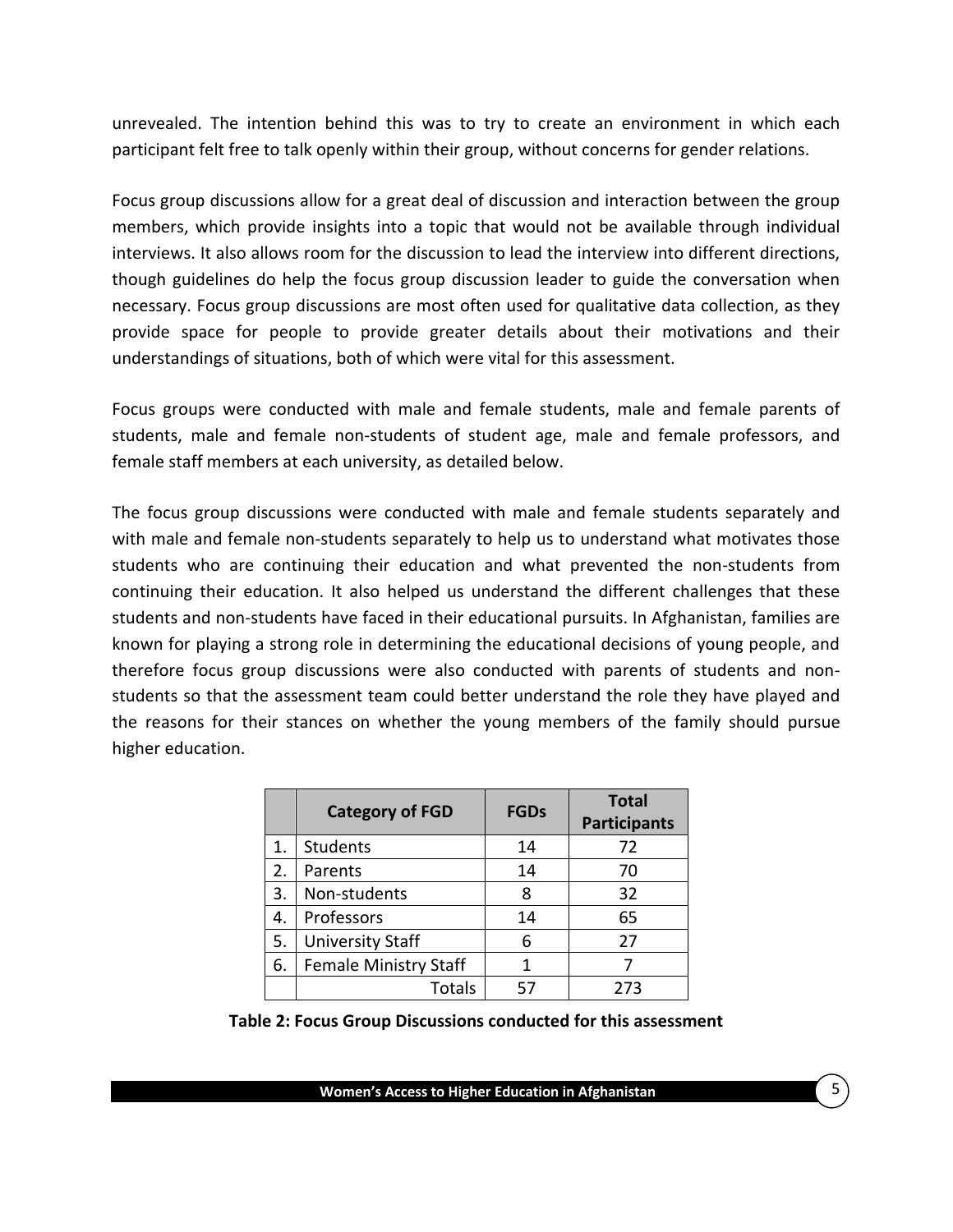In an attempt to better understand the general feelings about higher education for women that exist in the areas surrounding these seven universities, at least four randomly selected street interviews were conducted in the main bazaars of the university towns. These interviews were very brief and provided the assessment team with a snapshot of the attitudes of those living in the same areas as the universities, whose attitudes also contribute to whether the social acceptance or rejection of higher education for women influences the decisions of families of female students and the students themselves about whether to pursue a higher education or not.

While public universities play a very important role in higher education in Afghanistan, in recent years a number of private universities have been established. The assessment team also spoke with the head of the most popular private higher education institutions in order to understand the role, if any, that private institutions are playing in helping to increase women's access to higher education. We spoke with the head of Kardan University based in Kabul, which had the largest student population in 2009-2010 school years.<sup>4</sup>

Additionally, a number of key informant interviews were conducted with Ministry staff members and other higher education stakeholders, such as the implementers and funders of higher education development projects. This helped the assessment team gain a stronger understanding of the policy environment that currently exists in Afghanistan and helped us to understand the different development projects that have taken place, are taking place, and are expected to take place that focus on making higher education more accessible to female students in Afghanistan.

|    | <b>Category of KII</b>                  | <b>Number</b><br>of KIIs |
|----|-----------------------------------------|--------------------------|
| 1. | <b>Public University Administration</b> | 21                       |
| 3. | <b>Ministry Staff Members</b>           | 6                        |
| 5. | Donors and Implementers                 | 3                        |
| 7. | <b>Street Interviews</b>                | 31                       |
| 9. | Private University Administration       |                          |
|    | Totals                                  |                          |

**Table 3: Key Informant Interviews conducted for this assessment**

 $\overline{a}$ 4 Kardan University had 2759 students in 2009-2010, followed Bakhtar University, which had 657 students [\(Islamic](#page-66-1)  [Republic of Afghanistan Central Statistics Office 2010: 44\)](#page-66-1)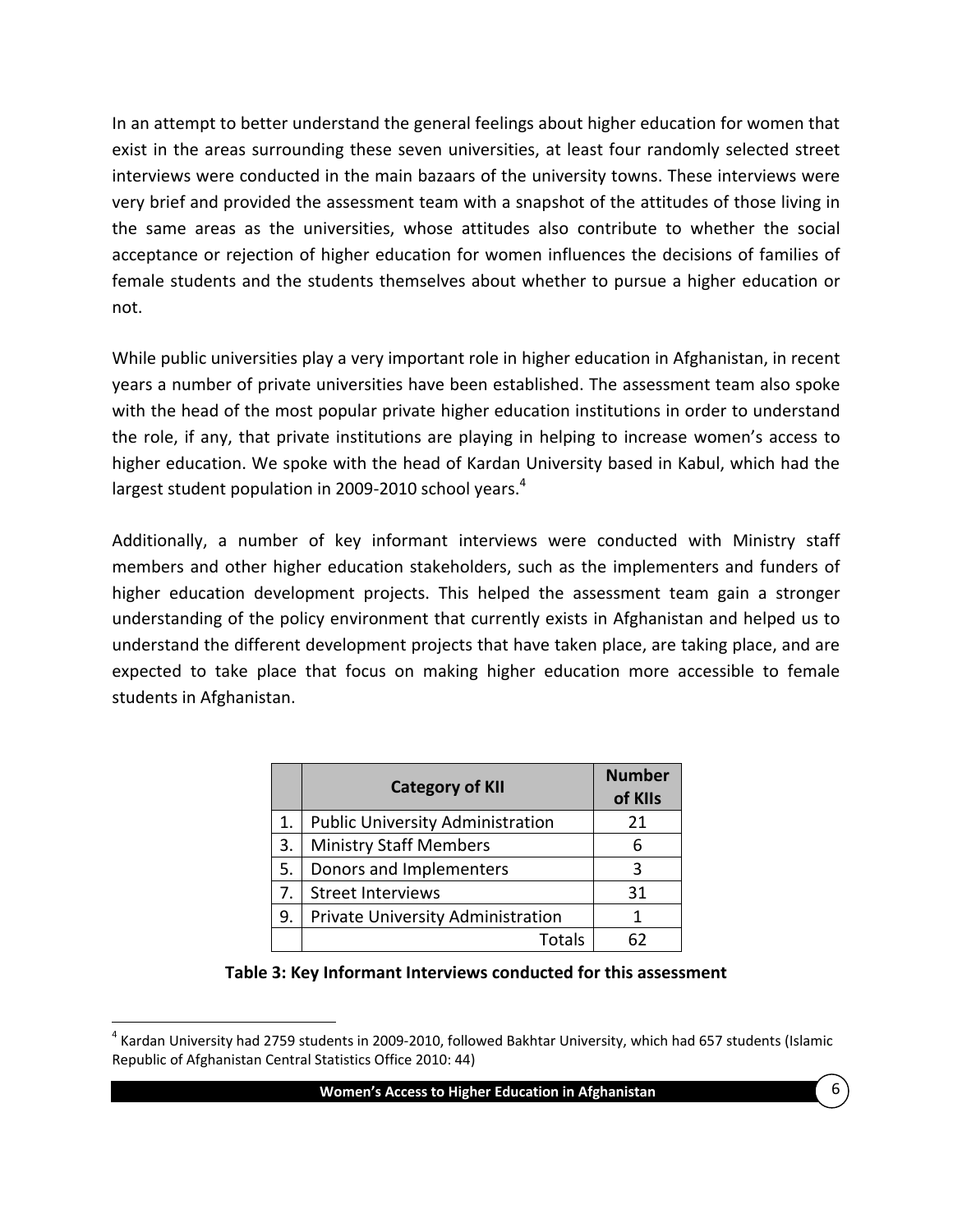### <span id="page-15-0"></span>**Key Informants Interviews**

Key informant interviews were conducted with individual stakeholders in higher education and with members of the general public to provide some perspective of how higher education for women and from those not necessarily directly connected to tertiary education.

KIIs are used because they allow researchers to ask both open and close ended questions from individuals with specific perspectives and/or knowledge. These interviews were conducted on a one to one basis, allowing the interviewee to speak freely without censure from others. KIIs were conducted with the head of each university, members of the university administration who were familiar with the statistics of the school and other functions, and with people in the market in each province. In Kabul, KIIs were conducted with ministry representatives from the Ministry of Education (MoE), Ministry of Higher Education (MoHE), and the Ministry of Women's Affairs (MoWA), along with development funders and implementers, and finally an interview was conducted with the head of one of the private university within Kabul.

### <span id="page-15-1"></span>**Limitations and Considerations**

Due to time constraints this assessment was limited to covering only seven of the 22 public universities and one of the numerous private universities. This does mean that it is possible that the situation differs in other provinces, though we tried to limit the possibility of this by selecting diverse provinces and universities in which to work, as was stated above.

Utilizing a more qualitative approach has allowed the assessment team to gather a great deal of detailed information that provides deeper answers to the questions than only a quantitative approach could provide, however, this does not mean that the data collected is not statistically representative for all provinces or all universities of Afghanistan. This should be kept in mind when reading the text and for future planning. We do, however, believe that the data presented here shows a very strong picture of the reality on the ground for women who are trying to access higher education within the country.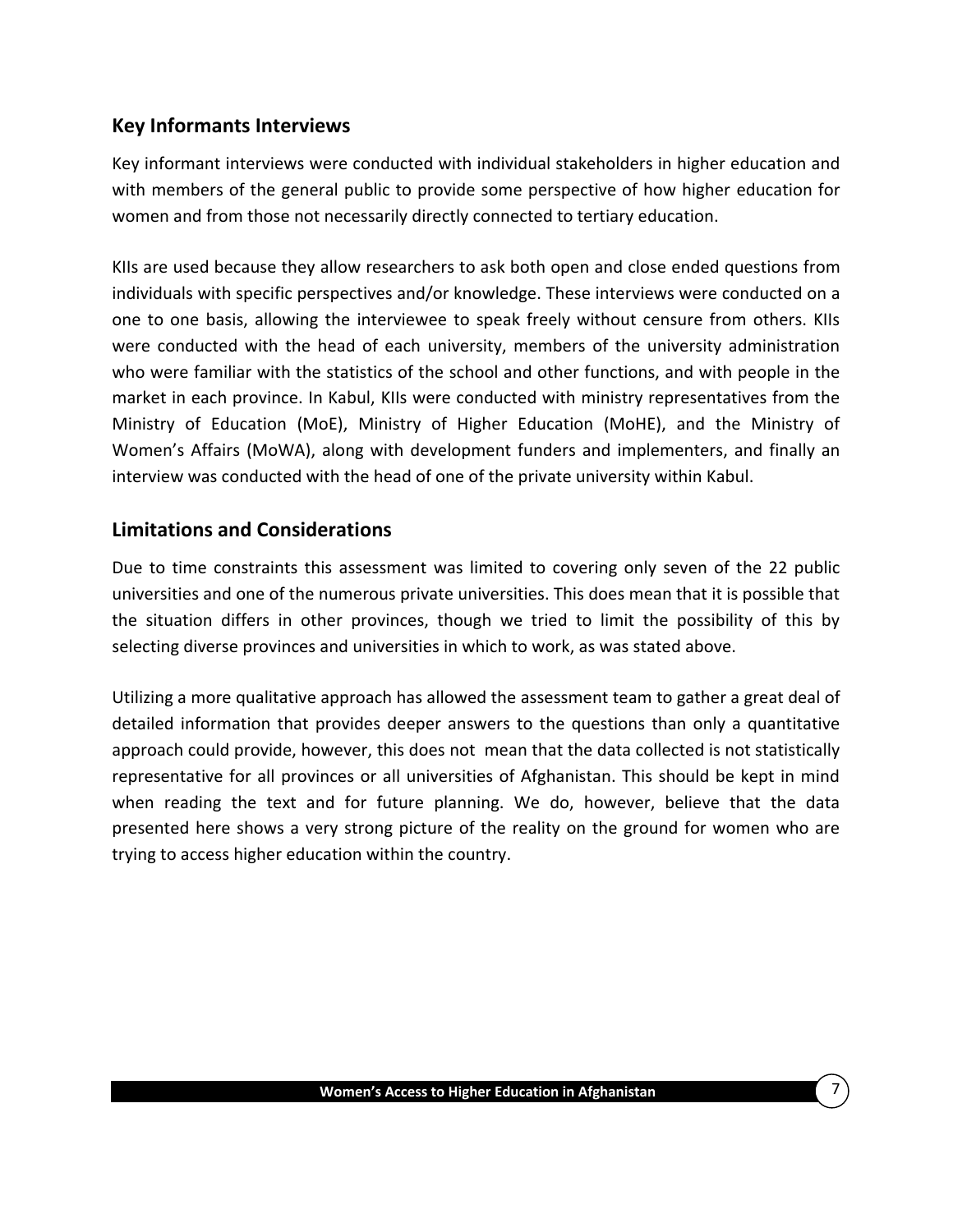### <span id="page-16-0"></span>**Chapter 3: Exploring Higher Education in Afghanistan**

### **History of Women's Access to Higher Education**

<span id="page-16-1"></span>The university system in Afghanistan is slowly maturing after it was heavily fractured following the fall of the communist regime.

The first university faculty established in Afghanistan, was the Faculty of Physical Sciences in Kabul in 1932.<sup>5</sup> This was the start of Kabul University, which was officially established in 1946.<sup>6</sup> There were a reported 223 female students that graduated from the first class enrolled at Kabul University.<sup>7</sup> Following this, Nangarhar University was established in 1963, followed by the Polytechnic University in Kabul that was founded with assistance from the Soviets in 1969.<sup>8</sup> It was not until 1977, that a ministry was established to deal with higher education.<sup>9</sup> It was called the Ministry of Higher Education and Ideological Training, and it was mandated to regulate all institutes of higher learning. A number of universities were established during the 1980's, including the University of Islamic Assessment and Herat University.

Access to higher education, especially for women, has been heavily dependent upon the political situation of the country, with access severely curtailed following the fall of the communist regime of Najibullah in 1992. Under the Mujahideen government (1992-1996), many universities provided limited access to education, if they were open at all. The situation worsened under the Taliban, as co-education was outlawed and women were not allowed to attend. This lasted until the end of the Taliban regime in 2001.

As one would assume, access to higher education is dependent upon educational opportunities at the lower levels of education. Government education for women at the primary and secondary levels in Afghanistan did not begin until the 1920's, when the first primary school for girls was established in 1921.<sup>10</sup> The first secondary schools for boys were only established in the early 1900s.<sup>11</sup> The government of Amanullah (1919-1929) was hoping to encourage the growth of an "enlightened intellectual class", and therefore, they provided stipends to the secondary

- 8 [\(Abdulbaqi 2009\)](#page-66-2)
- 9 [\(Abdulbaqi 2009\)](#page-66-2)
- $10$  [\(Burki 2011: 46\)](#page-66-3)

<sup>&</sup>lt;sup>5</sup> [\(Abdulbaqi 2009\)](#page-66-2)

<sup>&</sup>lt;sup>6</sup> [\(Abdulbaqi 2009\)](#page-66-2)

 $^7$  Jana, 2011 #501}

 $11$  [\(Gregorian 1969: 239\)](#page-66-4)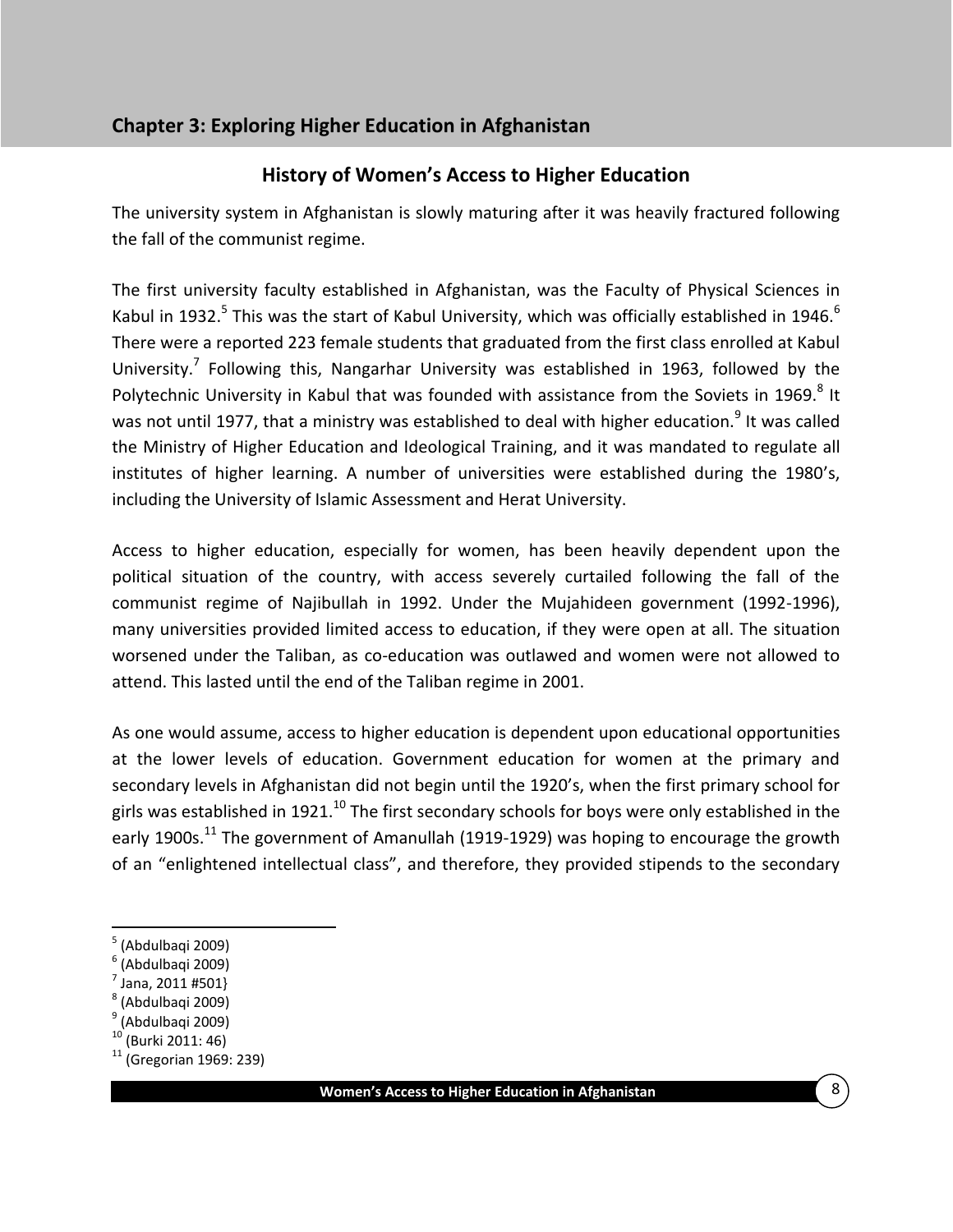school students.<sup>12</sup> Two more primary schools were established in Kabul, along with one middle school by  $1927.<sup>13</sup>$ 

The first women to attempt to obtain higher degree occurred under the administration of Amanullah. Fifteen female students were sent to Turkey for higher education in 1928, to become nurses and midwives according to a staff member at the MoHE, though they were not allowed to complete their degrees. $^{14}$  The girls who were sent were daughters of the Kabul elite. This was widely seen as going against Afghan culture and social norms, and was seen as a sign that the government had gone too far in its efforts of reform, and the girls were recalled and the other schools for girls that had been established were closed.<sup>15</sup>

The government that followed Amanullah, that of Bacha-e-Saqao initially closed down all girls' schools and recalled all Afghan females studying abroad to come back to Afghanistan.<sup>16</sup> Following this, he worked with the religious establishment and opened some urban girls' schools, though these were few, and all below the higher education level. Malalai reopened in 1931, though only to train nurses and midwives. $17$  It did not reopen as a real school until the mid-1950s, and only through the  $9<sup>th</sup>$  grade.<sup>18</sup>

When Zahir Shah first came to power (1933-73), his government began to open primary schools for girls throughout the country as he believed education was vital for the progress of the country.<sup>19</sup> It was also under the rule of his father, King Nadir Shah (1929-1933) in which the first faculty of Kabul University was opened in 1932. This faculty accepted both male and female students. The government provided books, clothing, room and board, and more to encourage students.<sup>20</sup> Additionally, it allowed students to once again pursue their higher degrees abroad, with students travelling to France, Germany, the UK, the US, Turkey, and Japan to study.<sup>21</sup>

It was only in 1950, that the first girls' high school was established in Kabul, which is where the

<sup>&</sup>lt;sup>12</sup> [\(Gregorian 1969: 240\)](#page-66-4)

<sup>13</sup> [\(Burki 2011: 46\)](#page-66-3)

<sup>14</sup> [\(Centlivres-Dermont 1994: 337;](#page-66-5) [Ahmed-Ghosh 2003: 4\)](#page-66-6)

<sup>15</sup> [\(Centlivres-Dermont 1994: 338;](#page-66-5) [Burki 2011: 49\)](#page-66-3)

 $16$  [\(Gregorian 1969: 275\)](#page-66-4)

 $17$  [\(Gregorian 1969: 309\)](#page-66-4)

<sup>18</sup> [\(Gregorian 1969: 309;](#page-66-4) [Centlivres-Demont 1994: 338\)](#page-66-7)

<sup>19</sup> [\(Gregorian 1969: 307\)](#page-66-4)

 $20$  [\(Gregorian 1969: 309\)](#page-66-4)

 $21$  [\(Gregorian 1969: 308\)](#page-66-4)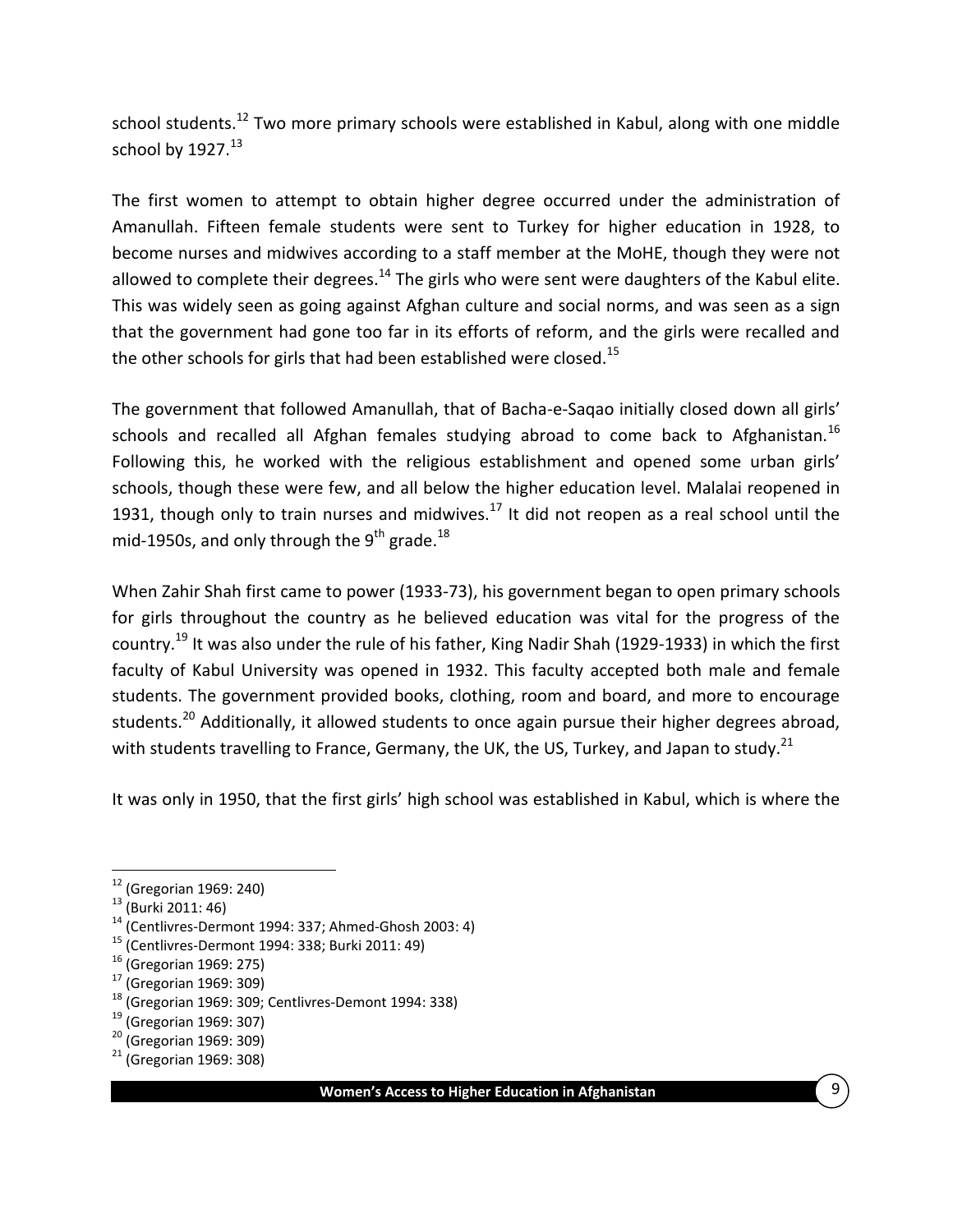current Malalai School now stands.<sup>22</sup> As a comparison, the first boys high school was established in 1903, Habibiya. $^{23}$  In 1950-51 faculties for women were opened in medicine, the sciences, and the humanities at Kabul University.<sup>24</sup> This was followed by the establishment of a girls' high school in Herat in 1957.<sup>25</sup> During the 1950's, foreign aid from the US and the Soviet Union increased. These foreign funders helped to build more schools for girls. Women at this time were becoming nurses, doctors, and teachers, indicating that they had obtained higher education, though little to no information is available on the number of women attending university at this time. $^{26}$ 

Additionally, a constitution was drafted by the government under King Zahir Shah in 1964, which said that the state would focus on creating more educational opportunities for women (Article 44).<sup>27</sup> Women in education were at this time making strides, especially in urban areas. In Kabul in the 1970's, 42% of women were reported to have been formally schooled, though this most likely refers to higher education.<sup>28</sup> There was a rise of female faculty at the universities and women were gaining ground in other public spheres, with women acting as representatives in Parliament.<sup>29</sup> However, the situation was much graver country-wide. A World Bank report from 1975 says that only 8% of primary age school girls were enrolled in school and only 2% in secondary school, higher education was not even mentioned, leading one to believe that the numbers of women attaining higher education were limited.<sup>30</sup> However, Centlivres-Demont notes that 15.4% of the Kabul University student population was female as of 1976, and that only 11% of the student population was female prior to 1974.<sup>31</sup>

When the communist government came to power after the Saur Revolution in 1978 and the Soviet troops came in to support that government, there was an increased focus on education and on the education of women in particular. Education for boys and girls was made mandatory.<sup>32</sup> The state compelled women to attend literacy classes in the rural areas, which caused a strong backlash in conservative areas and many schools and government buildings

 $\overline{a}$  $^{22}$  Only through the 9<sup>th</sup> grade, was noted earlier [\(Centlivres-Demont 1994: 338;](#page-66-7) [Burki 2011: 50\)](#page-66-3)

<sup>23</sup> [\(Ahmed-Ghosh 2003: 3\)](#page-66-6)

 $24$  [\(Centlivres-Demont 1994: 338\)](#page-66-7)

<sup>25</sup> [\(Burki 2011: 50\)](#page-66-3)

 $26$  [\(Ahmed-Ghosh 2003: 6\)](#page-66-6)

<sup>27</sup> [\(Burki 2011: 56\)](#page-66-3)

<sup>&</sup>lt;sup>28</sup> [\(Brodsky 2011: 78\)](#page-66-8)

 $29$  [\(Ahmed-Ghosh 2003: 6\)](#page-66-6)

<sup>30</sup> [\(Brodsky 2011: 78\)](#page-66-8)

 $31$  [\(Centlivres-Demont 1994: 349\)](#page-66-7)

 $32$  [\(Ahmed-Ghosh 2003: 6\)](#page-66-6)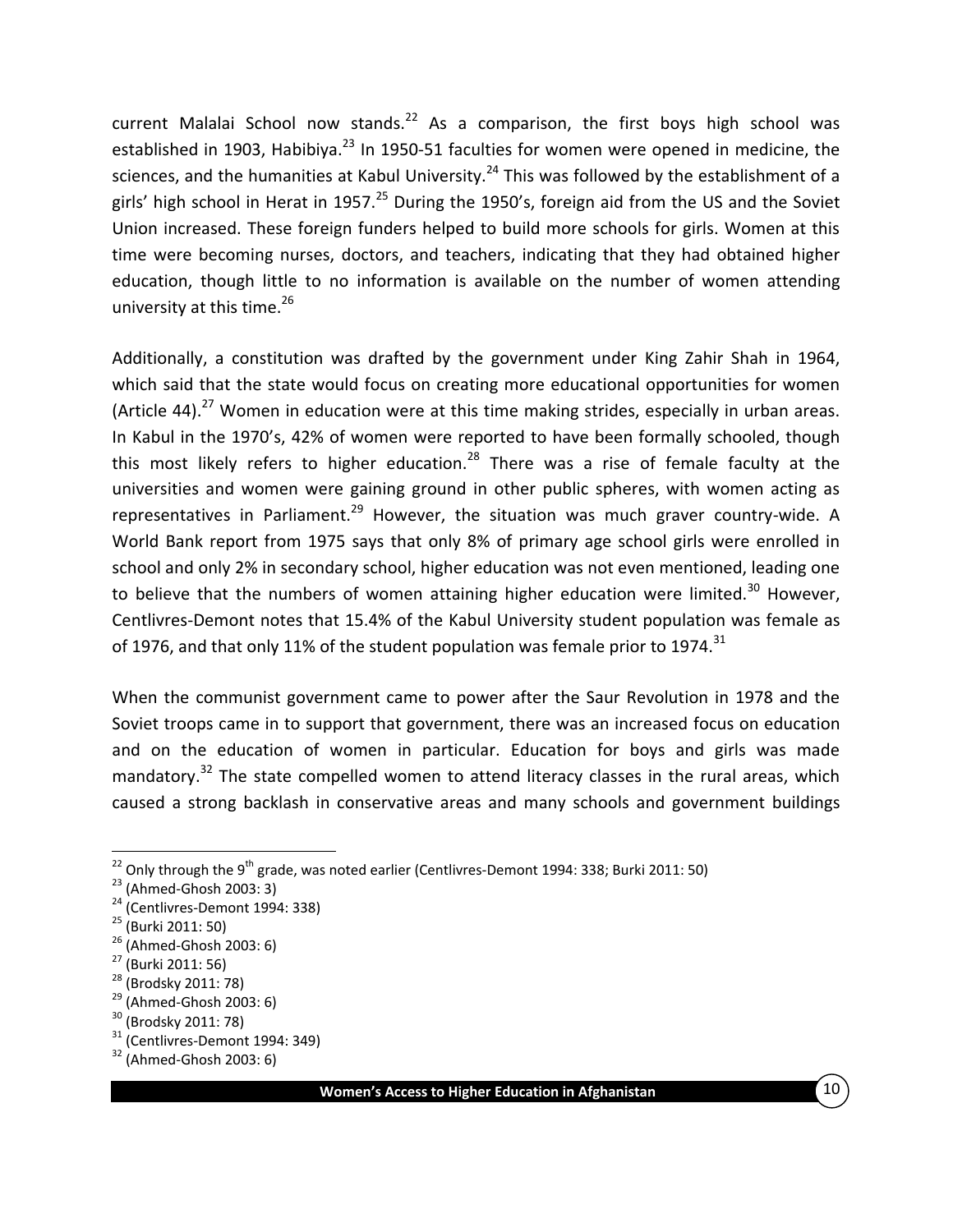were burned.<sup>33</sup> The number of primary schools in rural areas decreased.<sup>34</sup> While education for female would remain rare in the rural areas, under the communist regime education for girls became more common in urban areas. Though in 1979, the percentage of women completing high school was still low at only 5%.<sup>35</sup>

One author noted however, that despite these restrictions there was actually an increase in the percentage of women in high schools and universities due to the mandatory military service imposed by the government on the male population.<sup>36</sup> In 1984, 57.7% of the Kabul University student was female.<sup>37</sup> In 1988, there were 250 students in Soviet Master's and Doctorate programs each year and 1,000 students partaking in Russian undergraduate programs, some of whom were female, though the exact number is not known.<sup>38</sup> The government also was trying to support education by increasing its university allowances in  $1988$ .<sup>39</sup> Centlivres-Demont believes that there was a big push for education by the government at this time as it hoped to increase its support within the country; she reports that there were 13,000 university students in the country at that time, with 7,600 of them attending Kabul University.<sup>40</sup> She said that the government altered the rules, allowing some students to enroll without having taken the examination and that the required number of years of study prior to university was lowered from twelve to ten. $41$ 

While many universities were open to female students by the mid-1980, this changed drastically with the fall of the communist Najibullah government and the rise of the Mujahideen in 1992. Some universities, such as Kabul University, virtually shut down during this period, as Mujahideen forces threatened university staff and students. Kabul University became a battle ground, with some buildings burned down by the Mujahideen, according to Ahmed-Ghosh.<sup>42</sup> Women experienced increasing restrictions on their movement, and the all enveloping veil called a chaderi, was made mandatory at this time. $43$ 

 $35$  [\(Jana 2011\)](#page-67-0)

- $36$  [\(Centlivres-Demont 1994: 347\)](#page-66-7)
- <sup>37</sup> [\(Centlivres-Demont 1994: 349\)](#page-66-7)
- <sup>38</sup> [\(Arnold 1994: 59\)](#page-66-9)
- <sup>39</sup> [\(Rubin 1994: 215\)](#page-67-1)
- <sup>40</sup> [\(Centlivres-Demont 1994: 349\)](#page-66-7)
- <sup>41</sup> [\(Centlivres-Demont 1994: 348\)](#page-66-7)
- $42$  [\(Ahmed-Ghosh 2003: 7\)](#page-66-6)
- <sup>43</sup> [\(Ahmed-Ghosh 2003: 7\)](#page-66-6)

<sup>&</sup>lt;sup>33</sup> [\(Burki 2011: 53\)](#page-66-3)

<sup>34</sup> [\(Centlivres-Demont 1994: 347\)](#page-66-7)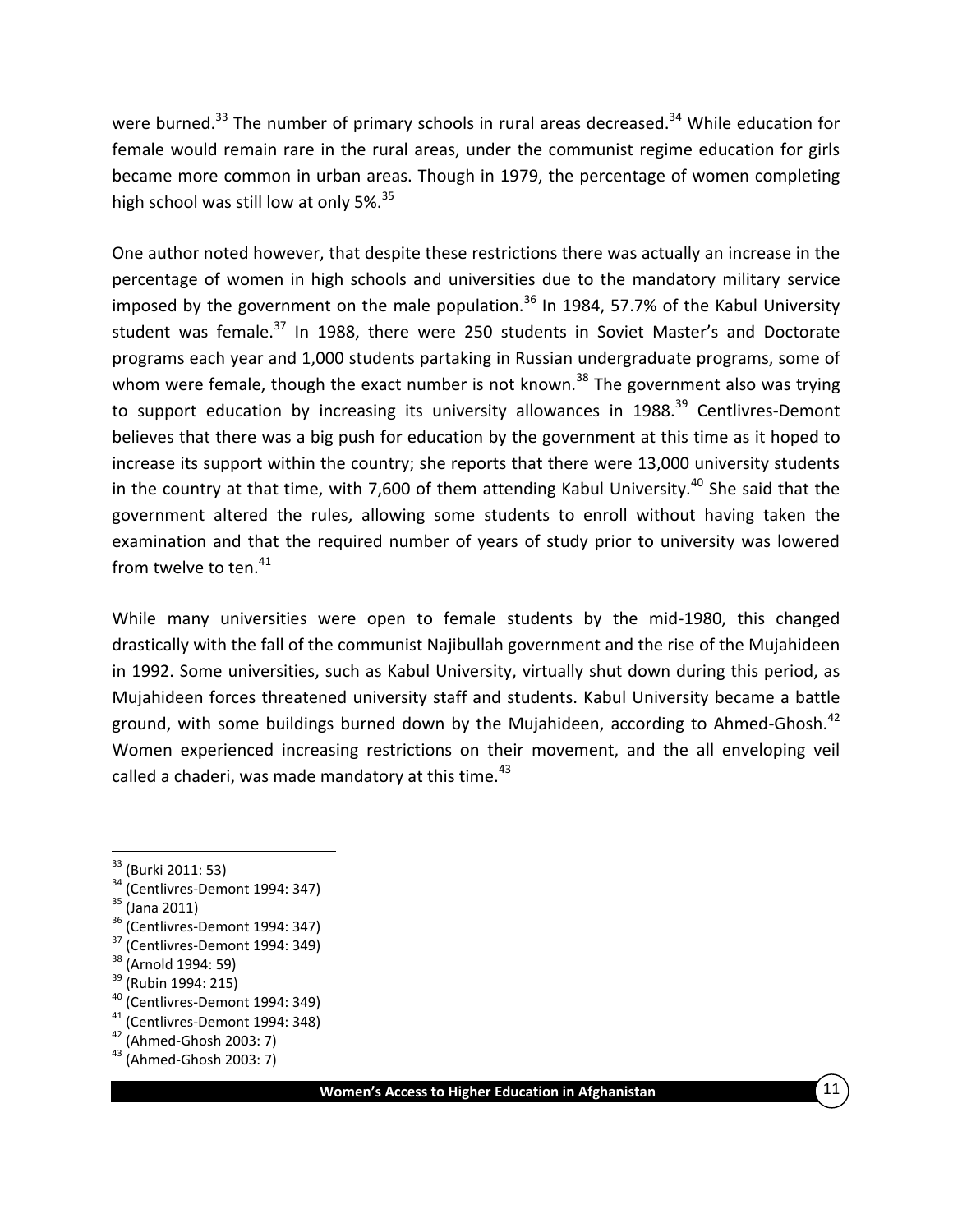This period was followed by the reopening of some of the universities under the Taliban regime (1996-2001). However, the education situation worsened for women under the Taliban domination. The government outlawed co-education, effectively eliminating even primary school educational possibilities for girls. Women were not allowed to leave their homes, except to buy food and they were only allowed to do this with a mahram or male relative, by their side.<sup>44</sup> A few women, however, were allowed to complete their medical degrees.<sup>45</sup> During this time, access to education was lowered for boys too due to the increased insecurity in many areas. Prior to the Taliban takeover of the government, there had been 14 institutions of higher learning in the country.<sup>46</sup> This was reduced to only seven during their rule. Those schools that survived faced severe funding and teacher shortages, as many people fled the fighting that was taking place at that time and sought refuge outside the country's borders. The current deputy of the Ministry of Higher Education estimates that 70% of the professors left Afghanistan due to the fighting. $47$ 

Following the fall of Taliban in 2001, Afghan universities have been coming back to life and new ones have been established, such as Bamiyan University and Badakhshan University. All of the universities that were part of this study have allowed women to matriculate, but the number of women willing and able to do so in 2001 and 2002, when many of them reopened their doors to women, was low and has only been slowly increasing in the interim 10 years.

There had been 24,333 students enrolled in higher education in 1992, but that number dropped to only 17,370 students by 1995 and down to 7,881 in 2001.<sup>48</sup> This number has steadily been growing since that time, to the current level of over 60,000 students throughout the country. More and more high school graduates are taking the university entrance exam, the Kankor Examination. In 2008-09 an estimated 90,000 students applied for the Kankor Examination, and about 20,000 entered into the higher education system. $49$ 

The number of students looking to pursue higher education influenced the decision by the Government of Afghanistan to legalize private institutes of higher education in 2003.<sup>50</sup>

 $45$  [\(Jana 2011\)](#page-67-0)

- <sup>46</sup> [\(Abdulbaqi 2009\)](#page-66-2)
- $47$  [\(Nemtsova 2010\)](#page-67-2)

<sup>&</sup>lt;sup>44</sup> [\(Ahmed-Ghosh 2003: 7\)](#page-66-6)

 $48$  [\(Nemtsova 2010\)](#page-67-2)

 $49$  [\(Islamic Republic of Afghanistan Ministry of Higher Education 2009\)](#page-67-3)

<sup>&</sup>lt;sup>50</sup> [\(Islamic Republic of Afghanistan Ministry of Higher Education 2009\)](#page-67-3)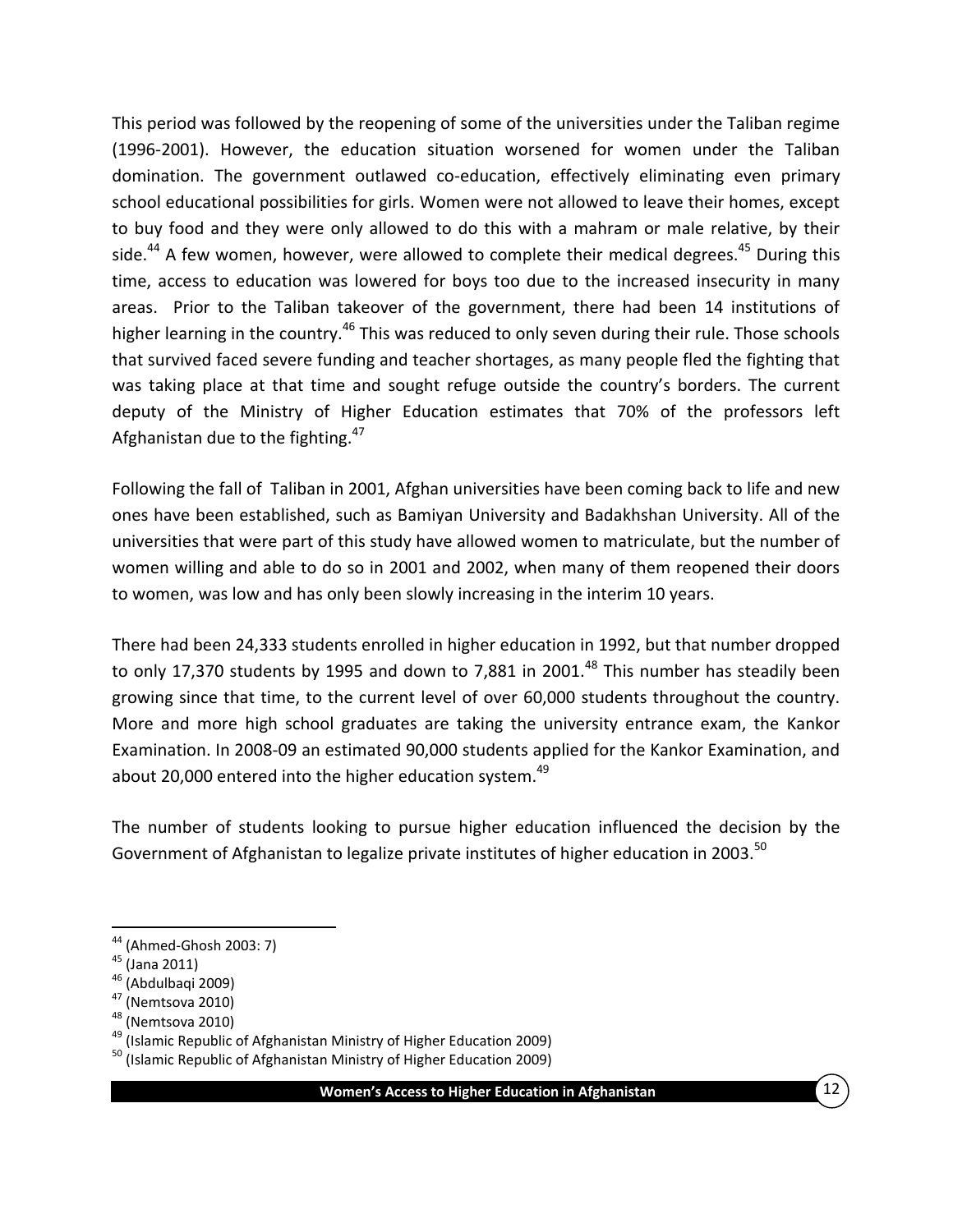# <span id="page-21-0"></span>**The Current Status of Higher Education in Afghanistan**

Higher education in Afghanistan is financed by the Government of Afghanistan. Article 43 of the current Constitution states that the "Government of Afghanistan is responsible for providing free education for its citizens through to the Bachelor degree level.<sup>51</sup> This means that there are no enrollment fees or fees for classes that the students must pay. For those universities that have hostels, these costs are also covered by government funding. Thus the main costs of attending a public university include: transportation, photocopying or the purchasing of book chapters, food costs, and clothing.

Private universities, however, charge a tuition fee. Parents of students in the different provinces estimated that one year of private university costs anywhere from 20,000 Afghani to 100,000 Afghani, depending on the location and quality of the school. A cost that is often prohibitive for students and their families as the per capita income in the country as of 2009 was only 1,000 USD, $52$  which is equivalent to around 49,750 Afghani. As it will be discussed below, the costs of higher education, be they for public or private university, are seen as a barrier for students in their pursuit of a university degree.

The number of public universities in Afghanistan is small in number, with only 22 functioning as of 2009-2010 according to the Ministry of Higher Education.<sup>53</sup> This stands in stark contrast to Afghanistan's neighbor, Pakistan, where there are currently 127 fully functioning institutes of higher learning, 73 of which are public universities. Some of these schools offer only a few different faculties, while some offer up to ten different faculties in which to study. While the Ministry of Higher Education indicates that all of the universities provide dormitories for both male and female students, with the exception of Paktia University that has no female students listed as living in a dormitory, our assessment has shown that there is no dormitory for female students at both Kandahar and Herat Universities and no hostel for the male students of Bamyan University. The other four universities that partook in this assessment had both a male and female hostel, with most being able to fully accommodate all female students though not

 $51$  [\(Islamic Republic of Afghanistan Ministry of Higher Education 2009\)](#page-67-3)

 $52$  [\(Central Intelligence Agency 2011\)](#page-66-10)

<sup>&</sup>lt;sup>53</sup> The statistical information in this paragraph comes from the Afghanistan Statistical Yearbook 2009-2010. The universities include: Kabul University, Kabul Polytechnic University, the University of Education, Kabul Medical University, Herat University, Albironi Kapisa University, Abdullah Ebni Massoud Takhar University, Nangarhar University, Kandahar University, Balkh University, Badakhshan University, Kundoz University, Parwan University, Jawzjan University, Faryab University, Sheke Zahen Khost University, Baghlan University, Bamyan University, Paktia University, Ghazni University, Samangan University, and Helmand University.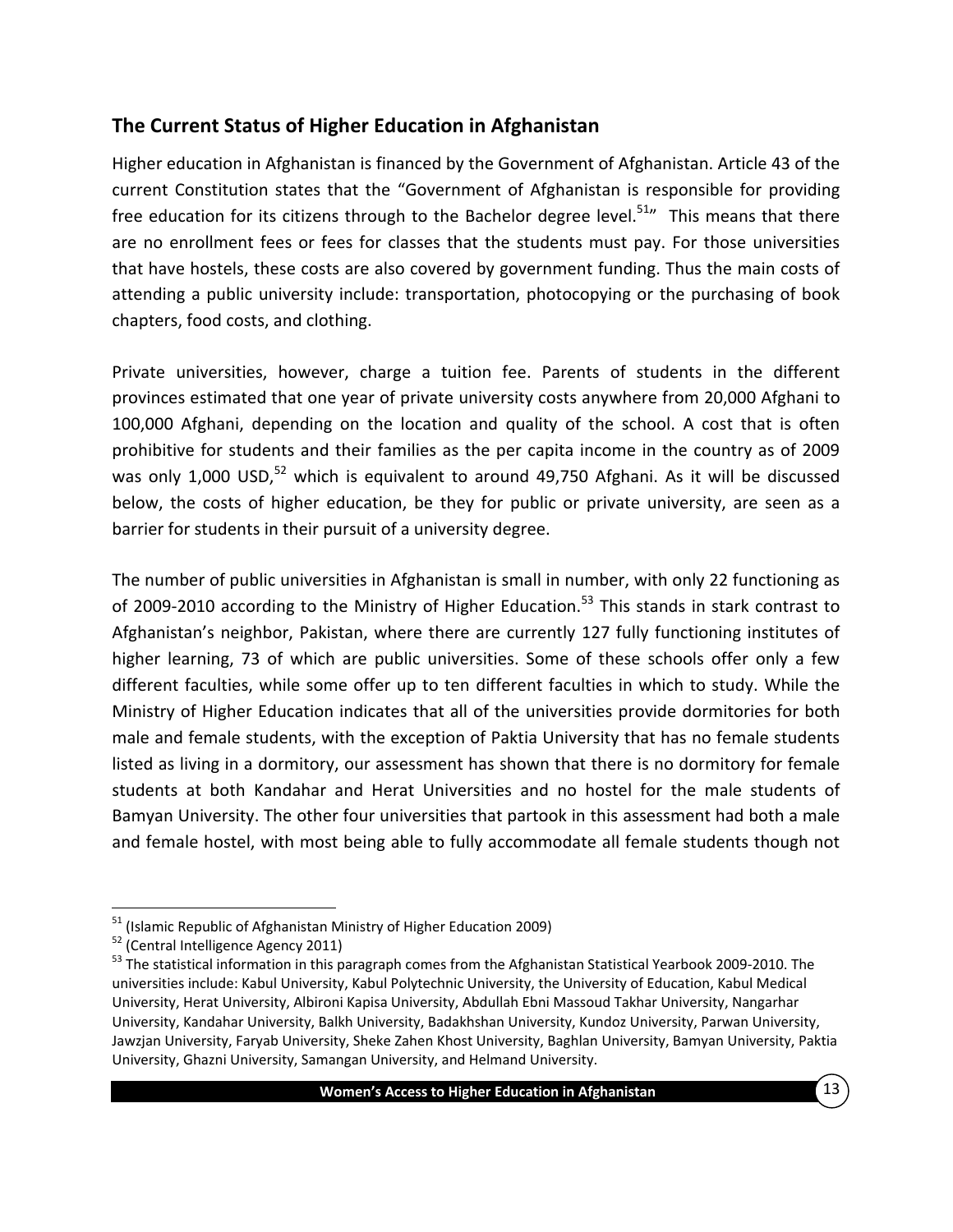all of the male students.<sup>54</sup>

Kabul University is the largest university by far, with almost 12,000 students in the 2009-2010 school year, according to the university's administration. Overall, the number of students attending university throughout the country has been increasing. In the school year 2008-09, the total student population increased almost 9% from the 2007-2008 school year, going from 56,451 students to 61,375.<sup>55</sup> It is interesting to note that while the student numbers have risen for both genders, the increase in female students was more significant with an increase of almost 21.9%, as compared to 5.8% for male students. This is even higher than the year before, when female enrollment rates increased 16.2% and male rates increased 14.1%. These are encouraging numbers, though it must be pointed out that the female students in 2009-2010, still only accounted for 19.9% of the entire student body, leaving room for improvement in the gender balance of Afghan public universities. Additionally, it should be noted that this percentage is an average and some schools, such as Kandahar University have a much lower enrollment percentage of female students. The Kandahar University student population is only 3.6% female, while in contrast the female population at Herat University is 33.9%. These differences show that the severity of the gender divide is not uniform throughout the country, which indicates that perhaps different means of encouraging female students to pursue higher education could be in order.

The number of female students is not the only measure of gender balance in the university structure; increasingly the ministries and university administrations are recognizing the importance of having female professors and female staff. Despite many barriers to higher education that Afghan women have faced historically, there are female teachers working within the universities of Afghanistan. In areas of greater insecurity, such as Kandahar, the percentage of female teachers is lower, but overall, female teachers account for 14.7% of the total teachers working in public universities.<sup>56</sup> This percentage has stayed relatively steady over the last three years.

There are no statistics available regarding the number of female non-teaching staff at the universities in Afghanistan, but our assessment has revealed that the percentages are still quite

 $\overline{a}$ 

<sup>&</sup>lt;sup>54</sup> Male students who apply for housing but do not receive it due to space restrictions are provided with a stipend of 1,800 Afghani per month to find their own housing.

<sup>&</sup>lt;sup>55</sup> These statistics and all others included in this paragraph stem from (Islamic Republic of Afghanistan Central [Statistics Office 2010: 45\)](#page-66-1).

<sup>&</sup>lt;sup>56</sup> [\(Islamic Republic of Afghanistan Central Statistics Office 2010\)](#page-66-1).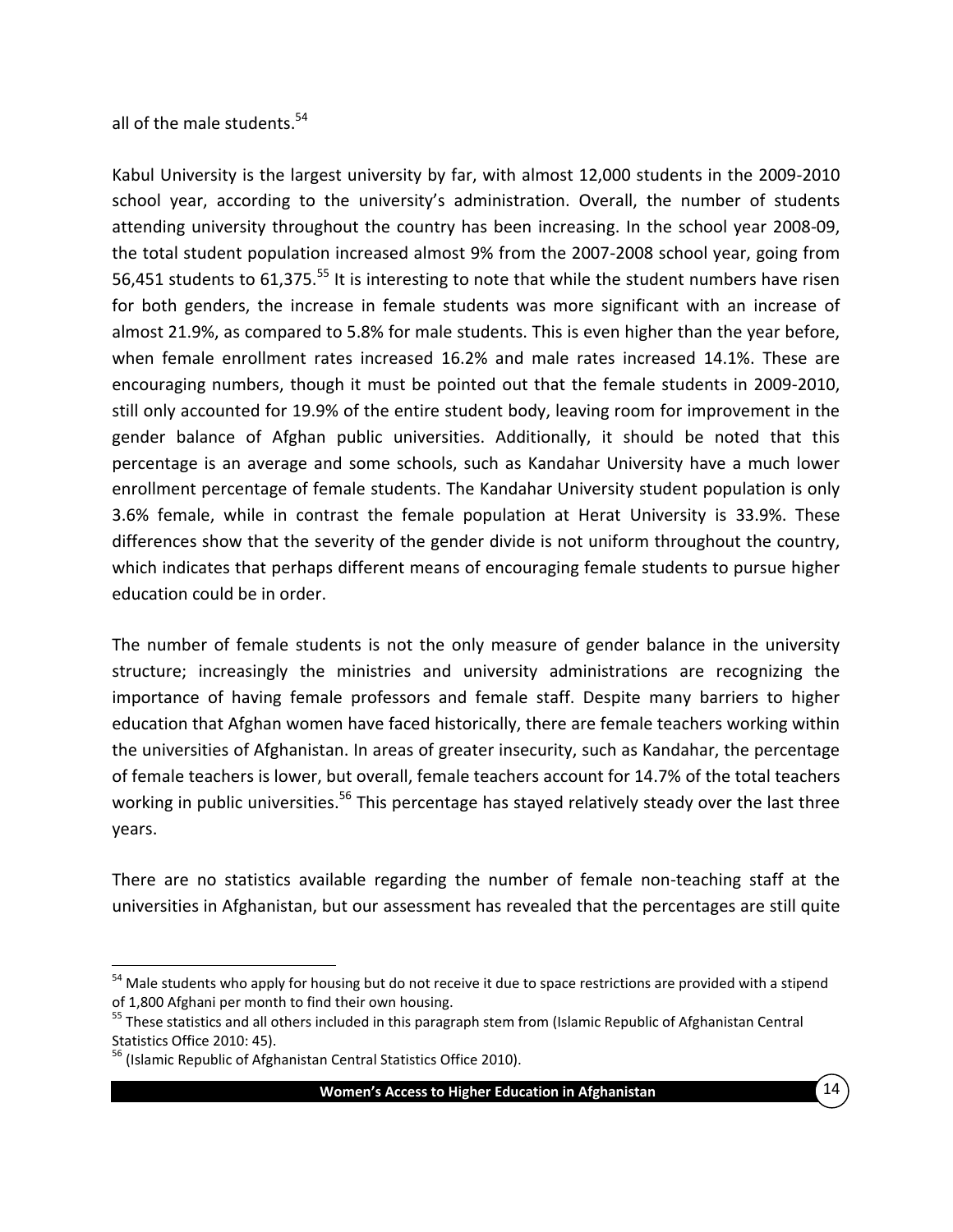low, ranging from only 1.7% of the staff at Badakhshan University to 32.5% at Balkh University. Many of the university administrators indicated that increasing female participation in the university in terms of students, professors, and non-teaching staff is one of their goals. Some universities have had more success at this than others.

Kandahar University had no female staff until this past year, when through word of mouth, they were able to hire six female staff. The female staff in Kandahar told us that one of their main motivations for working at the university was the possibility that the university extended to them to continue their own higher education if they worked at the university. Herat University has been the most active in trying to increase female involvement, providing child care on campus for female staff, professors, and students, along with providing a separate dining area and bathroom area for women.

In general the female staff interviewed felt that the reputation of a university was very important as to whether they felt comfortable working there and that separate gendered facilities, such as dining areas, resting areas, and toilets strongly contributed to a good reputation. Almost all of the female staff we spoke to said that they felt that in general they were treated equally at the universities as the male staff, with salaries only seeing slight differentiations, with male staff obtaining slightly higher salaries, though we were unable to confirm whether this was due to gender discrimination or differences in job descriptions. In Kandahar, the female staff said that their salaries should be increased from their current level of 3,000 Afghani per month, which they said was not enough to pay for their communication and transportation costs. Even MoHE officials expressed their concern that the support staff salaries, which range from 3,000 Afghani to 4,450 Afghani per month, are too low and act as a preventative to finding female candidates for positions.

The number of women involved with the MoHE is also important to look at. According to MoHE staff members, there are women serving up to the level of Director. At the MoHE, there are currently 106 female staff out of a total of 591 staff, accounting for 18.8% of the total staff.

Since 2003, a number of private universities have opened throughout the country, though the majority of them are situated in or around the country's capital city of Kabul. While there were only 7 private institutes of higher education listed in 2008-09, there were twelve such universities that were recognized by the Government of Afghanistan in 2009-2010 according to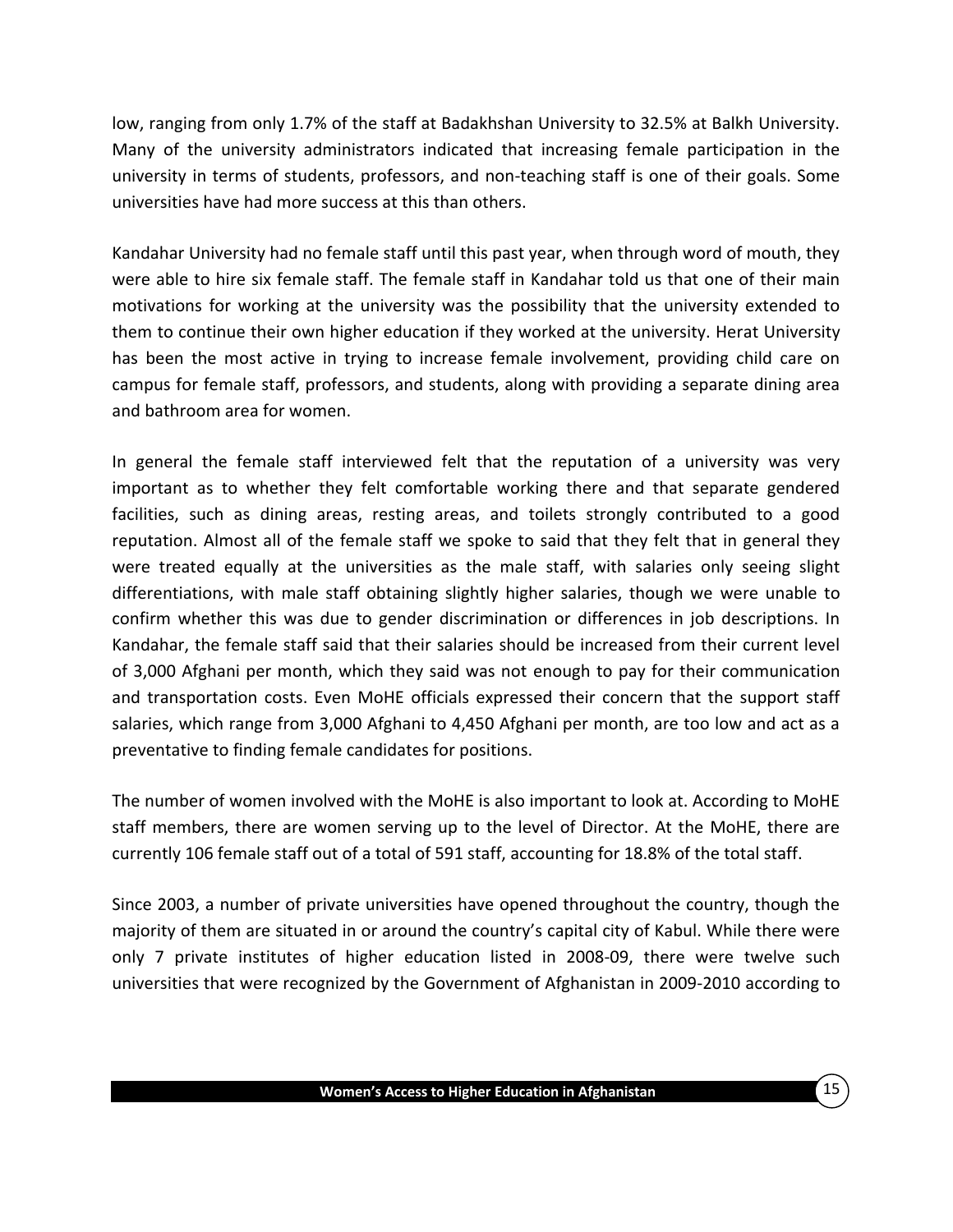the Afghanistan Statistical Yearbook 2009-2010, though others say there are more.<sup>57</sup> One Deputy Minister of the MoHE told the assessment team that there are now 47 private universities in Afghanistan (as of June 2011), and that there were already 34 such universities in 2010. Discussions with ministry staff, development project funders, and others involved in higher education in Afghanistan, indicate that the number of private institutes of higher learning is increasing quickly, with teachers imported from neighboring countries such as India and Pakistan. While some students see this as an opportunity to continue their education despite not having the Kankor Examination results they were hoping to have in order to get into the faculty of their choice, others within the development sector and the ministries are vocal about their concerns for the quality of instruction that is being offered and for the high tuition fees that students and families must pay in these private institutes.

According to some of the key stakeholders we spoke to, private higher education is increasing. While there were only 2,318 students enrolled in a private institute of higher education in 2008-09, this number jumped to 7,046 students in 2009-2010.<sup>58</sup> Male students still dominate this population, however, with only 12% (848) of the students being female in 2009-2010, which is actually a decrease compared to 2008-09, when 15.1% (354) of the students were female.<sup>59</sup>

Female teachers in the private institutes accounted for 12.4% of the teaching staff in 2009- 2010, which is an increase from the 8.6% recorded for 2008-09. $^{60}$  Interviews with members of the administration of a few private institutes noted that the number of female professors is low because most of their professors are recruited from other neighboring countries and that fewer women are willing to take the security risks involved in relocating to Afghanistan than men in their experience.

As can be seen, the current higher education sector is quite active with many students enrolling in both public and private institutes of higher learning.

 $\overline{a}$ <sup>57</sup> These include Mawlana Jalalludin Mohammad Balkhy Higher Education, Bakhtar Higher Education, Maiwand Higher Education, American Afghan University, Khatam-Al Nabieen Higher Education, Sadat Higher Education, Ranhigher education, Khawaran Higher Education, Salam Higher Education, Kardan Higher Education, Kateb Higher Education, and Peshgam Higher Education. This is the official list provided in the Afghanistan Statistical Yearbook 2009-2010. Many of these institutes of higher learning call themselves universities, so it is not unusual to hear people speak of Kardan University, instead of calling it Kardan Higher Education. [\(Islamic Republic of Afghanistan](#page-66-1)  [Central Statistics Office 2010: 36\)](#page-66-1).

<sup>&</sup>lt;sup>58</sup> [\(Islamic Republic of Afghanistan Central Statistics Office 2010: 44\)](#page-66-1)

<sup>&</sup>lt;sup>59</sup> [\(Islamic Republic of Afghanistan Central Statistics Office 2010: 44\)](#page-66-1)

 $60$  [\(Islamic Republic of Afghanistan Central Statistics Office 2010: 44\)](#page-66-1)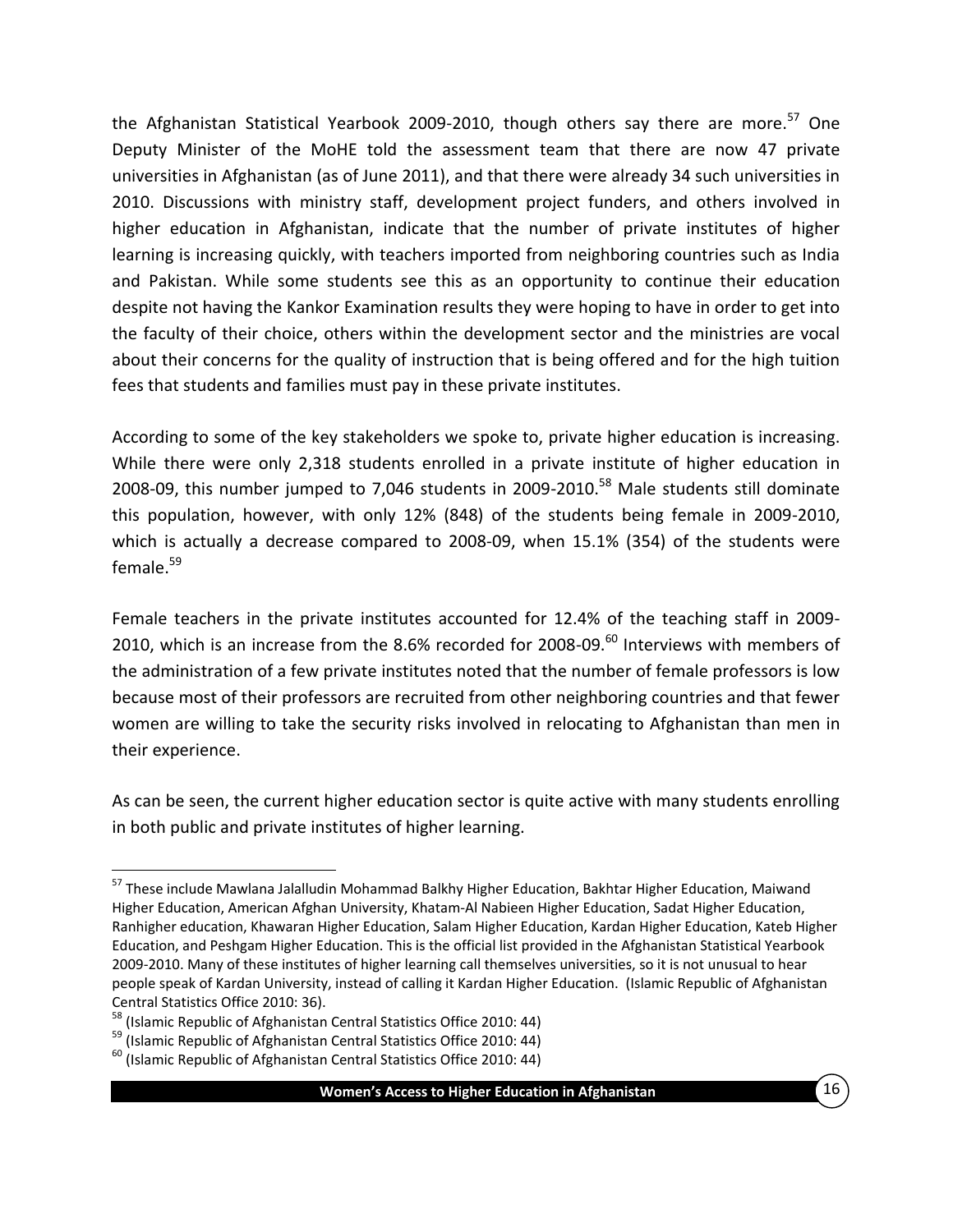### <span id="page-25-0"></span>**Higher Education Policies**

 $\overline{a}$ 

Higher Education is one of the eight main pillars of the Afghanistan National Development Strategy (ANDS), indicating its high priority for the government of Afghanistan. This national development plan was written collaboratively with multiple stakeholders involved in the development of the country. It was completed in 2006.

### <span id="page-25-1"></span>**National Higher Education Strategic Plan**

The MoHE's Strategic Plan, which cover the years from 2010 through 2014 and was initiated by UNESCO's International Institute of Education Planning (IIEP).<sup>61</sup> This plan was written in collaboration with multiple higher education stakeholders. It outlines two main programs. Program one has stated aim to "Educate and train skilled graduates to meet the socio-economic development needs of Afghanistan; enhance teaching, research and learning; and encourage service to the community and nation." The second program intends to "Lead and manage a coordinated system of higher education comprising of universities, institutes and community colleges dedicated to providing high quality tertiary education."

Within this document, there are few pointed references made to women in higher education. The MoHE has a goal that 30% of the total students of higher education should be female by 2014. This means that they hope to have 34,500 female students out of the 115,000 expected students, which is a high goal, considering that as of 2010 there were only just over 12,000 female students enrolled in public universities. Though short on details for how to encourage this increase in female enrollment, it does indicate that women will have priority in university housing. However, it is difficult to imagine how this will occur as all housing is gender segregated and there has been no movement to switch male dormitories into female dormitories and there are no stated plans for building of more female dormitories that the assessment team was made aware of, with the exception of Herat University.

The Higher Education Strategic Plan does indicate that a gender unit has been created within the organizations structure, "to encourage gender mainstreaming." It is perhaps this unit that will complete the task of writing an affirmative action plan to increase female faculty and staff members, which is expected to be achieved by 2014. While the strategic plan makes it known that the MoHE would like to increase the number of females involved in higher education, it does not provide any concrete action steps as to how it will make this happen. They mention

 $^{61}$  Higher Education is one of the eight main pillars of the Afghanistan National Development Strategy (ANDS).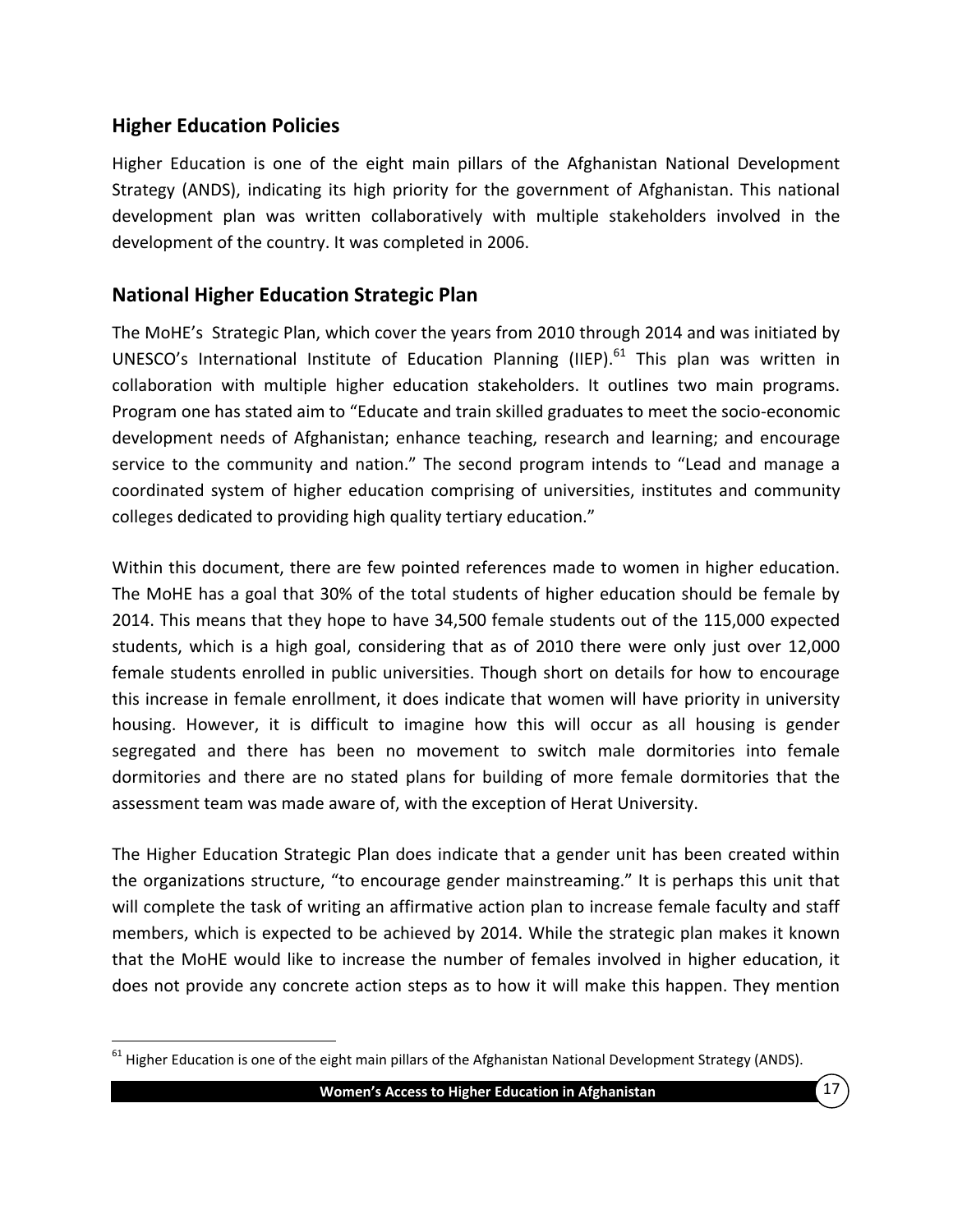that they might take possible corrective measures, such as affirmative action, remedial tuition, financial aid, and counseling services to help those who have been disadvantaged, including the poor and women, but no concrete plans appear to have been put forward. Mention is also given to creating a distance learning program that would allow women and others who are unable to physically attend institutes of higher education to learn via distance, though this is mentioned only as a possibility in the future.

### <span id="page-26-0"></span>**National Action Plan for Women of Afghanistan**

The Ministry of Women's Affairs (MoWA) played a vital role in the creation of the National Action Plan for Women of Afghanistan (NAPWA), along with UNIFEM.<sup>62</sup> This is a gender supporting policy that applies to all government entities. As a non-implementing agency, MoWA mostly works on adjusting, revising, and creating policies that support women in Afghanistan in general, including higher education. The MoHE is one of the few ministries that consistently invite MoWA to discuss their programs and projects. They provide MoHE with insights and inputs regarding how to plan projects that are gender equal and promote equity.

The NAPWA itself looks at higher education for women and puts forward goals, including the objective of 50% net enrollment of female in universities.<sup>63</sup> They would like to see women pursuing non-traditionally gendered faculties in the universities such as education and medicine, towards areas where women are less represented, such as journalism, business and computer sciences.<sup>64</sup> The objectives they put forward include increasing access to quality education for rural and urban women; reducing the constraints to education such as early marriage, sexual harassment, and physical access; creating gender equality at all levels of education, from primary school children to directors in the MoHE; and strengthening teacher training.

Unlike the previously mentioned MoHE plan, the NAPWA does put forward some action steps, though little information was provided to us indicating that these steps are currently being pursued. The first action step was to implement an affirmative action program to encourage female to become teachers with higher salaries and opportunities for training. They said that this affirmative action should continue until 50% of the teachers are female and to encourage female students to continue their education. $65$  An incentive program to prevent female drop-

<sup>62</sup> [\(Afghanistan 2007\)](#page-66-11)

<sup>63</sup> [\(Afghanistan 2007: 85\)](#page-66-11)

 $64$  [\(Afghanistan 2007: 85\)](#page-66-11)

<sup>65</sup> [\(Afghanistan 2007: 87\)](#page-66-11)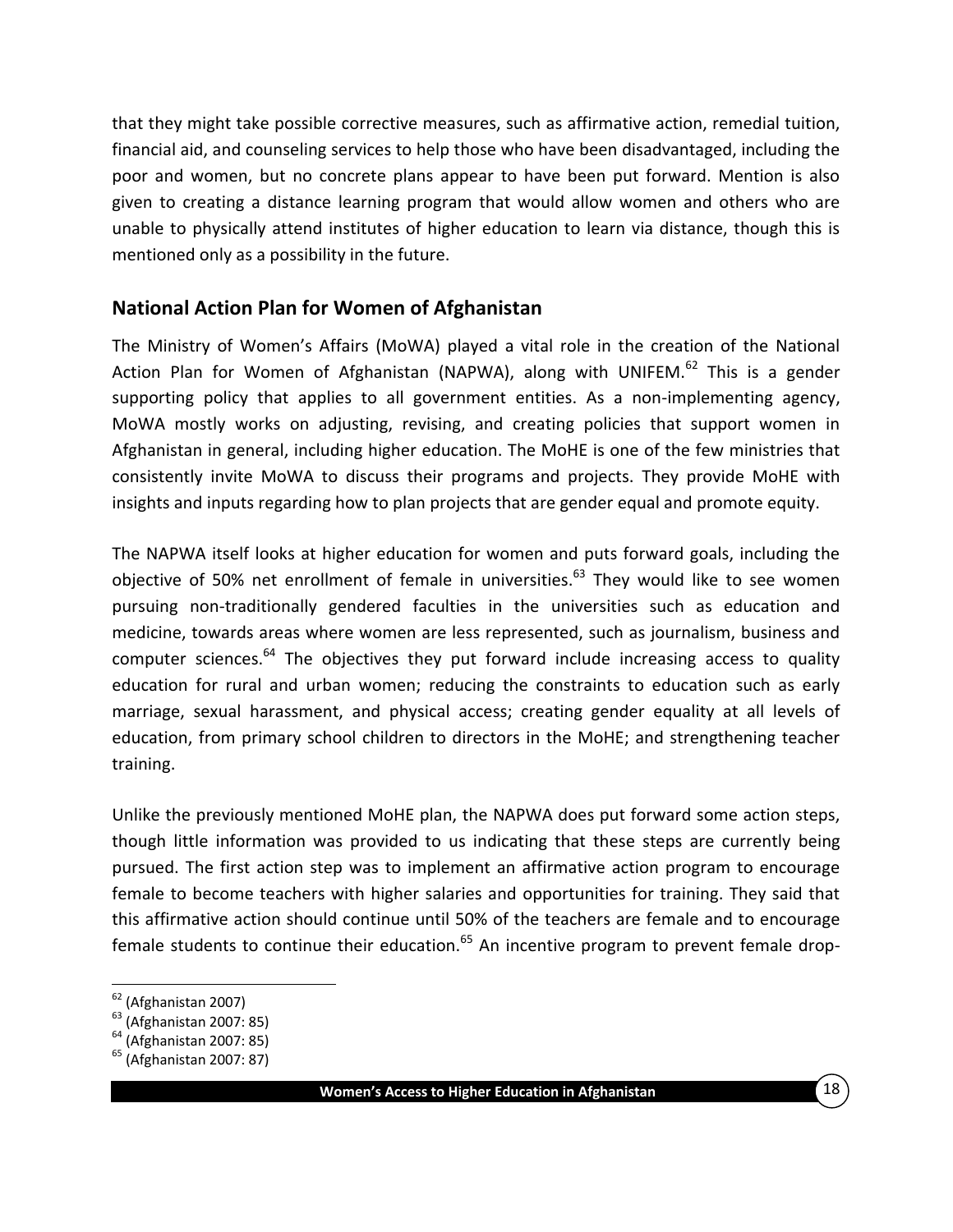outs was also mentioned, but with no details about what this could or should entail.<sup>66</sup> A Task force including the Ministry of Transportation and Aviation was called to determine the best means of providing transportation to female students for education at all levels, though this has not yet resulted in any transportation plans in the universities studied.<sup>67</sup> At the higher institutes of learning, the NAPWA calls for making female hostels or dormitories, available at each university.<sup>68</sup> As will be detailed later, USAID did build a hostel for women in Kabul a few years back and Herat University is currently building a female hostel. The document also calls for schools to follow up and address sexual harassment of women and violence against women.<sup>69</sup> Finally, the NAPWA calls for the government to launch a public campaign to highlight the importance of female education, $^{70}$  which there is evidence of having occurred, as will be detailed below.

### <span id="page-27-0"></span>**Actions and Activities**

In alignment with the ANDS and NAPWA, the MoHE has moved forward with its plans to implement affirmative action policies to encourage and support increasing numbers of women to attend university. A senior staff member of the MoHE detailed that female students from rural areas were given an additional 15 points on their Kankor Examination scores in order to help them gain admission into the university system. He said that this decision allowed for an additional 1,000 female students to enroll in universities throughout the country. He also said that the MoHE is helping women to increase their scores in order to help them find scholarships, though he did not provide further details on this.

The Ministry of Higher Education is focused on improving the quality and quantity of higher education available for male and female high school graduates. At the same time, it is concerned with increasing the number of female teaching staff at the universities and their capabilities. The MoHE is the main clearing house for information on scholarships for professors to study abroad in order to further their education levels. As of 2008, only 5.5% of the public university professors had a PhD and 30.7% had a Masters in Arts and Sciences, and the remaining 63.8% had only a Bachelors degree. $71$ 

<sup>66</sup> [\(Afghanistan 2007: 87\)](#page-66-11)

<sup>67</sup> [\(Afghanistan 2007: 87\)](#page-66-11)

<sup>68</sup> [\(Afghanistan 2007: 88\)](#page-66-11)

<sup>69</sup> [\(Afghanistan 2007: 88\)](#page-66-11)

 $^{70}$  [\(Afghanistan 2007: 88\)](#page-66-11)

 $71$  [\(Islamic Republic of Afghanistan Ministry of Higher Education 2009\)](#page-67-3)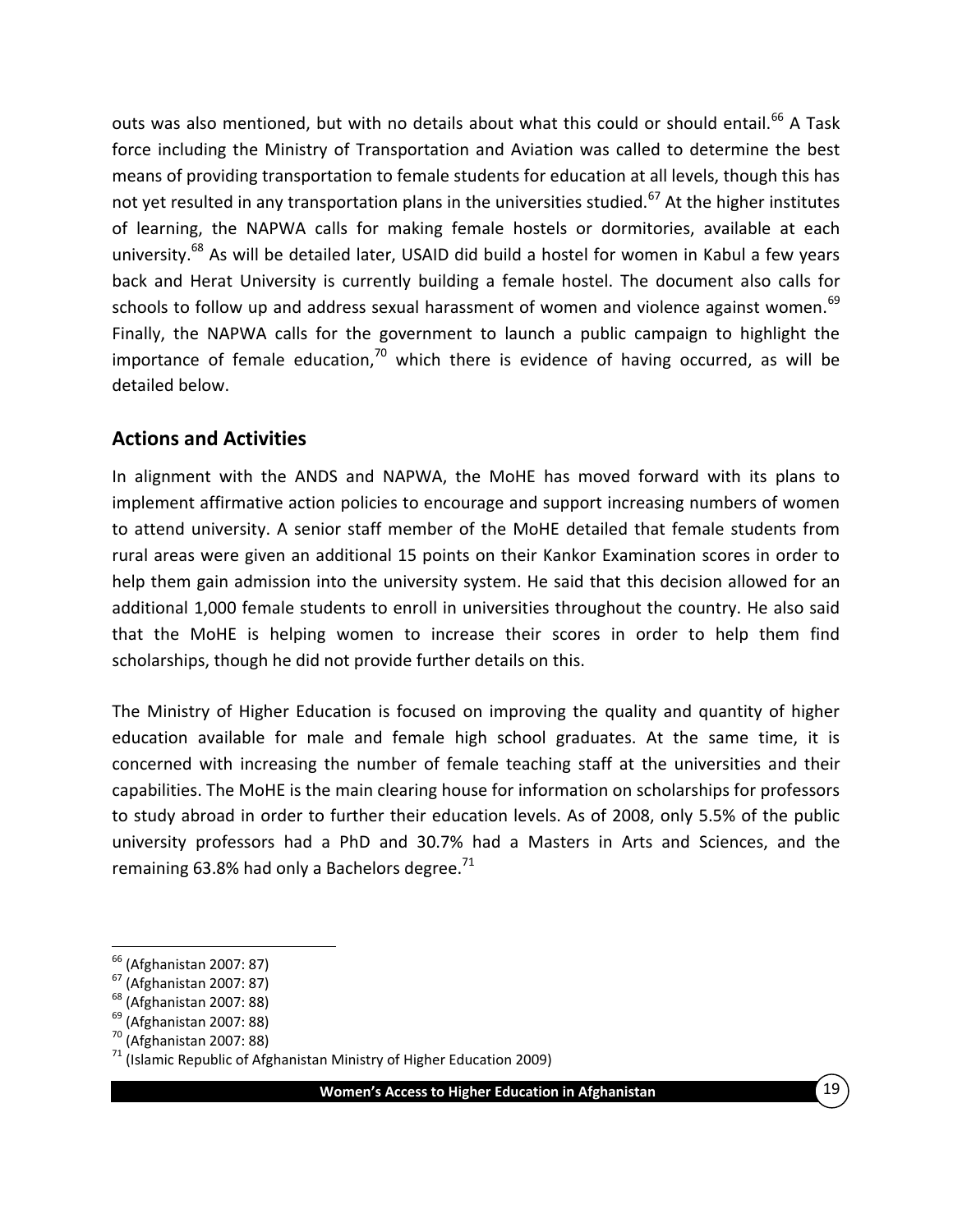The vast majority of the scholarships abroad are taken by men. The reason given for this by school administrators, professors of both gender, and ministry staff is the difficulty for many Afghan women to travel abroad, either due to family responsibilities or due to family concerns about their traveling abroad on their own. In order to try to address this, the MoHE Strategic Plan: 2010-2014, says that it will create more Masters programs within the country in order to allow both male and female professors to continue the enhancement of their knowledge and skills in order to strengthen the education they are providing in the universities. The first Masters program (in Education) was established at Kabul University in 2008 with assistance from the Higher Education Project (HEP). The program is 50% female and 50% male. So far, 44 individuals have graduated and received their Masters degree from Kabul University. A Masters program in English will be created over the next three years at the Kabul Education University funded with 3.5 million USD from the US State Department.<sup>72</sup>

Additionally, the National Action Plan for the Women of Afghanistan (NAPWA) states that women should be included at all levels of education, including the policy level. As of the time of this assessment, women were involved as directors and assistant directors at the faculty level. The MoHE said that it encourages women to apply for its positions and that it works to provide them with suitable hours that allow them to both work and care for their families. The Director of Secondary Education said that he hires male and female staff at an equal rate. The Head of Planning at the MoE indicated that the Director of Basic Education is a woman, as is the Provincial Head of Literacy Programs. He said, "We have plans to increase the number of women in the future," though he did not provide details of how this was to be accomplished.

The MoHE is also concerned about ensuring that its staff is encouraging women to apply for positions within its domain. Unfortunately, however, the female staff of the MoHE who participated in a FGD told us that they do not feel they are valued at the ministry. "It feels like we are here symbolically, like we are not supposed to be here but now that we are they have to put up with us." They expressed that they felt as though they were not supported by the ministry and that they felt as though they were hired as tokens. They said that despite making requests for such facilities as a women's bathroom, a prayer room, and a dining room, they still had not been provided with any of them. Additionally, they indicated that all the male staff were given more overtime work than the women, as the men were seen as the sole breadwinners of their families, without understanding that this was also true for some of the women. When the women inquired as to why they were not getting overtime work, they were

 $\overline{a}$ <sup>72</sup> [\(UPI 2011\)](#page-67-4)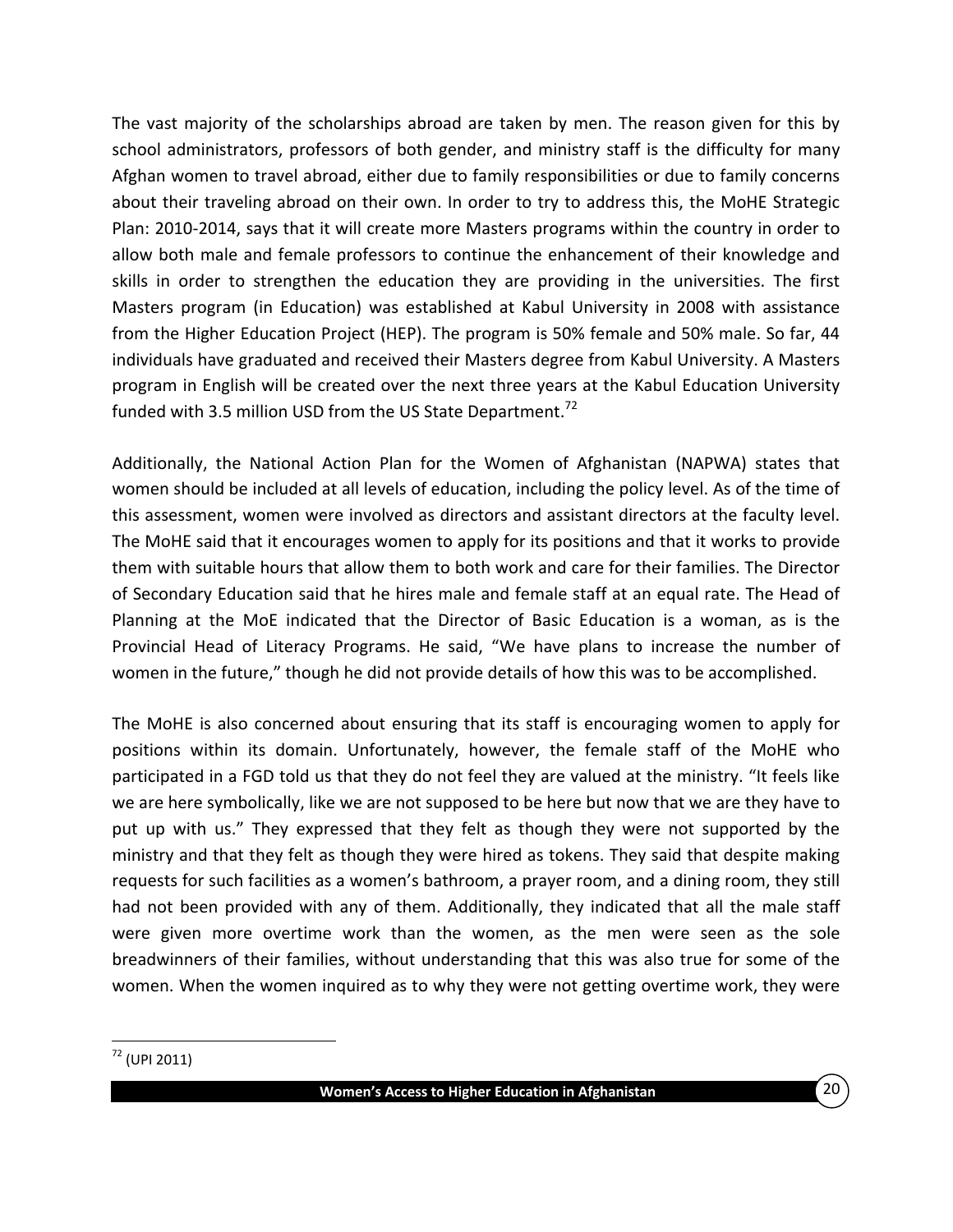told that it was not safe for women to work late; something that these women felt was just an excuse.

When asked about what positions of the MoHE were open to female staff, the women told us that all positions were officially open to women, but that they did not make it easy for women to ask for a higher position within the ministry. They said that they hoped women would soon be able to enter decision-making posts at the ministry, with more women becoming directors and deputy ministers. They also felt that gender awareness trainings were needed at the MoHE. The only statistics available regarding ministry staffs referring to the MoHE stem is from 1988, when 43% of the MoHE staff was female, a far cry from the percentages seen currently.<sup>73</sup>

### <span id="page-29-0"></span>**University Gender Policies**

Herat University and Kandahar University both indicated that they have a gender policy at their schools. Herat's policy is focused on the completion of the girls' hostel, increasing female students, starting a research center headed by a woman, and starting a three year Bachelors program for women. Kandahar University's policy is a little less clear, with the assessment team being informed that they are attempting to "coordinate and liaise with the international donors and PRT's (Provincial Reconstruction Teams) to grab as much resources from them as possible," which has resulted in a special focus on women. Through this coordination Kandahar University has built a prayer room and a recreational room that has a television, air conditioning, internet, and a refrigerator for the women of the university. Unfortunately, at both of these universities there was not a great deal of awareness regarding the policy amongst professors of either gender, indicating that perhaps more information sharing is needed.

Bamiyan University, Balkh University, and Badakhshan University all were forthright in stating that they did not have a specific gender policy, but their strategic plans either mainstreamed gender or had separate sections on gender. Bamiyan is focused on providing a safe and appropriate working environment for women, while Balkh has the specific goal of allocating 35% of all resources and seats of power for women. Nangarhar University said they had no gender policy, but they did have the goal of increasing female participation in the university at the student, staff, and teacher levels by 50%. Kabul University informed the assessment team that they are waiting for the MoHE to complete a gender policy that they then plan to implement.

<sup>73</sup> [\(Arnold 1994: 60\)](#page-66-9)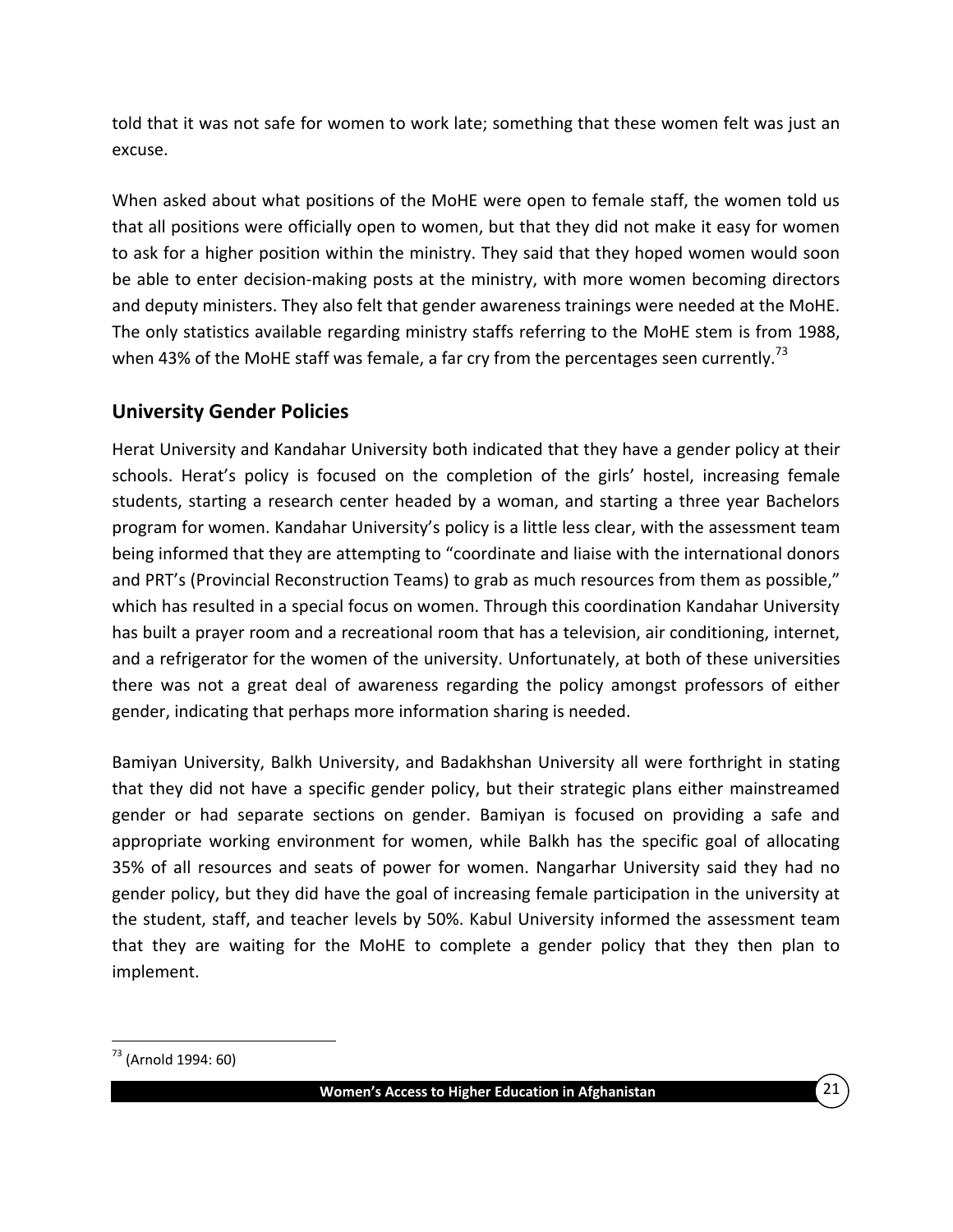There appears to be a great deal of room for the establishment of well-planned and actionoriented gender policies at the seven universities, where this assessment was conducted. This process should be inclusive of the teachers, staff and students at the university, and should be familiar to all of them, which requires a great deal of information sharing.

### <span id="page-30-0"></span>**Higher Education Development Programs: Present and Future**

Since the fall of Taliban, education has been an important issue of focus within the Afghan Government and the international donor community. Most development aid, however, has gone to improv the primary education system, with very few projects taking place at the higher education level. However, there are a few projects that focus on higher education, though none concentrate solely on increasing access to education for women. To learn about these, the assessment team spoke with three implementers and funders of higher education programs and staff at the MoE, MoHE, and MoWA. They spoke to the assessment team about the different projects that are being implemented in the field and those planned for the future.

MoWA, with technical expertise from different partners, MoE, and the MoHE has developed two policy papers that are in alignment with the NAPWA. The first is called "Increasing women's enrollment in primary education" and the second is called "Increasing women's enrollment at higher education". EPD, together with MoWA, took the initiative to work on these two policies to get them approved by the President of Afghanistan. EPD established a technical team comprised of MP's, civil society partners and representatives from international community and donors to review these policies and advocate for their approval. Additionally, the MoWA staff said that the ministry carries out a great deal of awareness raising workshops and campaigns that are meant to encourage women to pursue higher education. One such program is called "Door to Door ". Members of the ministry visit the homes of people to discuss female education and they also work with the Ulema to give speeches in the mosque supporting female education. Additionally, MoWA has had television spots funded by the UN's Afghanistan Sub-national Governance Programme (ASGP) and implemented by a number of local NGOs.

The Higher Education Project (HEP) is one of the largest higher education development programs in the country. It is a 51 million USD, five year program funded by USAID that was expecting to receive a one year extension of 10 million USD, at the time of the interview. The main focus of the program is capacity building of the faculty members of the public universities of Afghanistan. The program administration feels that their focus on building the capacity of both male and female faculty will result in an increase in the number of qualified female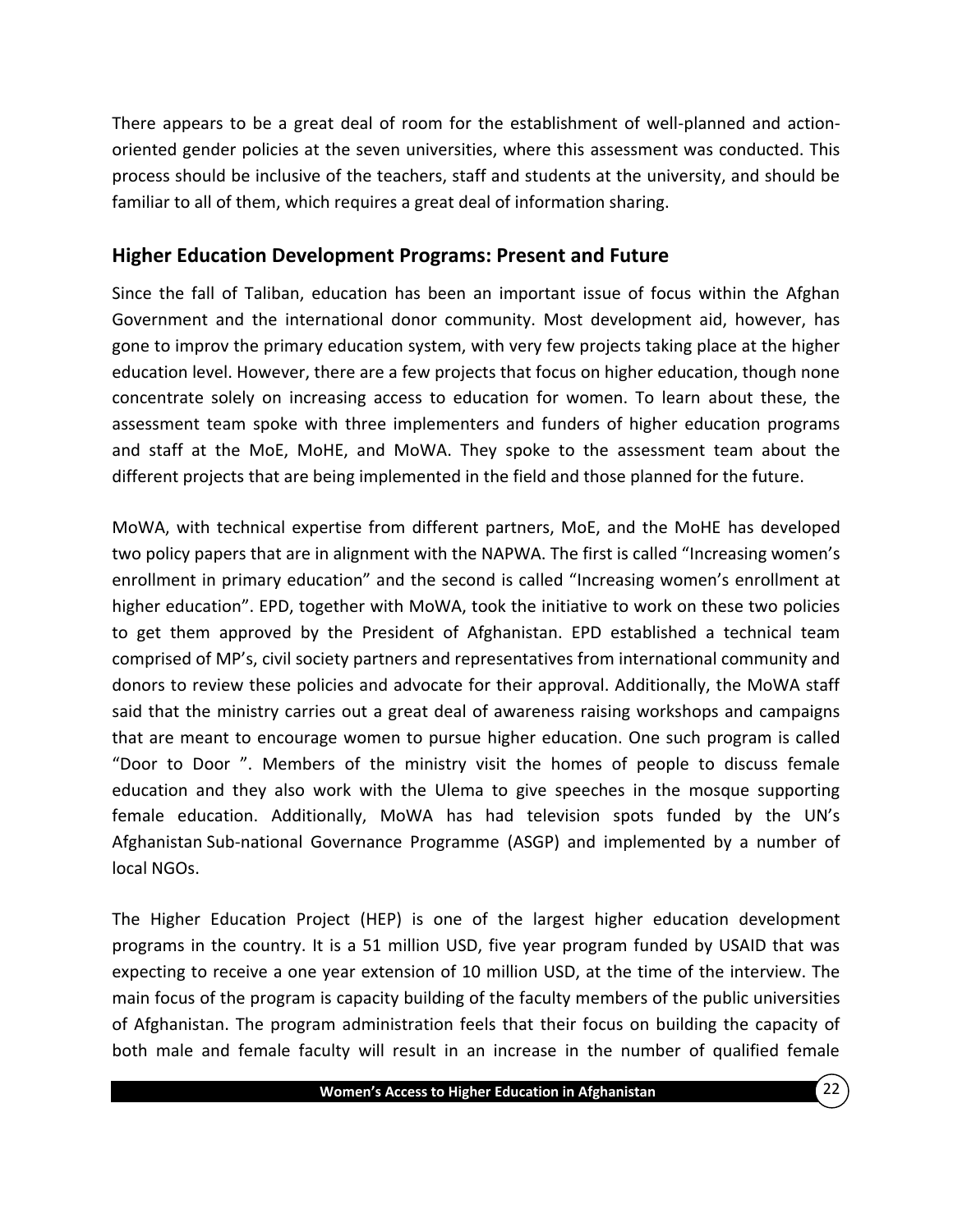professors, which in turn will create a better environment for female students to attend the university. The program provides training in English and computers and also conducts workshops on gender equity and equality. The program also provides access to higher education, such as Master's and PhD programs for Afghan public university faculty members. However, most of these programs and scholarships are offered abroad, which has limited the number of female participants. Therefore, HEP, has started a Masters program at Kabul University, which will be discussed more below.

The staff of HEP has seen evidence that their program is having a positive impact on introducing more women to higher education. One staff member reported that while previously about ten female students were accepted into Kandahar University, these female students often left because the environment was not suitable for them as there were no female teachers in the university. This, however, has changed now as there are few female professors at the university. The number of female students has increased and more female students are staying at the university to continue their studies.

The "Strengthening Higher Education Program" (SHEP) is the other largest higher education program in Afghanistan. It is a 40 million USD project funded by the World Bank, in alignment with the Afghan National Development Strategy (ANDS) and in collaboration with the Ministry of Higher Education (MoHE). It focuses on building the capacity of university professors and the construction and reconstruction of hostels, libraries, and other buildings at six universities in Afghanistan. Additionally, the program is working on building a new strategic plan in partnership with the public universities that mainstreams gender. The program has connected with many universities around the world and provides scholarships for Afghan faculty to pursue higher degrees and to strengthen their skills. Recognizing the difficulties that women face in travelling abroad to pursue higher education, they have been conducting assessment about ways to address this challenge, and perhaps will help support increasing the number of opportunities for progress internally, as did HEP.

Additionally, Russia has contributed 5 million USD to the polytechnic and USAID pledged 200 million USD for higher education over the next five years (2010-15).<sup>74</sup>

There are also some smaller higher education projects. Washington State University implements the Afghan Equality Alliances project, which focuses on building the capacities of

 $74$  [\(Nemtsova 2010\)](#page-67-2)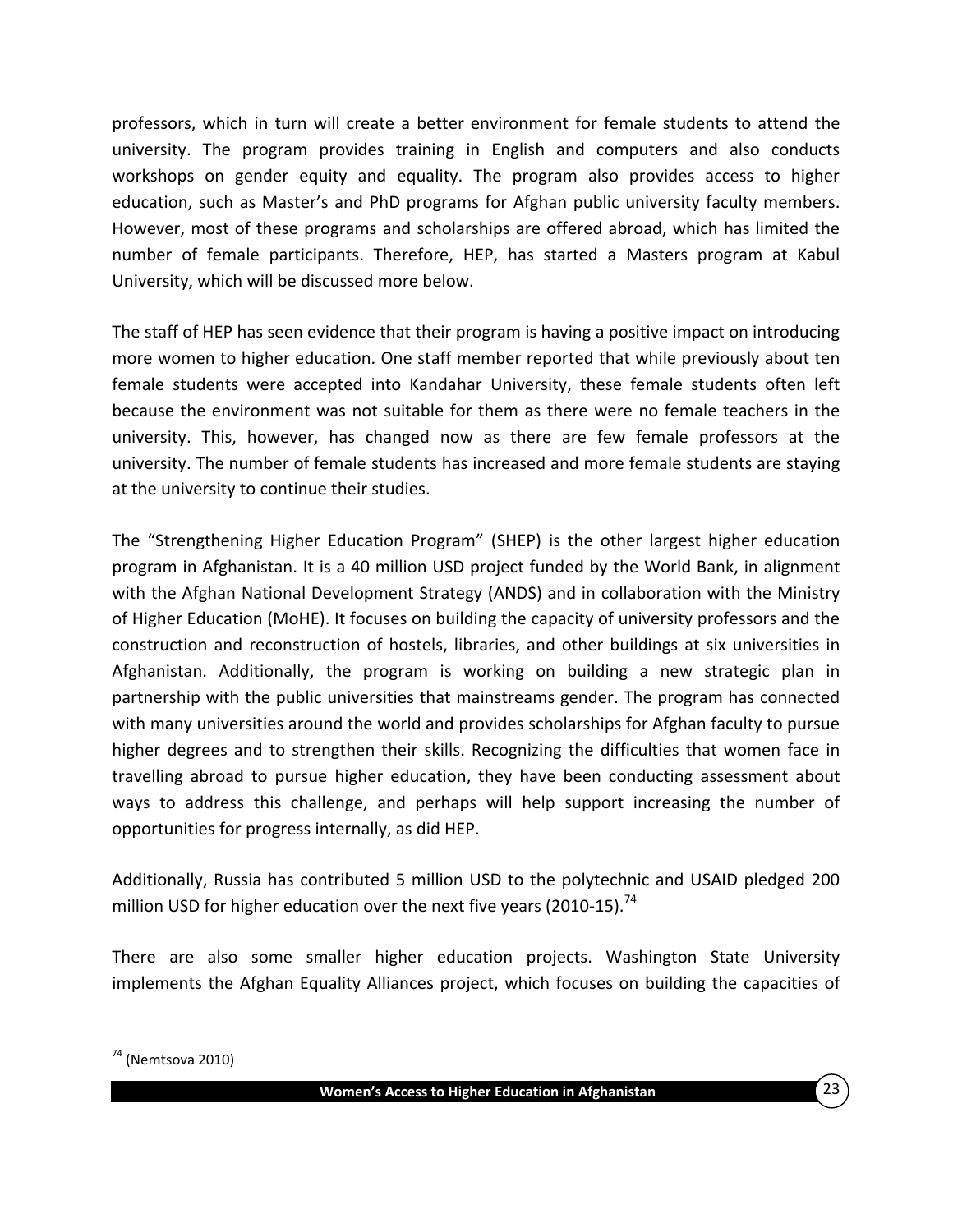university students and teachers.<sup>75</sup> It also entails curriculum development. The Germans are said to have contributed some funding for IT and Economics education and also provide private scholarships for Afghan students to obtain their higher degrees in Germany. France funds French language education, and India provides a large number of scholarships in Education.

USAID helped to build a women's dormitory in Kabul in 2004.<sup>76</sup> The dormitory was built to house 1,100 women, allowing them to attend the Medical centers, the Afghan Education University, the Polytechnic, and Kabul University. They provided funds for the management and maintenance of the dormitory, along with food for the students housed there for three years. Japan's Five Women's University Consortium has been providing capacity training to individual female professors from Afghanistan since 2002.

UNESCO is also involved in higher education, though with smaller projects those range between 60,000 USD to 70,000 USD each. Working with the MoHE, these are internal strategic capacity development support projects. They are helping the MoHE with its information management system, and helping them to think strategically about gender mainstreaming in the strategic plan. UNESCO is also involved in a number of general education and literacy programs, which contribute to the number of students, both male and female, who might make it through high school. They are also involved in gender policy work within the MoHE, MoE, and the Ministry of Rural Rehabilitation and Development (MRRD).

There are also small scholarship programs run by individuals, NGOs, and others. The Khaled Hosseini Foundation, founded by the author of a number of popular novels set in Afghanistan, provides scholarships for a limited number of girls to attend American Universities, as does the Initiative to Educate Afghan Women (IEAW). IEAW has supported 33 female students in the US. The Afghan Girls Financial Assistance Fund was established in 2008 and is supporting 11 students in collaboration with local families to attend US Universities.

Additionally, there are many general education programs of the UN, local and international NGO's, and others that aim to help girls stay in school focused on primary and secondary education. One of the most impactful programs, according to individuals at the MoWA, has been the UN World Food Programme's project "Food for education." Through this program

 $75$  The Special Speaker to the MoHE said that 12 Afghan universities have partnered with universities from around the world, with the goal of strengthening the Afghan universities, though we were not provided with additional details to include in this report.

<sup>76</sup> [\(USAID 2005\)](#page-67-5)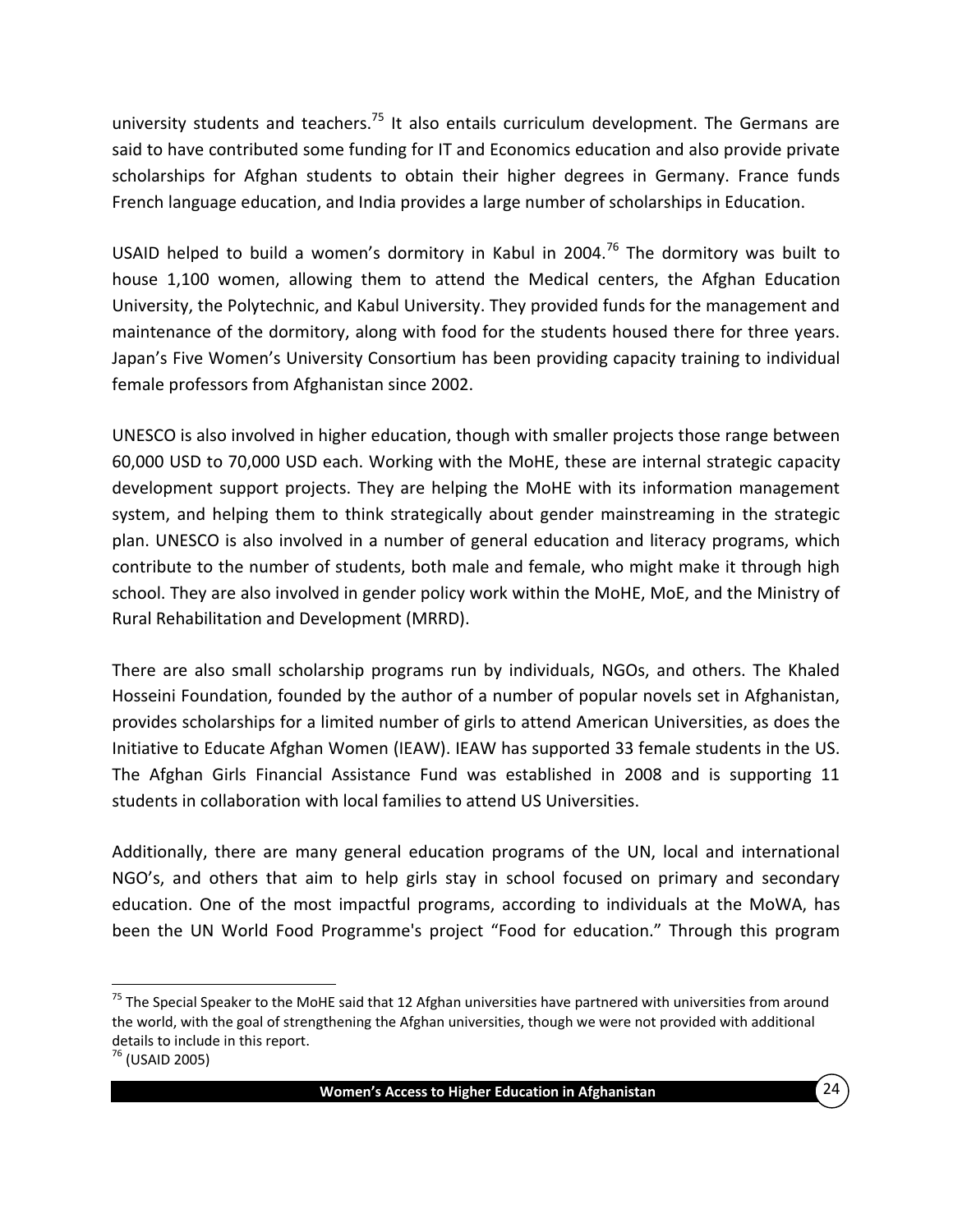students are given food incentives for attending school. Other community-based education programs for primary and secondary school are run by NGO's such as CARE, SCA, CRS, the Afghan Center, and others.

A number of implementers of higher education projects feel that there is not a great deal of coordination between higher education stakeholders. They believe that this is caused by the lack of proper mechanisms at the MoHE and a simple lack of coordination amongst donors. They believe that the MoHE has not been able to successfully find funders/donors for their strategic plan, which is reflected by the fact that they did not come close to reaching the 550 million USD goal that was determined as necessary according to the 2009 strategic plan. One funder blamed lack of fundraising on the fact that funders are more interested in quick impact projects, and not necessarily long-term projects, which seems to be the case when looking at the large number of small scale projects in higher education.

However, according to HEP, the different organizations that are focusing on higher education in Afghanistan collaborate regularly. They attributed this, in part, to the small number of projects focused on higher education and the small university sector. The HEP projects works with SHEP to maintain the registrar of students, they work on student services together, such as career counseling, and they are working on converting the system to a credit system to assure quality. HEP is working with the Afghan Equality Alliances project by being involved in the review and rewriting of the English and Public Administration Departments' curriculums.

### <span id="page-33-0"></span>**Scholarships**

Unlike many other countries, scholarships for studies are mostly directed towards professors in Afghanistan. While there are a few scholarship programs for undergraduate students, the focus has mainly been on trying to find ways to provide graduate and post-graduate degrees to professors within the Afghan university system, to increase their skills and knowledge in order to provide a better quality of teaching within the university system.

The spokesperson of the MoHE said that since 2009, over 500 women have applied for scholarships to study abroad. Most of the scholarships available were provided by other countries. The Head of Foreign Relations in the MoHE said that there are 1,100 scholarships available each year and that about 25% of the 1,524 applicants are female. Additionally, there are open scholarships for Masters Degrees and PhD degrees in India (500 to 800). Pakistan provides 200 graduate scholarships and Bulgaria, Russia, and Turkey provide undergraduate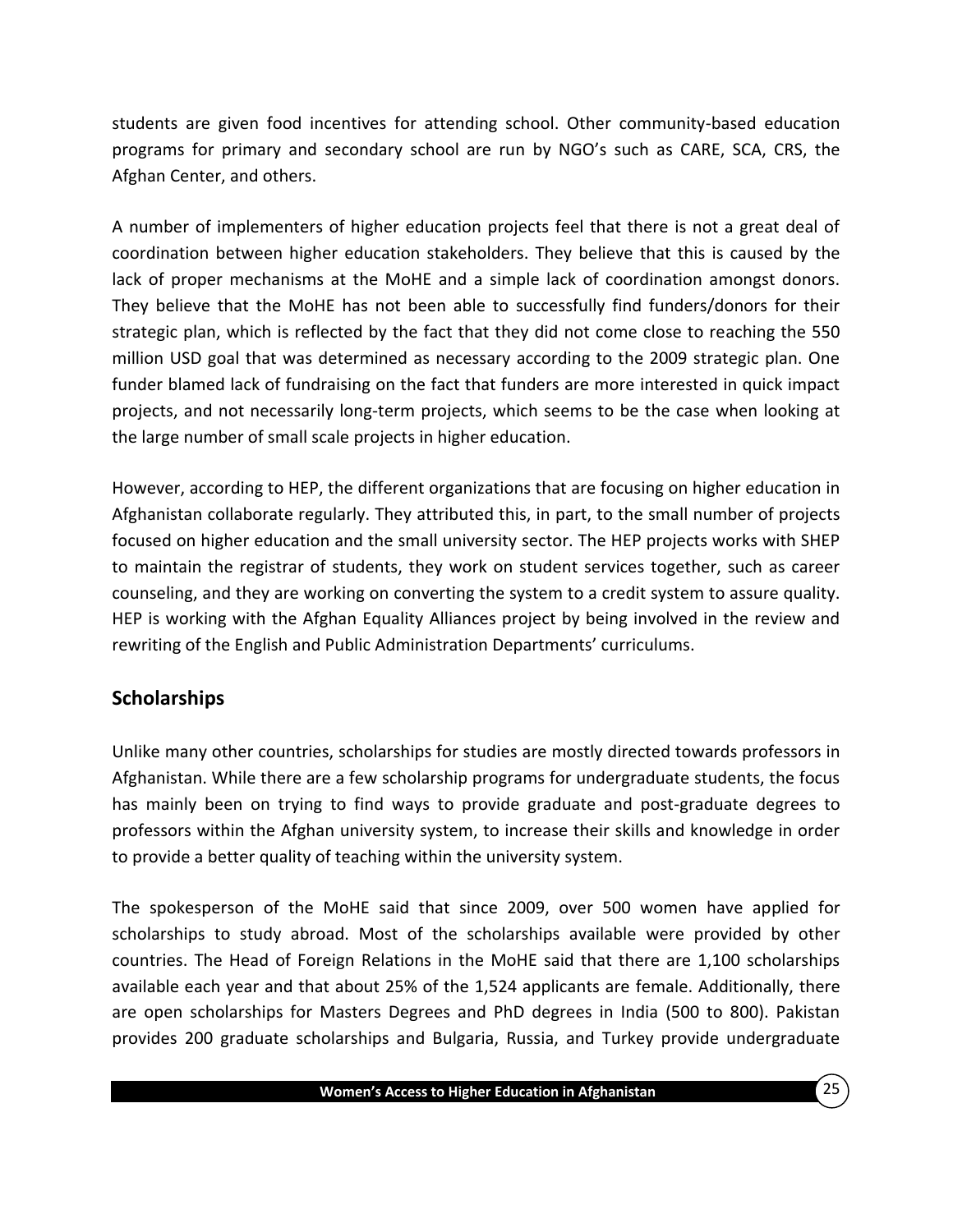#### scholarships.

 $\overline{a}$ 

These are the scholarships that are advertised through the MoHE, the additional scholarships mentioned in the section above appear to be offered through other channels. The MoHE advertises the scholarships through website, through the national radio and television stations, and on bulletin boards within the universities. The MoHE policies and procedures booklet indicates that both genders have equal opportunity to gain a scholarship, indicating that no specific action steps have been taking within the ministry to try to increase the possibilities of women obtaining a scholarship.

There are only a few scholarships that have been reserved for female teachers, such as those that have been offered by the Korean government, Bulgaria, and Bangladesh.<sup>77</sup> These scholarships generally have a worth of between 10,000 USD and 60,000 USD, which covers the costs of travel, tuition, books, and housing, with some scholarships also providing a living stipend of 200 USD to 1,000 USD for food and other expenses. Some scholarships, however, require the recipient to contribute travel costs or some percentage of the university or living costs. This often results in the scholarship not being utilized as only few Afghans have the additional money required for such a contribution. This is what happened with the Korean government scholarships for women, ten women were accepted but none were able to go because they could not afford their share of the costs.

From speaking with professors and university administration officials, the assessment team learned that very few scholarships were being given to women. Out of the seven universities where this assessment was conducted, our assessment team was told about two female professors only who had obtained scholarships, though dozens of male professors had received them. This discrepancy is dangerous as it means that male professors will continue to move up the university teaching levels and women will not, as higher degrees are large determinants in promotions within the university.

While university officials assured the assessment team that scholarships information was shared with both male and female teachers, in at least two universities they were told by the female professors that they had not been provided scholarship information. One university head told us that there were very few women taking scholarships because they could not travel

 $77$  The Asian University of Bangladesh has 25 scholarships available for Afghan women.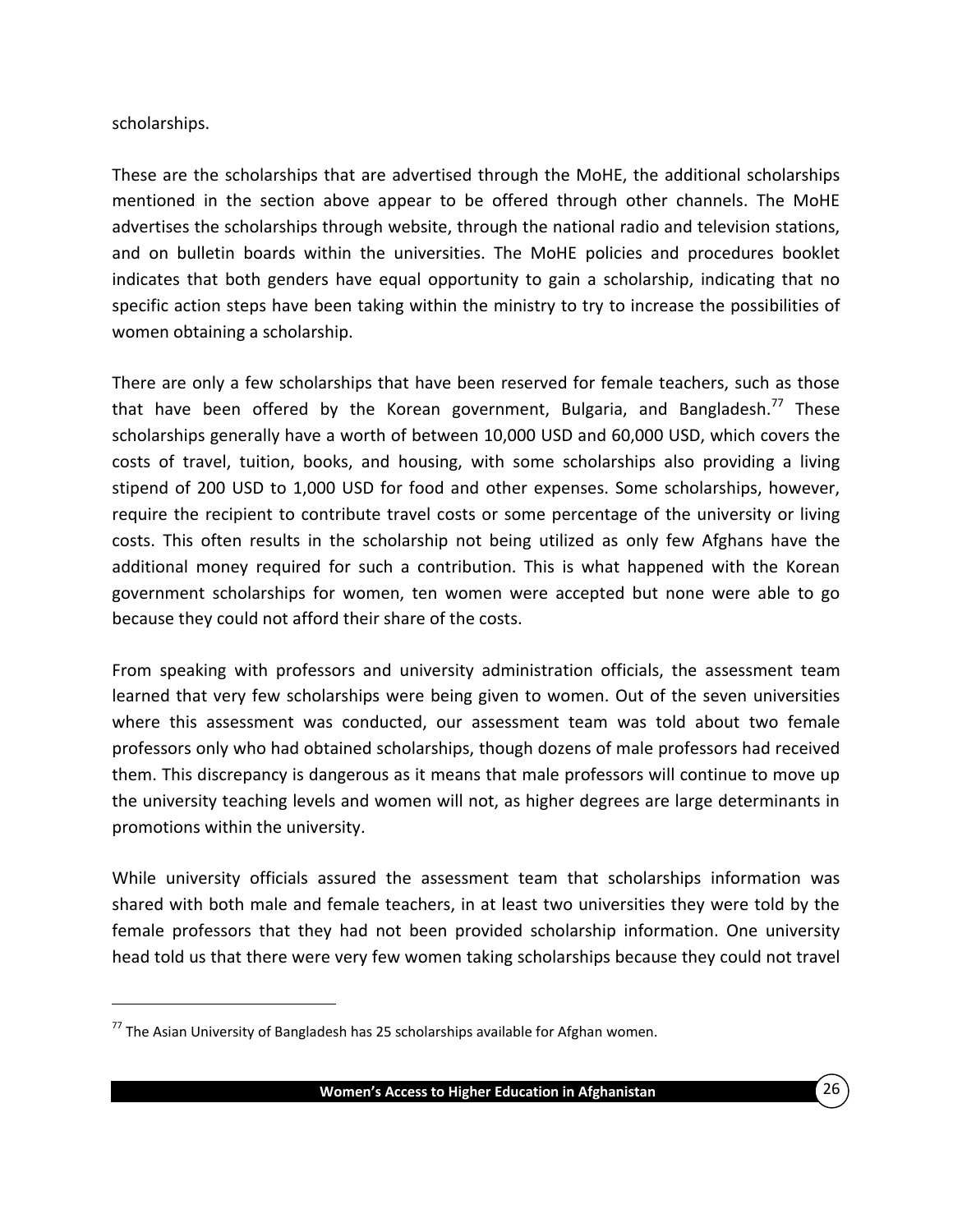due to family obligations and responsibilities. While some women confirmed that travel for them would be difficult, others did not agree. The decision of whether to apply for scholarships or not should be something that the women decide for themselves, not an assumption that prevents the relevant information from reaching them.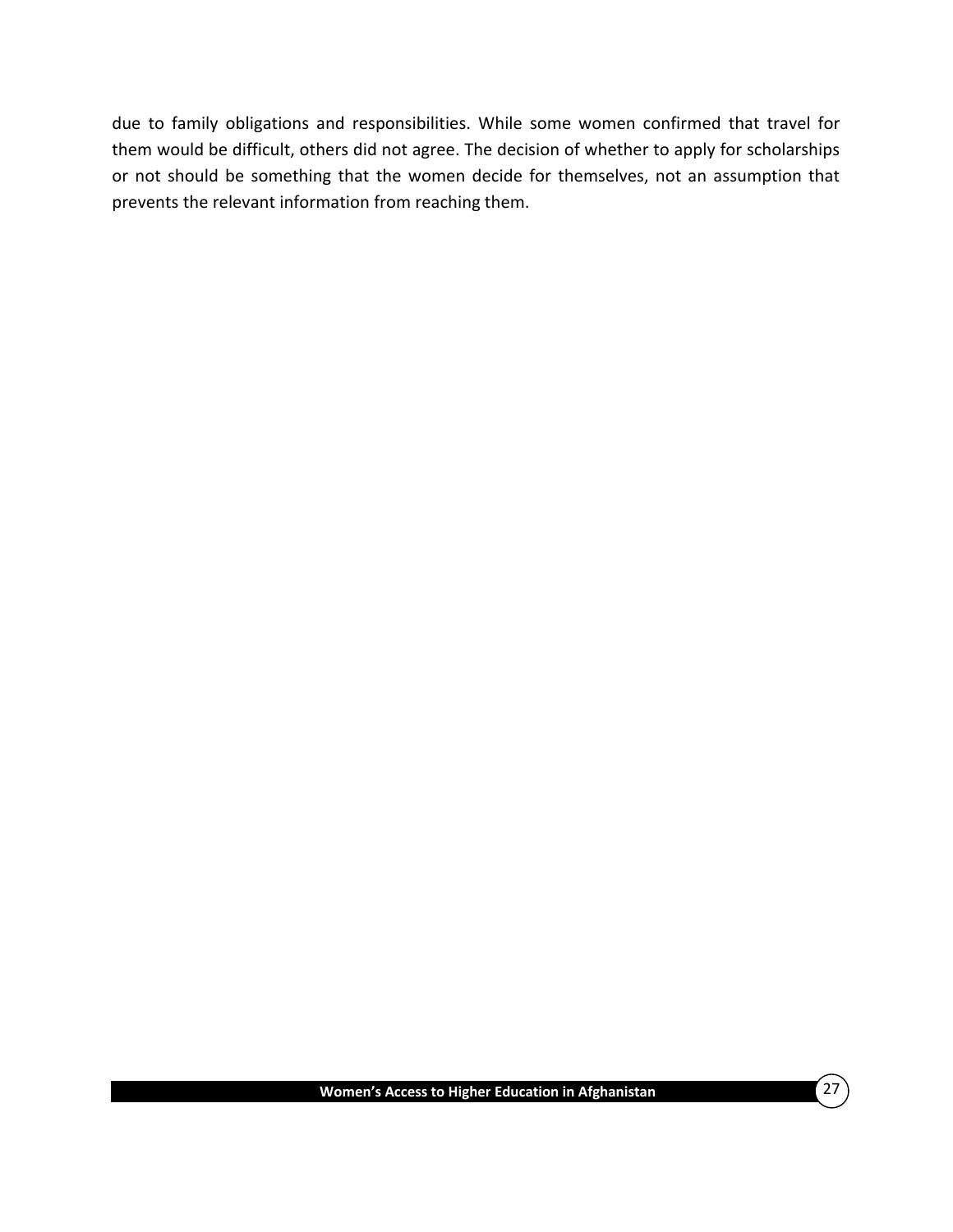#### <span id="page-36-0"></span>**Chapter 4: Assessment Findings**

 $\overline{a}$ 

#### <span id="page-36-1"></span>**Acceptance of and Support for Higher Education amongst the Population**

The individuals who participated in the KII's and FGD's conducted for this assessment overwhelmingly agreed that women should have equal access to education as men, with 98.1% of respondents saying they strongly agreed with this statement. All 176 female respondents and 136 of 142 male respondents said they strongly agreed that women should have equal educational opportunities as men. Five men said that they somewhat agreed that women should have equal access to educational opportunities, only one man said that he strongly disagreed with this. Overall, this is a strongly positive response, though it should be remembered that these responses came from those involved in higher education in one manner or another (university faculty and staff, students, non-students, parents, ministry staff, and development funders and implementers) and from people on the streets in urban areas. It is likely that this positive response is not representative of the sentiments found in rural areas, but it does indicate that there are some people who support equal opportunities for women in education, which is not commonly assumed when people think or talk about attitudes towards female education in Afghanistan.

Apart from interviewing university administration; faculty; staff; students; non-students; parents; ministry staff; and donors and implementers, the assessment team also conducted 41 individual street interviews, 12 with women and 29 with men.<sup>78</sup>. In each province, at least four randomly selected individuals were asked to participate in a simple survey to help provide some insights into how people not necessarily directly involved in higher education, feel about women's access to higher education. The average age of the male and female respondents was both 30.4 years old, with respondents of both genders ranging in age from 18 to 50. Seven of the women were housewives and the others were either employed or were students. Only three of the male respondents were unemployed, the others were employed in various occupations ranging from soldiers to shopkeepers, etc.

Out of those who participated in the street interview, 29 said that they felt that women should have equal opportunities to get education as men. Only one male cobbler from Nangarhar "strongly disagreed" with this statement and one male soldier from Kabul said he only

 $78$  The discrepancy between the genders was mostly attributed by the research team to having difficulty speaking with women in the local market or bazaar without causing problems. Additionally, there are generally more men than women available and willing to speak in public spaces.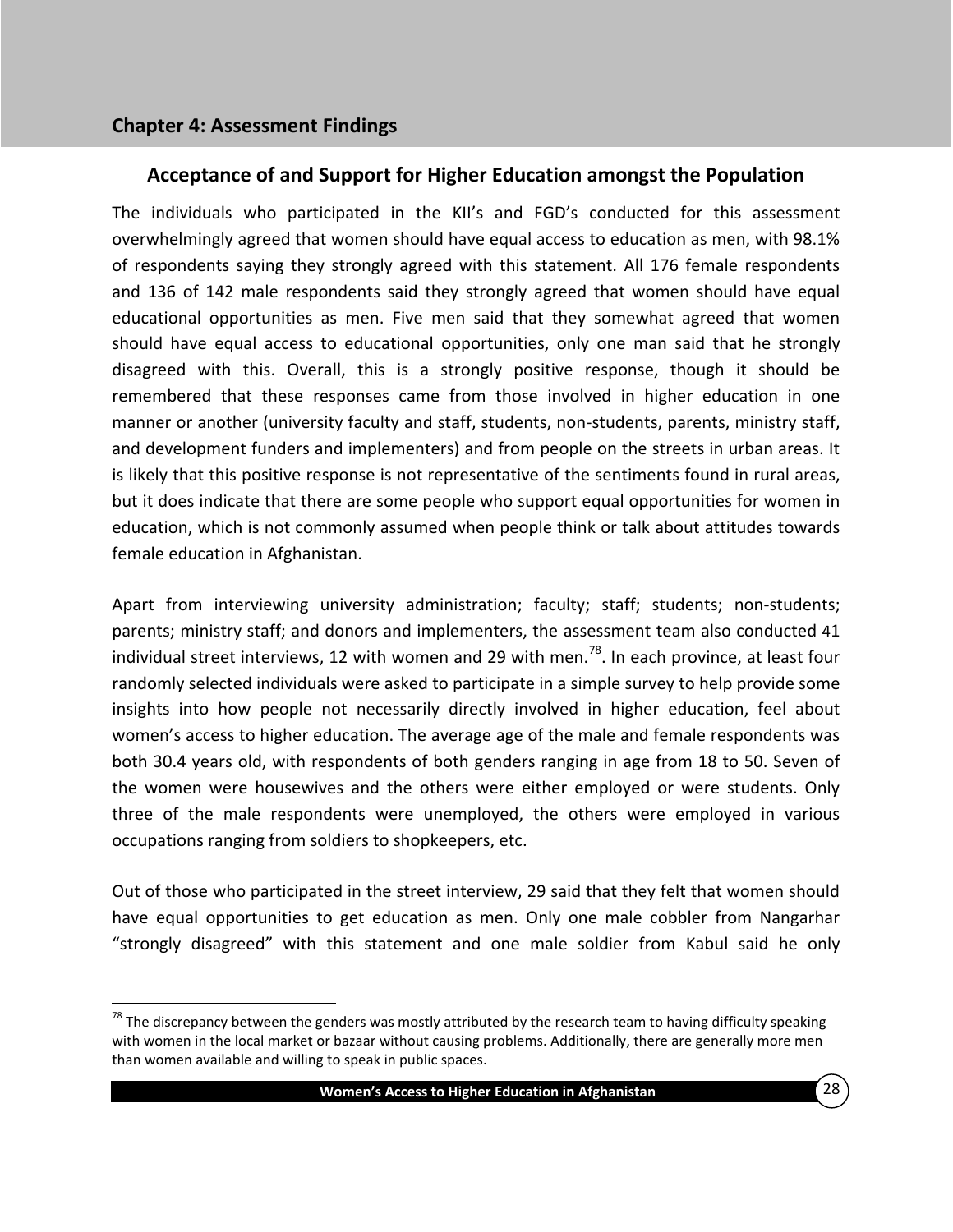"somewhat" agreed. All of those who were interviewed said that they strongly agreed that they should pursue higher degree, that number dropped to only 27 for female students pursuing a higher degree. This difference is less than anticipated, which is a positive sign. The same cobbler in Nangarhar discussed above, also strongly disagreed that women should pursue a higher education. One business man in Kandahar somewhat disagreed, and two male, one from Kabul and one from Kandahar, said that they only somewhat agree that women should pursue a higher degree. In general, the only common denominator that arose amongst those who did not strongly agree that women should have equal access to education, that women should attend university, or that women have the right to work outside the home is that their average age was slightly above that of the sample at 37.6 years of age as compared to 30.4 years of age and all were male.

The assessment team also asked these 31 individuals about whether men and women have the right to work outside the home. All of the respondents said that men have the right to work outside the home and most of the respondents (26) said that they strongly agreed that women have the right to work outside the home. The number of individuals who strongly disagreed with this was slightly elevated as compared to the question regarding pursing a higher degree, with three men indicating that they strongly disagreed that women have the right to work outside their homes. This seems to indicate that while an individual might value education; this is not directly related to their understanding of women's rights in terms of working outside of the home. More assessment is needed to understand how wide spread these divergent opinions are in general. Two male said that they somewhat agree that women have the right to work outside of their home, provided or conditional to their family's agreement only.

It is interesting to note that in general both men and women support higher education for both male and female and believe that they have the right to work outside their homes. This positive response could be partially attributed to the urban environment/areas in which the street interviews were conducted, and we would suggest further research be conducted to verify if these positive sentiments reach further into rural areas or into those not in urban public spaces or if it is limited to individuals who have the freedom to walk in urban centers.

# <span id="page-37-0"></span>**Perceived Benefits of Female Students Pursuing Higher Education**

During the KII's and FGD's, we asked individuals if they felt it was important for women to attend university. Every individual who participated in our assessment at the university level and within the ministries and development staff said yes, they do believe it is important. This accounts for over 290 individuals from seven different provinces.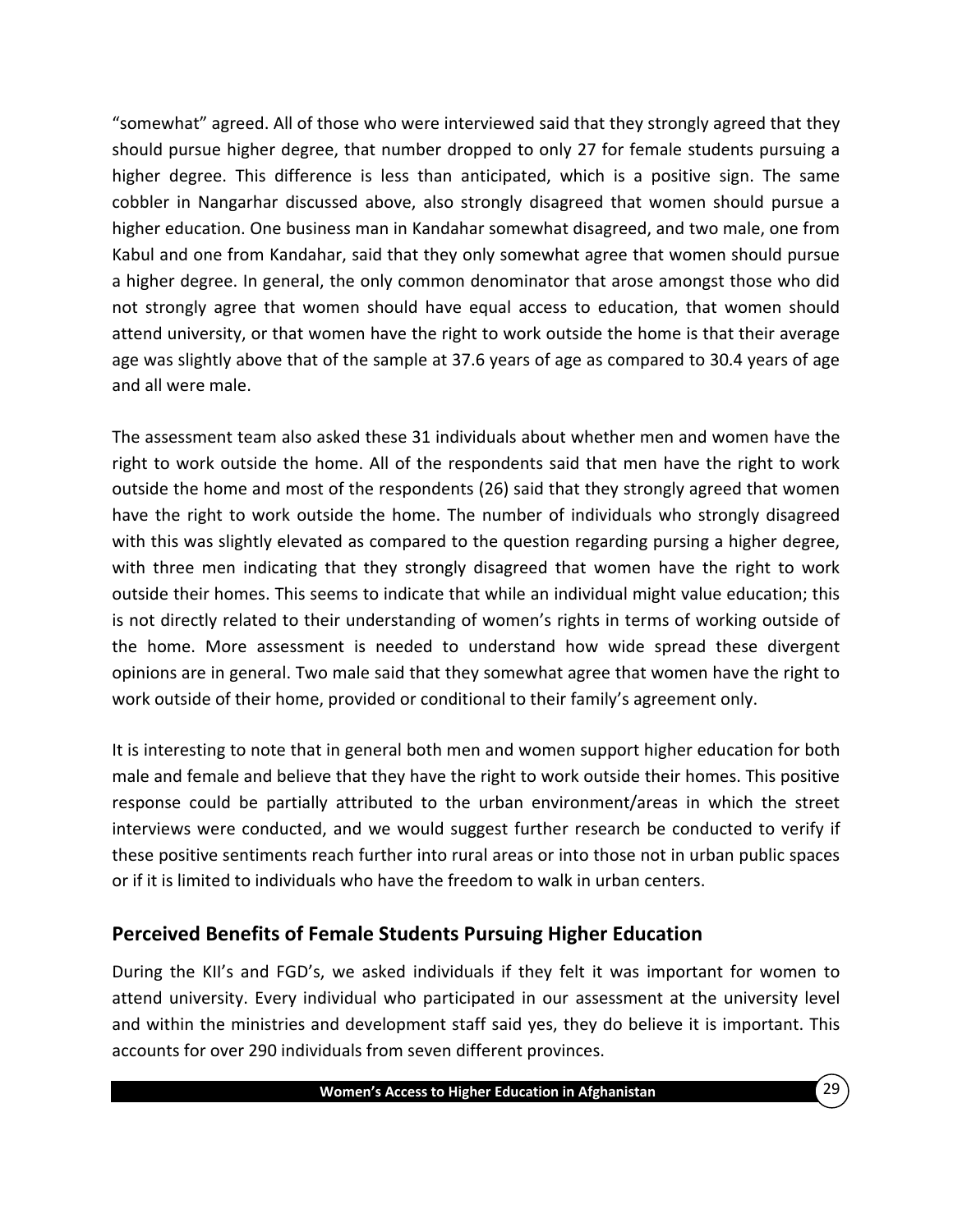When asked to explain why it was important for women to attend university, the assessment team encountered a myriad of responses, some of which overlapped and almost all of which were agreed upon across both genders. The seven most common responses were mutual amongst university faculty and staff, students, and non-students, with parents having five out of the seven in their most common responses also. This coherence in responses is interesting to note and encouraging, as it provides agreed upon benefits of higher education for women that can be used in information campaigns.

The most common response cited by over half of all respondents was that women should attend university because they make up half of the society. For some this was followed by 'a logical explanation' that university educated women are needed to help develop the country. The third most commonly mentioned reason was that women who are educated make better mothers, which is something that even the most conservative members of the country believe is important. Additionally, people said that women should pursue a higher degree simply because it is their right to do so, which was strongly connected to the idea that women have the same needs as men, and therefore, should have the same desires for higher education. The practical need for female doctors, nurses, and teachers to assist the female population is because women are often not allowed to be treated by a male doctors or nurses or to be taught by a male teacher in Afghanistan, was commonly stated. An increase in female doctors, nurses, and teachers can help to keep women healthier and provide them with increased knowledge and support. Finally, the seventh most common answer relates to the holy religion of Islam, which dominates Afghanistan. Many respondents told the assessment team that it is farz or one's duty, as a Muslim to be educated, whether you are male or female.

There were only a few ways in which different groups answered differently. Female were more likely to say that women should go to university in order to ensure their economic or financial security. Some women said that they could contribute to the household income, while others focused on economic independence for the female students. Parents also focused more on the perceived economic benefits that could stem out to their daughters and to themselves if their daughters attended university. Men were more likely to raise farz, and the idea that both genders should be pursuing an education in alignment with the teachings of Islam.

These top reasons for why it is important for women to pursue a university degree could be used in future media campaigns to support encouragement of women's education and building on beliefs that are already held by a part of the population. We would caution against making a strong connection between education and financial gains, however, as a higher degree is not a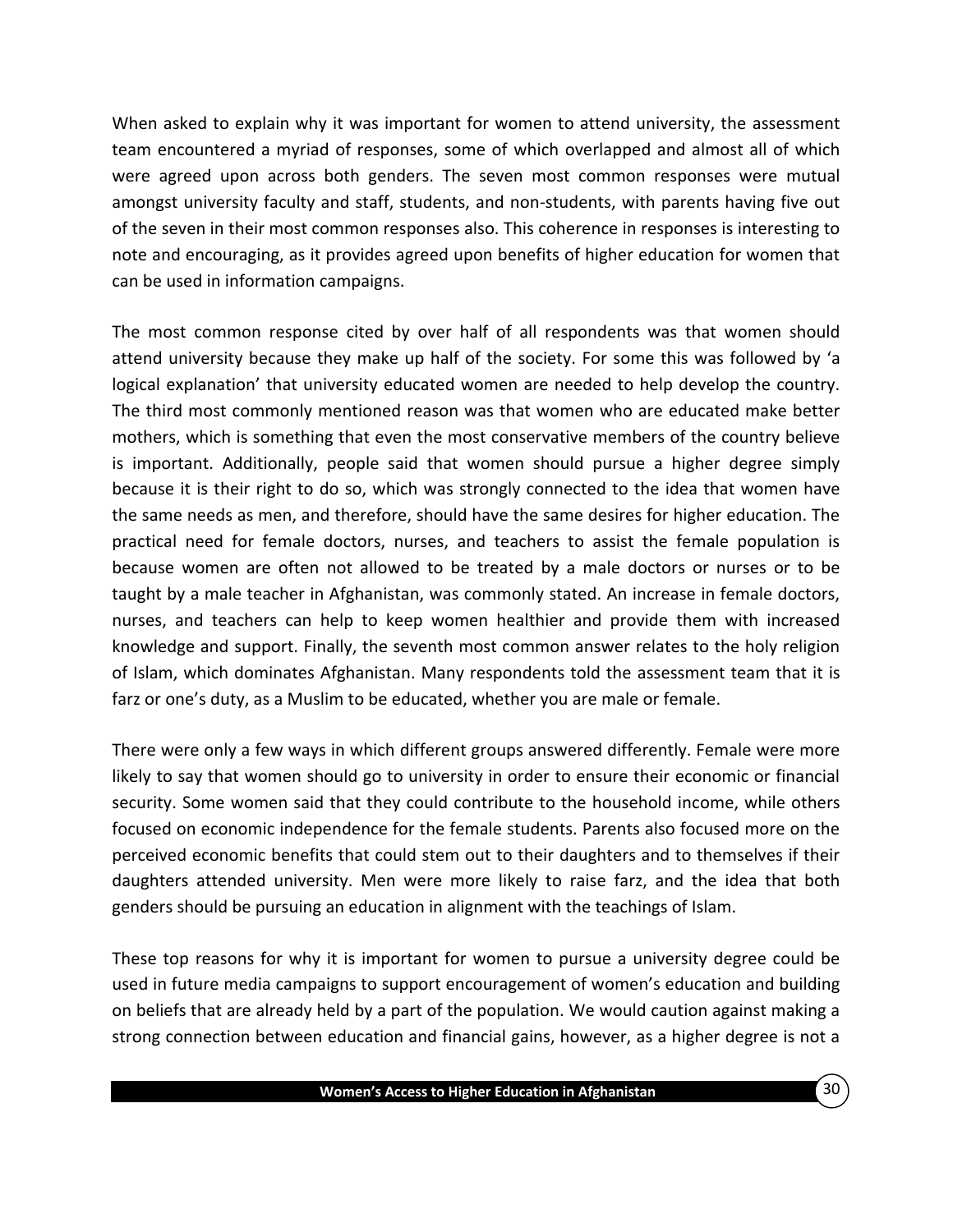guarantee of a well-paying job, though it definitely improves ones chances of being hired for such a position.

### <span id="page-39-0"></span>**Perceived Barriers to Women Pursuing a Higher Degree in Afghanistan**

There was a great deal of agreement among the university administrators, students, nonstudents, parents, ministry officials, and development workers involved in higher education regarding the barriers women were encountering in trying to obtain a tertiary education. The top five reasons that people believe act as barriers in obtaining higher education for women in Afghanistan include: lack of security, economic problems, the Kankor Examination, families not allowing their daughters to attend, and cultural problems. Each of these was mentioned by over 100 respondents. Following these top five barriers were six more that were generally agreed upon, though with lesser frequency. Lack of transportation, early marriage, low quality of primary and secondary education, an anti-education mindset of the society or specific sectors of the society, negative ramifications on a family's reputation, and the belief that co-education was not acceptable, were all mentioned by the respondents, across each of the provinces where assessment was conducted.

As we can observe, these categories contain overlaps and connections. A lack of security is seen as contributing to families not allowing their daughters to pursue higher education and is a reason why transportation for women to safely reach the university and back home on a daily basis is considered to be of high importance. The concerns over the quality of education being obtained by girls in primary and secondary education is linked to the belief that girls are not prepared for the Kankor Examination academically, which is preventing girls from moving forward with their education after high school. Cultural problems, though rarely elaborated upon by the respondents, appeared to be connected to the anti-education sentiments of certain sectors of society; of concerns for the separation of male and female students; early marriage; and to the negative reputation that can be attached to a family for allowing their daughter(s) to attend university.

In total, over 30 diverse barriers were provided by the individuals who participated in the assessment. This indicates that increasing the number of female students pursuing a tertiary degree is a complex endeavor and that in all probability multiple diverse efforts will need to be made to relieve or lessen some of these barriers. This will take time and patience and can be done through trial and error.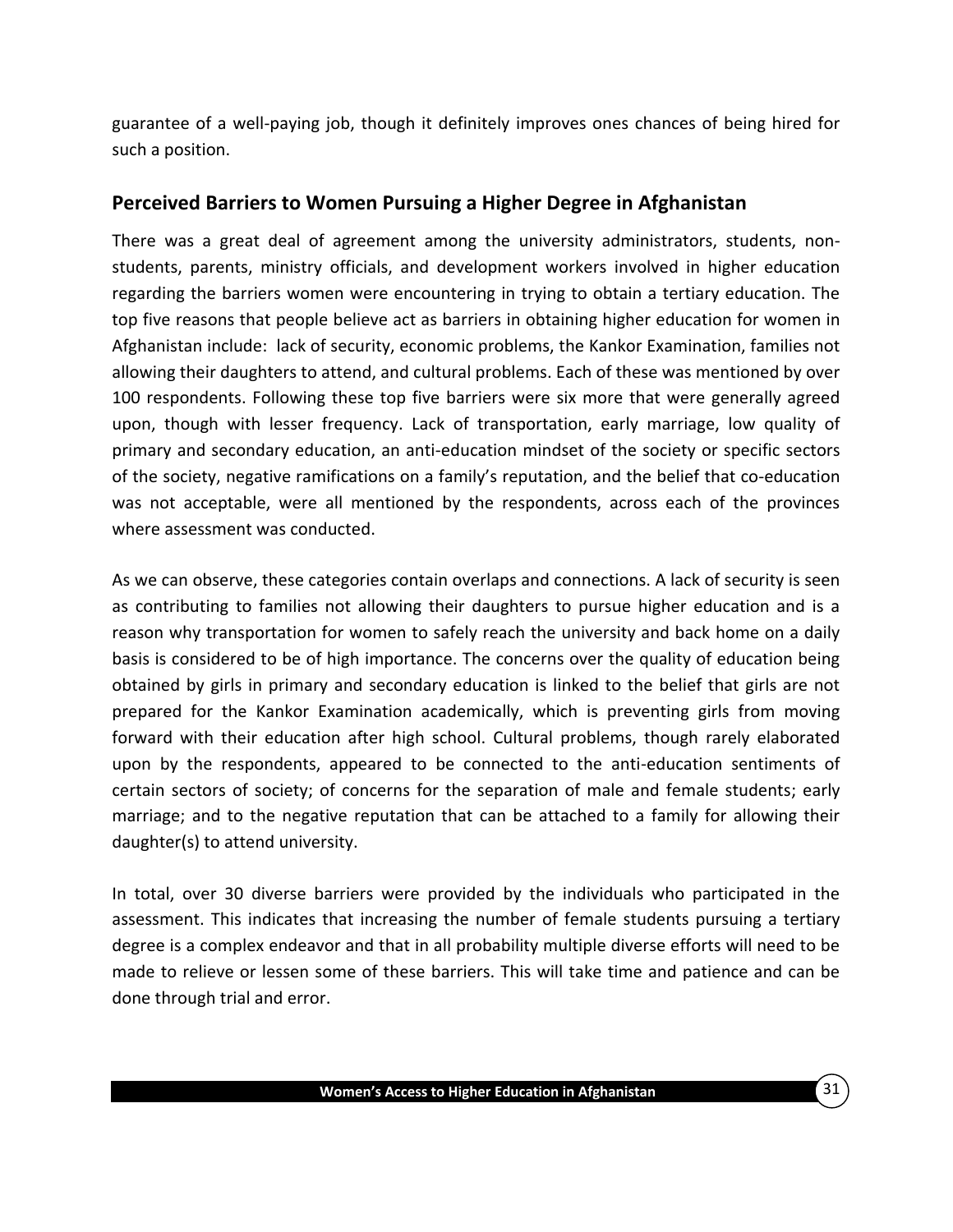### <span id="page-40-0"></span>**Security**

Lack of security was perceived to be the number one barrier preventing women from pursuing a higher degree in Afghanistan for both male and female respondents. Though it was not the number one response for university administrators but it was the number one response for both male and female students, male and female non-students, and male parents.

The fighting that continues between Afghan and international forces against anti-government elements has impacted negatively on women's education both in areas of heavy fighting and areas where fighting is not as frequent. Families fear their daughters being harassed, kidnapped, and otherwise endangered, with most expressing fears about problems occurring during the women's travel to and from the university.

This sentiment is supported by the fact that universities situated in locations that are generally experiencing lower threat levels and lower levels of regular or frequent fighting, have a higher percentage of female in their student body. For example, Herat has a student body that is 31.2% female, Badakhshan has a student population that is 27.6% female, and Kabul has a student population that is 27.4% female. While these provinces have experienced antigovernment element (AGE) activities, they have been much lower than in Kandahar - where only 3.7% of the student population is female, or Nangarhar - where only 2.9% of the student population is female.

While the large number of different barriers provided to the assessment team via an openended questioning process indicates that there is no single answer to increase the number of female students pursuing a university education, a lack of security is one of the larger barriers but it is also one of the most complicated one to address.

#### <span id="page-40-1"></span>**Economics**

The economic pressures of sending a child, especially a female child, to pursue a university degree was the second most often mentioned barrier after security and this was said for both public and private universities. Following the national Constitution, Afghan public universities do not charge a tuition fee to students. Additionally, the government covers the costs of housing for students in universities with hostels. If the space is not adequate in the hostels for all students seeking housing, the government provides them with 1,800 Afghani per month to cover housing costs.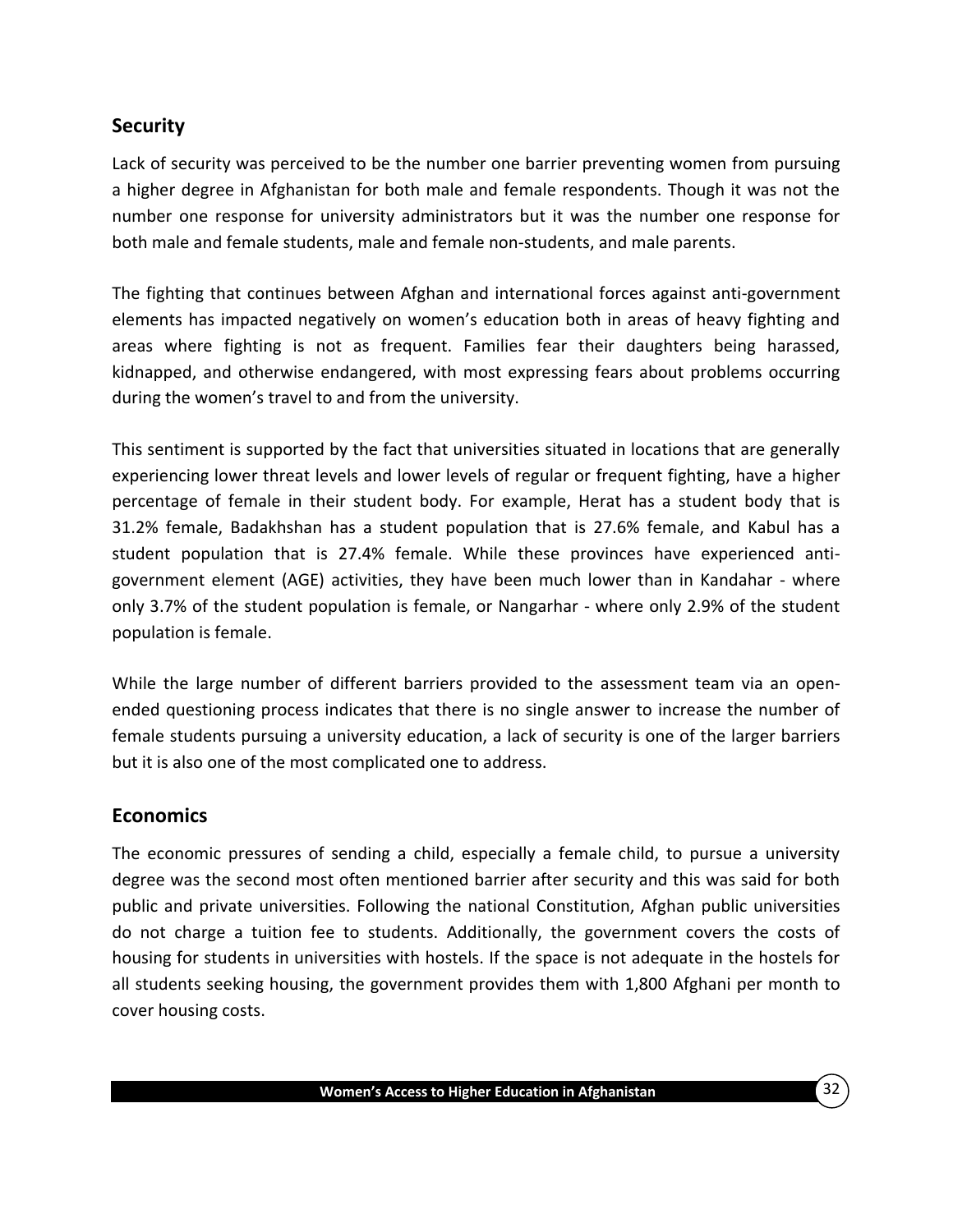Despite this government support, there are still many costs that parents and students associate with attending university, including but not limited to: transportation costs, the purchasing of reading materials, stationary, clothing, and communication costs. Though the hostels most often provide food for the students, in some areas such as Bamiyan, the students need to subsidize this food with their own funds as the food provided is reportedly not adequate.

In Bamiyan the estimated costs of supporting a student through one year of higher education ranged from an estimated 20,000 Afghani to 30,000 Afghani. In Balkh, the parents estimated that it cost them 20,000 Afghani annually to send one child to public university. In Herat, the parents estimated that a year of a public university cost a family 12,000 Afghani (mentioned by the mothers) to 25,000 Afghani (mentioned by the fathers). The fathers, in this case included special courses in their calculation, which while unspecified most likely refers to additional courses in English language or in computer training. In Kabul, parents estimated that it cost them 20,000 Afghani (mothers) up to 30,000 Afghani (fathers) to send their children to university each year. In Nangarhar the students provided the highest estimates of what it costs to attend university for a year, ranging from 49,500 Afghani to 58,500 Afghani for reading materials and food alone. This was mentioned by the female students staying at the University dormitory and these girls were from all over Afghanistan, as far away as Badakhshan. The parents in Nangarhar provided annual estimates that were more in alignment with the other provinces, saying that it cost around 30,000 Afghani to 36,000 Afghani annually.

Some students work part-time to support themselves, most often at a local school or with an NGO (in Bamiyan), though this number is limited. In Balkh, the students estimated that about 5% of female students and 20% of male students were working to support their pursuit of higher education. In Kabul, the parents estimated that 90% of students' families were paying for their education. In Kandahar, most male students reported that their families supported them but that they knew a few students who supported themselves. However, the female students in Kandahar believe that almost 50% of the students are paying for their own education.

Most students, however, rely on their families to provide the necessary funds. This can mean that the money comes from their father, mother (if she is the head of household), a brother or sometimes even an uncle or other extended family members. This can put enormous strains on the economic resources of families in a country such as Afghanistan where the salaries are very low. There are of course families who do not have trouble funding their children's pursuit of a higher degree but there are many families who have struggled to do so, including some of the parents we spoke with. Many parents expressed the thought that they felt responsible for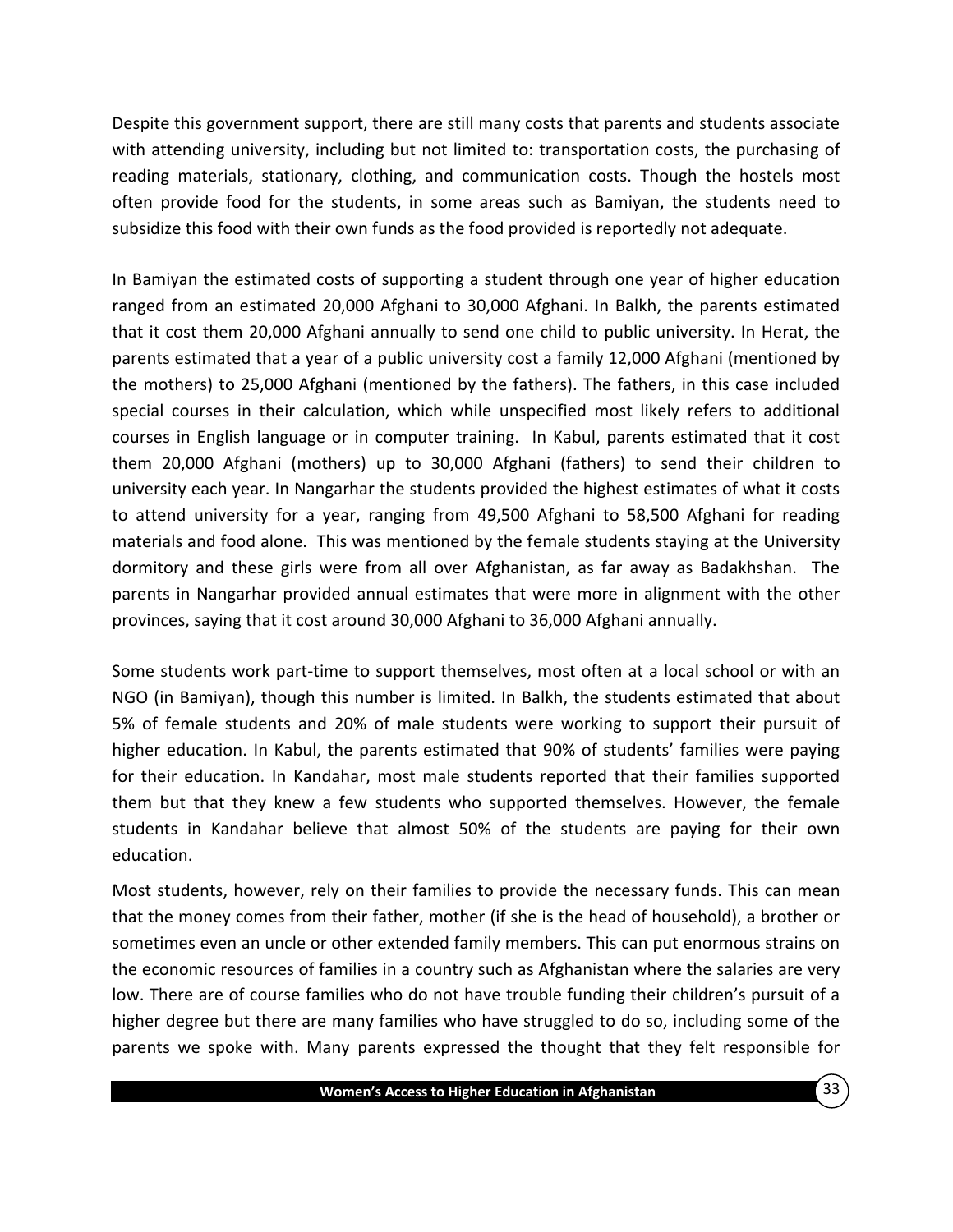encouraging their children to pursue a higher degree and responsible for supporting them financially. In Nangarhar, one family told us that they had put off buying a home in order to put their children through university. One father in Nangarhar told the assessment team, "I accept all the difficulties for my children to study".

While some families were able to pay for these costs with their full-time job, others took on additional part-time work to pay the costs associated with pursuing a university degree and others had to make additional sacrifices. A number of parents said that families sometimes sold their family jewelry (Bamiyan and Balkh) in order to help pay the costs of pursuing a university degree and other families had been forced to take loans from banks and from money lenders. One mother narrated how she used all of the money she earned making handicrafts to send her children to university. Mothers in Badakhshan testified that their families did not buy new clothes or participate in functions where they would have to buy gifts, such as weddings and other celebrations in their community, in order to support their child's education. Mothers in Kabul also talked about not buying new clothes and having to take out personal loans from neighbors or family. Parents in Kandahar told the assessment team that some families relocated from their villages in order to provide their children with access to better education in the city, which also can be expensive.

The costs associated with private university are even higher with tuition costing 60,000 Afghani and above in Kabul without transportation, books and food. Tuition costs 32,000 Afghani annually in Badakhshan. Fathers who participated in a FGD informed the assessment team that it cost more than 70,000 Afghani for one year of higher education at a private university. A private university degree in Herat appears to be more expensive, at least as quantified by parents there with the annual tuition costing 34,000 Afghani, and parents estimating that the total costs reach between 68,000 Afghani, to 100,000 Afghani for one year of private university, including all costs. Parents in Kandahar estimated that a private university education costs between 20,000 Afghani to 50,000 Afghani per year. Private university in Nangarhar is estimated to cost a total of 100,000 Afghani per year including tuition, pocket money, book money, etc.

Unlike many other countries, scholarships for students' undergraduate studies in country are not common. Only in Bamiyan did one mother tell us that her daughter was receiving some support from a local NGO for her university costs. Almost all the scholarships that are available for students are for studying abroad, which is an opportunity that is not very common, leaving those who remain in Afghanistan with economic hurdles to overcome in order to get a tertiary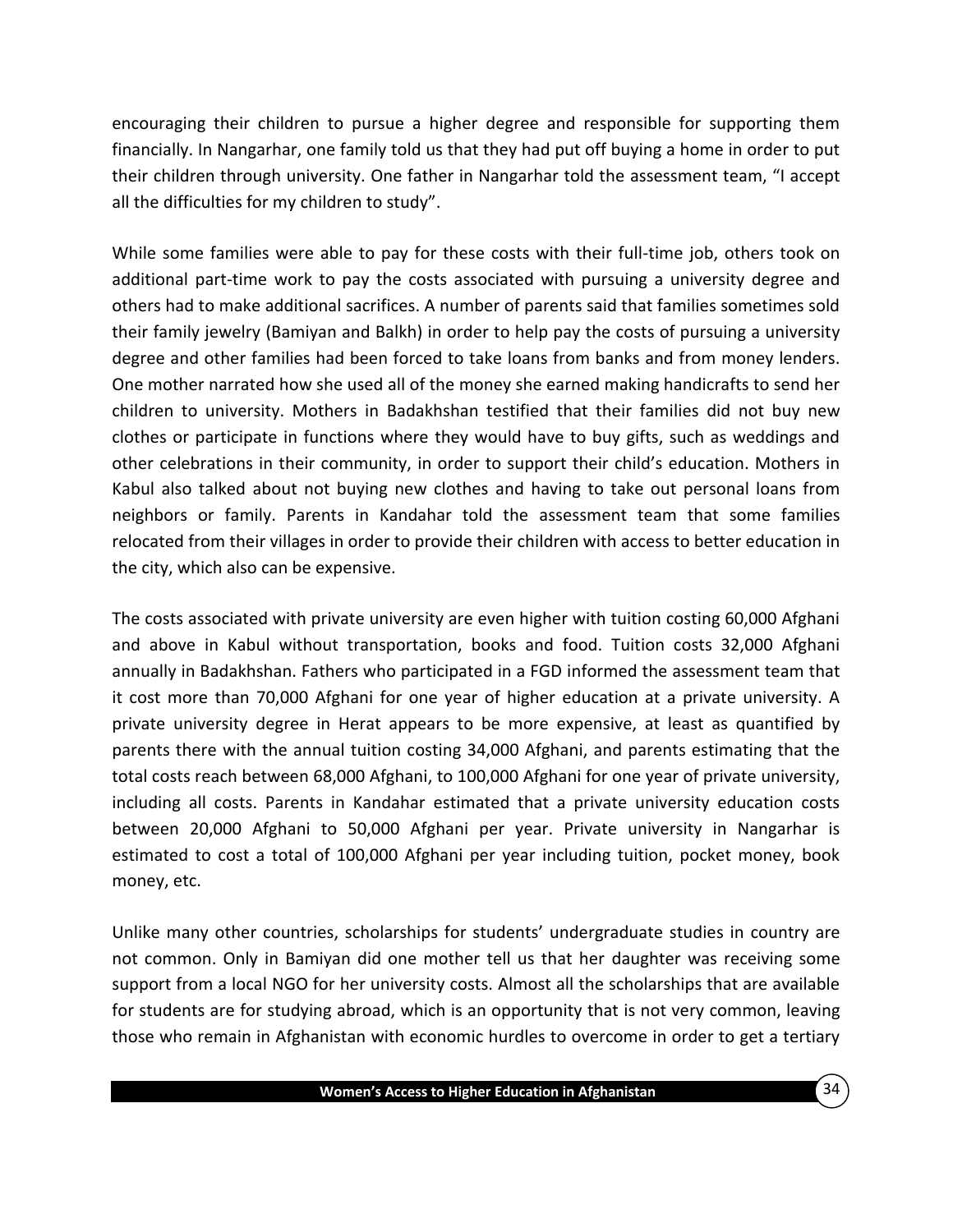degree.

### <span id="page-43-0"></span>**Kankor Exams**

The Kankor Examination is the national entrance exam for universities in Afghanistan. The first step in pursuing a higher education in Afghanistan following high school graduation, is registering for and taking this test. The test is held one time per year and each student is able to take the test up to three times to try to obtain the scores necessary to enter into the faculty of their choice. After this, however, they must either attend a faculty that will accept their scores or give up pursuing a higher education in Afghanistan's Public Universities.

An individual's test score determines which faculty of study they are eligible for. Each faculty sets its own minimum score limit and anyone over the score is eligible to join that faculty. This arrangement was often cited as a reason that individuals, especially girls, were not pursuing higher education or had dropped out.

Many students and their parent's wishes are focused on opting for and studying medicine or engineering, both of which require high Kankor scores for entry. When students do not obtain the necessary scores, they must enter into a different faculty or try to take the test again in the following year if they have not already taken the test two times before. For example, a student needs a score above 300 to enter into the faculty of Medicine but only a score of 200 to 260 for the faculties of Education and Agriculture, respectively. Students attaining less than 100 points are not accepted by any faculty.

According to a Deputy Minister of the MoHE, 66,800 male students and 16,237 female students took the Kankor Examination in 2009, which means that 19.6% of those who took the test were female. In 2002, only 1,000 women took the Kankor Examination out of an estimated 8,000 students in total, which shows how quickly and drastically demand for higher education has been growing among the female population.<sup>79</sup> In 2009, only 34,543 male students and 10,763 female students passed the examination.

The Kankor Examination was mentioned as the third most common barrier, when the assessment teams asked what the main barriers to female higher education were in Afghanistan when both males and females were taken together Overall this was fourth for all

<sup>79</sup> [\(IRIN 2002\)](#page-66-12)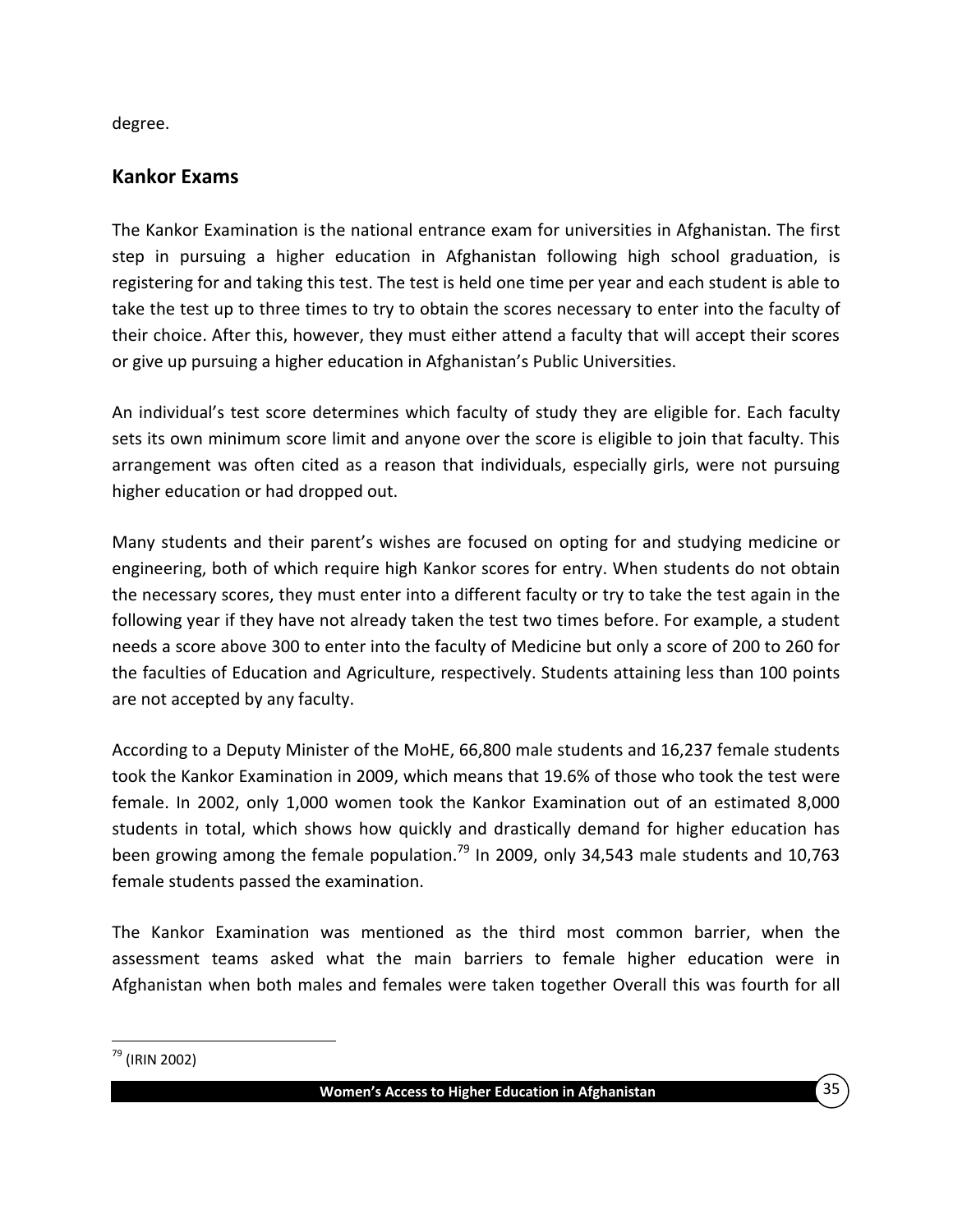male who responded, but second one for the female. For female parents, it was the number one most mentioned barrier. The university administration and faculty felt that it was definitely a contributing factor with it being the fourth most mentioned amongst male and the fifth most mentioned amongst the female interviewed at the university.

A number of the heads of the universities felt that the entrance exams were also a contributing reason to some of the drop-outs from their schools. They told the assessment team that those students who have already taken the exam three times or who decided not to try taking the exam again, sometimes enter one of the faculties in which their scores are acceptable. This situation is seen as one of the main reasons for male students to drop out of the university according to university administration and professors. These students often start off in their second choice faculty but soon grow bored with the topic and decide that it is best not to pursue their higher education. Female students also seem to be suffering from the same fate though not as often. There is a sense that female students, once they make it to the university, are very determined to stay and complete their degrees - be it their first choice faculty or not.

However, many of the female non-students we spoke with said that not getting into their faculty of choice was the main reason they were not ready to pursue higher education. The majority of them had decided to delay attending university and take the Kankor Examination the following year in the hopes of performing well enough to get into their faculty of choice.

Some women, discouraged by the lack of success of other female high school graduates to get into the faculty of their choice, do not even try to take the test themselves convinced that they too will not succeed.

In recognition of the impediments placed in the path of women trying to pass the Kankor Examination, the MoE has provided aids such as preparatory courses and entry exams and they have published and distributed 100,000 books on how to pass the entry exam. These have also been replicated into a CD. Additionally, students in insecure and remote provinces receive additional points on their examination. We were told that students in Bamiyan, Nangarhar and Kandahar were awarded with 15 extra points if they are male and 20 extra points if they are female.

The women of Badakhshan felt that their lack of access to Kankor Examination preparatory class had contributed to their not performing well enough in the exam. This was not only experienced in Badakhshan, but also in most of the other provinces. As was mentioned by both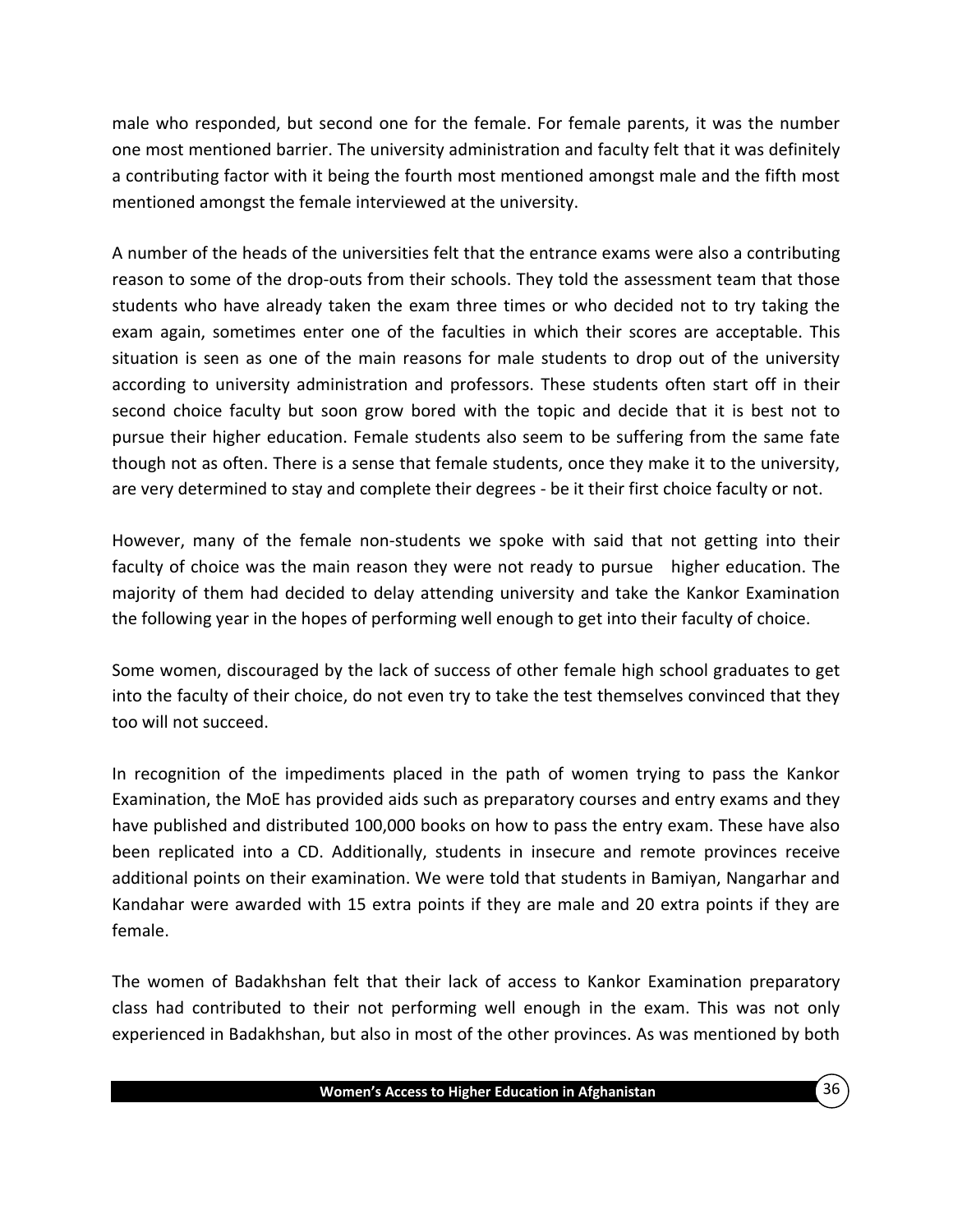male and female students and non-students, boys have greater and easier access to such courses as they have a greater amount of freedom of movement to attend such classes, while most women were restricted from attending such courses as their families were not certain of the security their daughter to send them to these classes and there were no gender segregated courses available. To add to this, all such classes or courses are an additional expense that many families cannot afford to pay. The four female non-students in Herat told the assessment team that many families put a great deal of pressure on their daughters in particular, to go to the medical faculty, and if they do not obtain the necessary score for medicine their families no longer support their pursuit of higher education, preventing them from attending other faculties which their scores allowed them to enroll in.

The female non-students in Nangarhar told the assessment team that they felt they had been unfairly treated in the examination. They said that it had been held earlier than usual which meant that they were not prepared. They told us that they felt that MoHE did not want people from Nangarhar to succeed - "especially the girls." They continued to describe the individuals from the MoHE who came to check the exams as discouraging and unprofessional and they felt that they had scared the people in the province. While we were unable to corroborate this information, it is an important reminder that information about the examination schedules should be provided well in advance of the examination and that perhaps MoHE staff should receive more gender sensitivity training before providing and checking the exam to ensure that they are properly representing the ministry and its desire for all students to have a fair chance at pursuing higher education, especially women.

While the students and non-students believe the lack of access to preparatory courses is causing a disadvantage for girls, the exam results from 2009 disaggregated by gender do not support this theory. A larger percentage of the females who took the exam passed, 66.3%, than the percentage of boys, 51.7%. Unfortunately, no detailed information regarding who passed and who participated in a preparatory course was gathered but this data does appear to indicate that female success rates are not lower due to a lack of access to preparatory classes. Women did relatively well in their exams.

Almost all of the female non-students the assessment team spoke with said that if they did not have the barriers that they face, they would be pursuing higher education. While all of the nonstudents we spoke with were high school graduates, unlike most individuals at their age they provide some insights into the barriers that even those who managed to obtain both a primary and secondary education face. Though we must also take into consideration the many students,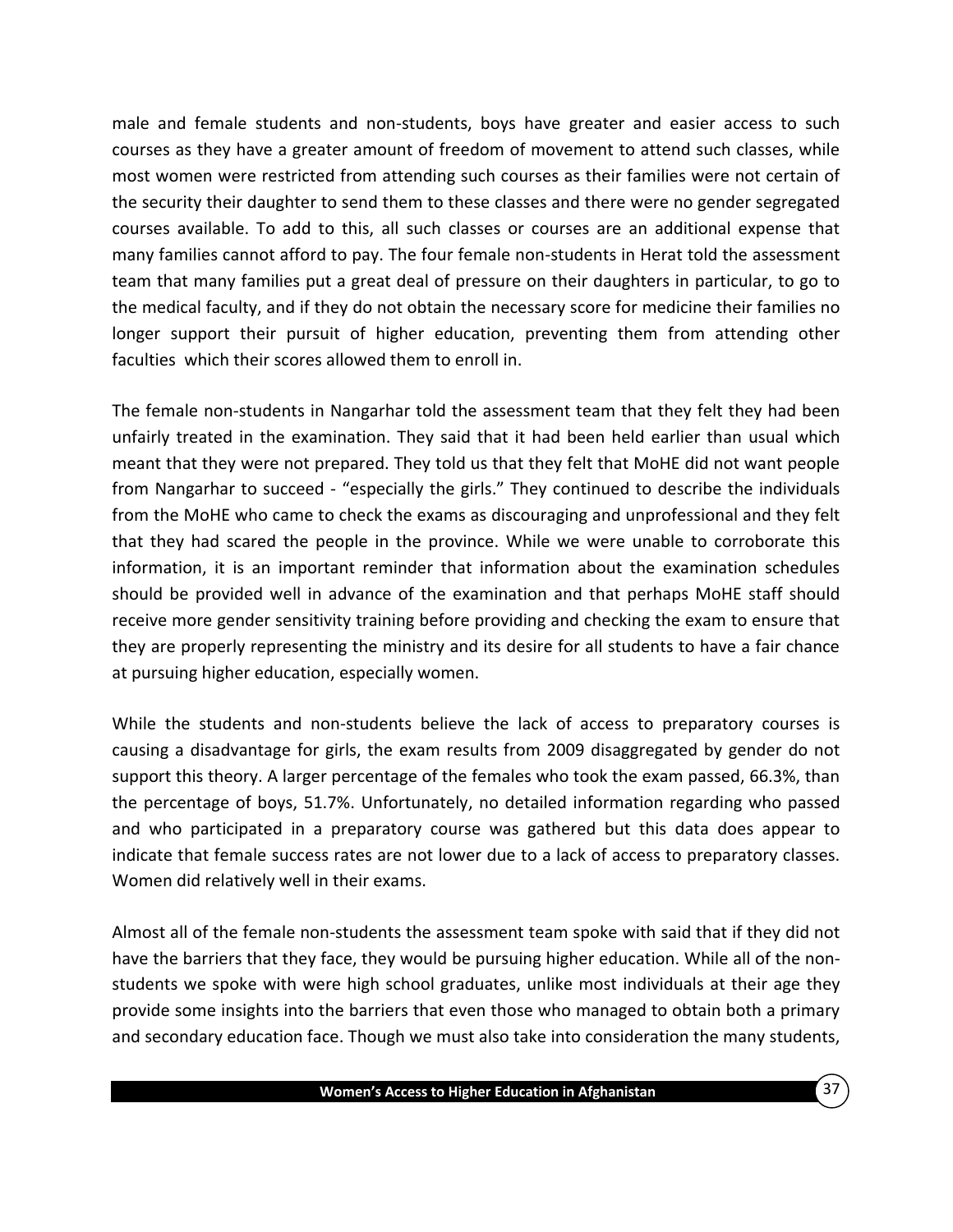especially female students, who are not attending tertiary education because their educations were cut off at a prior level or they never received any formal education. While we can comfortably state that those non-students we spoke with were hopeful that they could continue their education and were doing everything in their power to make that happen. The level of enthusiasm for higher education amongst those whose educational opportunities were cut short was not as clear to the assessment team. This is an area where we would recommend further assessment to understand how great the level of interest in higher education is for those children in primary and secondary schools and for those out of school in both rural and urban areas. The female non-students in Kandahar said that they believed that only 30% of girls want to pursue a higher degree and that 80% of those girls are from in or around Kandahar city, indicating that they believe there is a stronger pull towards higher education in the urban areas as compared to rural areas.

### <span id="page-46-0"></span>**Previous Education**

The chain of education that one must travel up in order to reach the university is one that many Afghan girls are unable to climb. The number of female students in primary school has risen dramatically over the last ten years, with 39.1% of the 4.7 million students attending primary school being girls but historically these rates were much lower compared to female primary school enrollment rates of 90.4% in Iran, 67% in Saudi Arabia, and 62% in Pakistan. $80$  The number of girl's successfully attending secondary school has not increased as dramatically. In the most recent academic year (2009-2010), 33.0% of middle school students were female. $81$ The female to male ratio decreases even more at the high school level, where only 26.9 % of students were female. There were 112,417 female students enrolled in the government high schools as compared to 304,176 male students in 2009-2010.

There have been a number of studies that have looked at primary education in Afghanistan, some of which highlight the fact that it is not uncommon for those families that allow their daughters to attend primary school to pull them out when they are nearing puberty. One report found that, "Enrollment for both girls and boys appears to peak at age 11 (around  $5<sup>th</sup>$  grade) and then steadily declines".<sup>82</sup> Additionally, these enrollment numbers do not always correspond with actual attendance, as students can be kept on the class register but simply marked "permanently absent." This is allowed by the MoE policy for up to three years, after

 $\overline{a}$ <sup>80</sup> [\(Ayubi 2010\)](#page-66-13)

 $81$  [\(Islamic Republic of Afghanistan Central Statistics Office 2010: 62\)](#page-66-1).

 $82$  [\(Jackson 2011: 10\)](#page-67-6)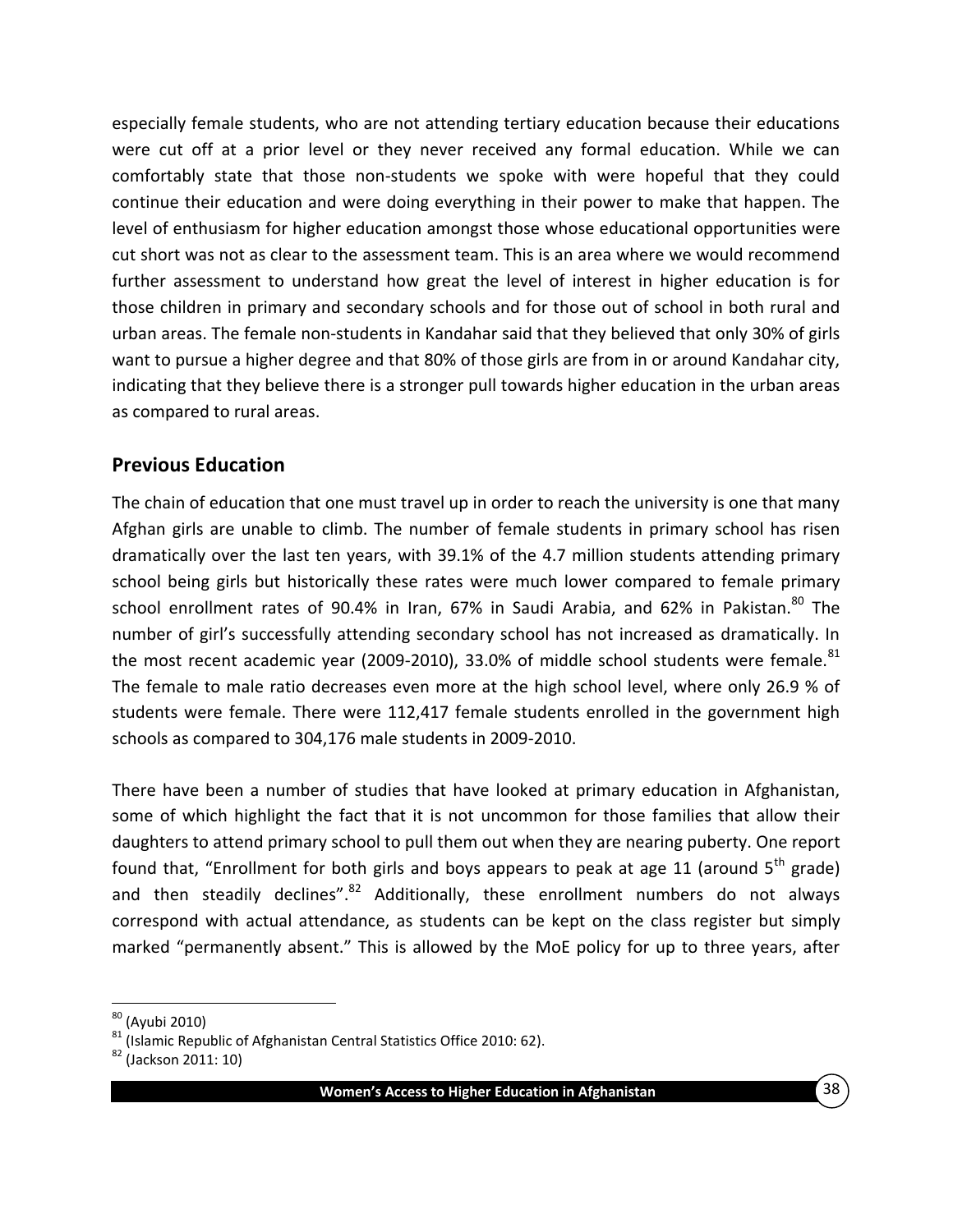which time the student is taken off the register.

This exodus of female students around the fourth or fifth grade is detrimental to all later rungs of the educational ladder for women. With fewer primary students, there are fewer secondary students. Add to this the increasing pressures to ensure that daughters who are approaching the age of marriage are safely secured from any contact with non-related males and the result is that there are many fewer female students graduating from high school than boys.

Additionally, there are not enough primary, secondary, or high schools to cater to all of the student-aged children of Afghanistan. As of the 2009-2010 academic yea, there were only 435 high schools for females and 979 mixed gendered, with 1,060 for male students only.<sup>83</sup>

# <span id="page-47-0"></span>**Quality of Lower Education**

One of the barriers to higher education for female students that was raised was the low level of education provided in the primary, secondary and high schools.

This was especially voiced by the female non-students interviewed, most of whom were prevented from pursuing their university degree because they had not succeeded in the Kankor Examination themselves, though a few had also been prevented from attending university by their families due to security concerns.

Of the 29 female non-students but high school graduates that we spoke with, 24 said that the main reason they were not pursuing higher education was that they had "failed" the Kankor Examination. This can mean that they did not even obtain the score of 100 needed to be accepted into any faculty or it can mean that they simply did not receive the score that would allow them to attend the faculty of their choice or of their family's choice. This information was not specified in the FGD's, but what we can extract is that women are having trouble with the Kankor Examination and are not obtaining the scores that they need to be able to continue with their education. It is encouraging, however, that almost all of these 24 women indicated that they are still interested in going to university and are studying hard to retake the Kankor Examination in the hope that they can improve their scores. This held true across all seven provinces.

There were another four female students each from a different province who had different

 $\overline{a}$ 

<sup>&</sup>lt;sup>83</sup> [\(Islamic Republic of Afghanistan Central Statistics Office 2010: 63\)](#page-66-1).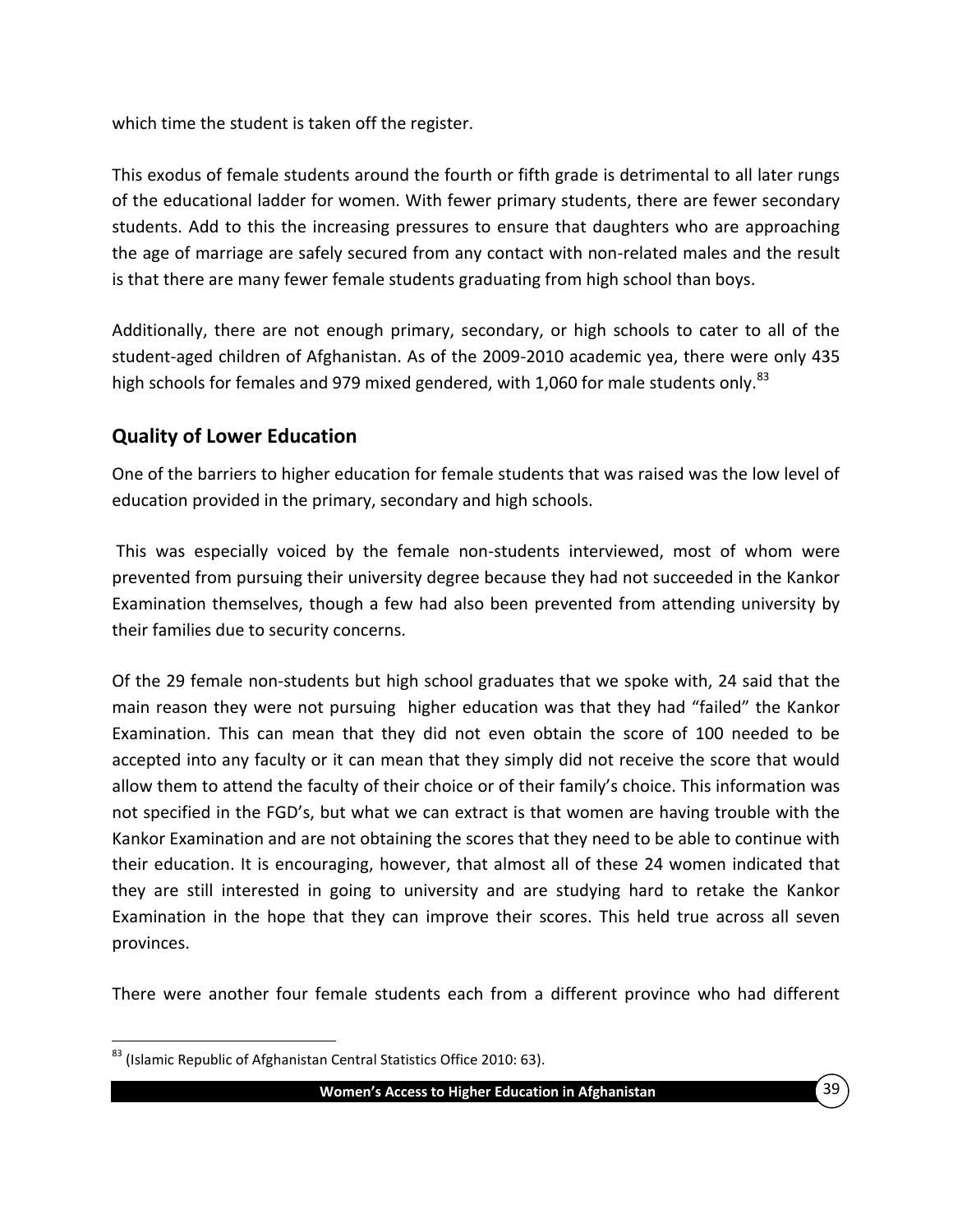experiences. One was accepted into Kabul University but her uncle decided that she was not allowed to move there from Bamiyan in order to attend the university. A woman from Kandahar had been accepted by the university, but in Helmand Agriculture Faculty, which she did not want to study in. The family of another student who was accepted into university did not have the money to support her studies. Another student in Balkh had decided to forego retaking the exam and was planning on attending one of the private universities. One female had a different experience altogether, she had been accepted in Kandahar University and had attended for a few years but she was attacked with acid on her face. Following this, she took a year off and when she tried to return she was told that she had been "terminated" from university. Determined to return to school, she is actively working out the technical details to be reinstated at Kandahar University.

### <span id="page-48-0"></span>**Cultural Issues**

The fifth most commonly stated barrier was that of cultural problems. This was more commonly a response from adults than from the students themselves. Female student responses placed this only as the ninth barrier, while female university professor's responses put this in first place.

While few people were able to articulate what these problems consisted of, the assessment team was able to tease out its meaning through their own understanding of the social environment and the other barriers that were mentioned, such as early marriage, antieducational attitudes, and concerns about the reputation of a family being damaged, and the unacceptability of co-education. When these separately listed barriers which were seen as cultural or traditional are included cultural issues becomes the most commonly raised concern amongst all university administration and faculty, students, parents, non-students, and ministry staff, independent of gender.

It is not uncommon for men and women to marry young in Afghanistan, with an estimated 60% of all marriages involving a bride under the age of  $16.^{84}$  Traditionally, with marriage come the marital responsibilities including bearing and raising children. Therefore, very few families allow married women to continue their education - be they in high school or in university when they marry. Herat University has attempted to address one part of this cultural phenomena by providing child care services on the campus which allows the female students, faculty and staff

 $\overline{a}$ <sup>84</sup> [\(IRIN 2005\)](#page-66-14)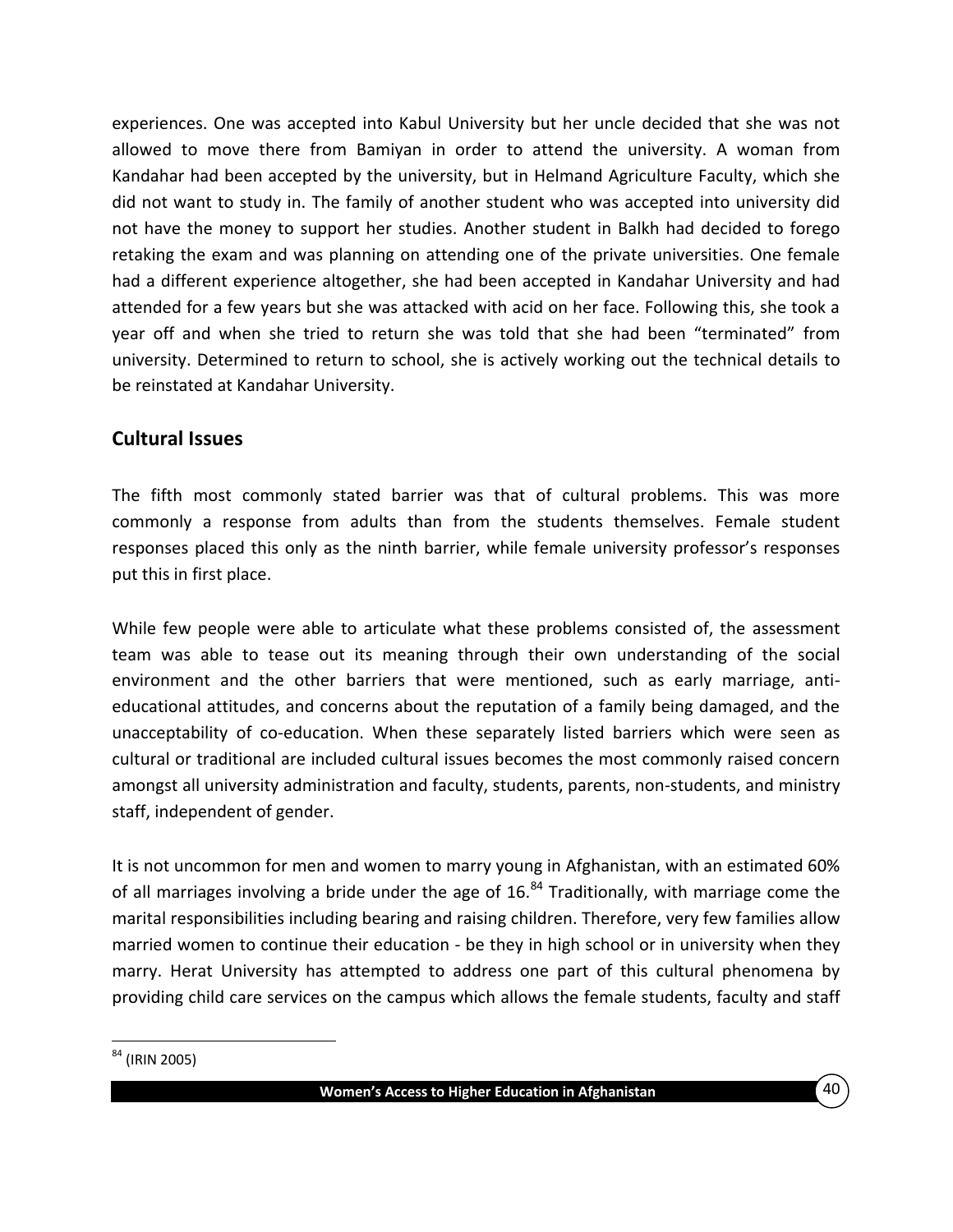to bring their children to the university with them and gives them time to pursue their work or education. Even though this action has meant that some women are free to continue their education or work at the university, for other women traditional ideas of purdah continue to prevail and their education is terminated by their husband or by his family members upon marrying. We would recommend that further research be conducted on this phenomenon to determine how widespread a problem this really is and at what level of education to conduct targeted information campaigns.

Some families that do not allow young brides to continue their education do so because they see education as unnecessary, especially for women or even damaging, believing that it goes against the teachings of Islam. This kind of thinking has been supported by selective religious leaders, especially in provinces such as Kandahar and Nangarhar, though this kind of thinking can also be found in other provinces of the country. For some, anti-educational thinking is based upon the idea that what is taught in formal schools is Western in orientation and will lead those who attend astray from the true path of Islam.

Of the people interviewed for this assessment, none expressed anti-educational ideas but they felt that others in society held them and that these people in turn had influence in communities, especially in rural areas, which leads us to the concept of reputation. The assessment team was told by individuals from each of the seven provinces that some families though they would like to send their daughters to school, felt pressured not to send them by individuals who held anti-educational views. These families believed that if they allowed their daughters to attend school that their daughters reputations would be ruined and that they would be seen as immoral and this in turn would reflect badly on the whole family. This led many families to keep their daughters at home, safe from the rumors of neighbors and relatives alike. This kind of social pressure is very hard for families to ignore as a tarnished reputation has many negative and sometimes quite dire consequences, especially in rural communities in Afghanistan where social connections are the only available social safety net.

This leads us to the last identified cultural problem, the belief that co-education is not acceptable. Again, none of the individuals that we interviewed told the assessment team that they personally felt this way, but they did emphasize that some elders and those who are more traditional in mindset believe that women should not be permitted to interact with men who they are not related to. This then entwines with the aforementioned concerns for the reputation of daughters and of their family. Some see the sharing of space between men and women from different families as sinful and against Islam and while there are likely many who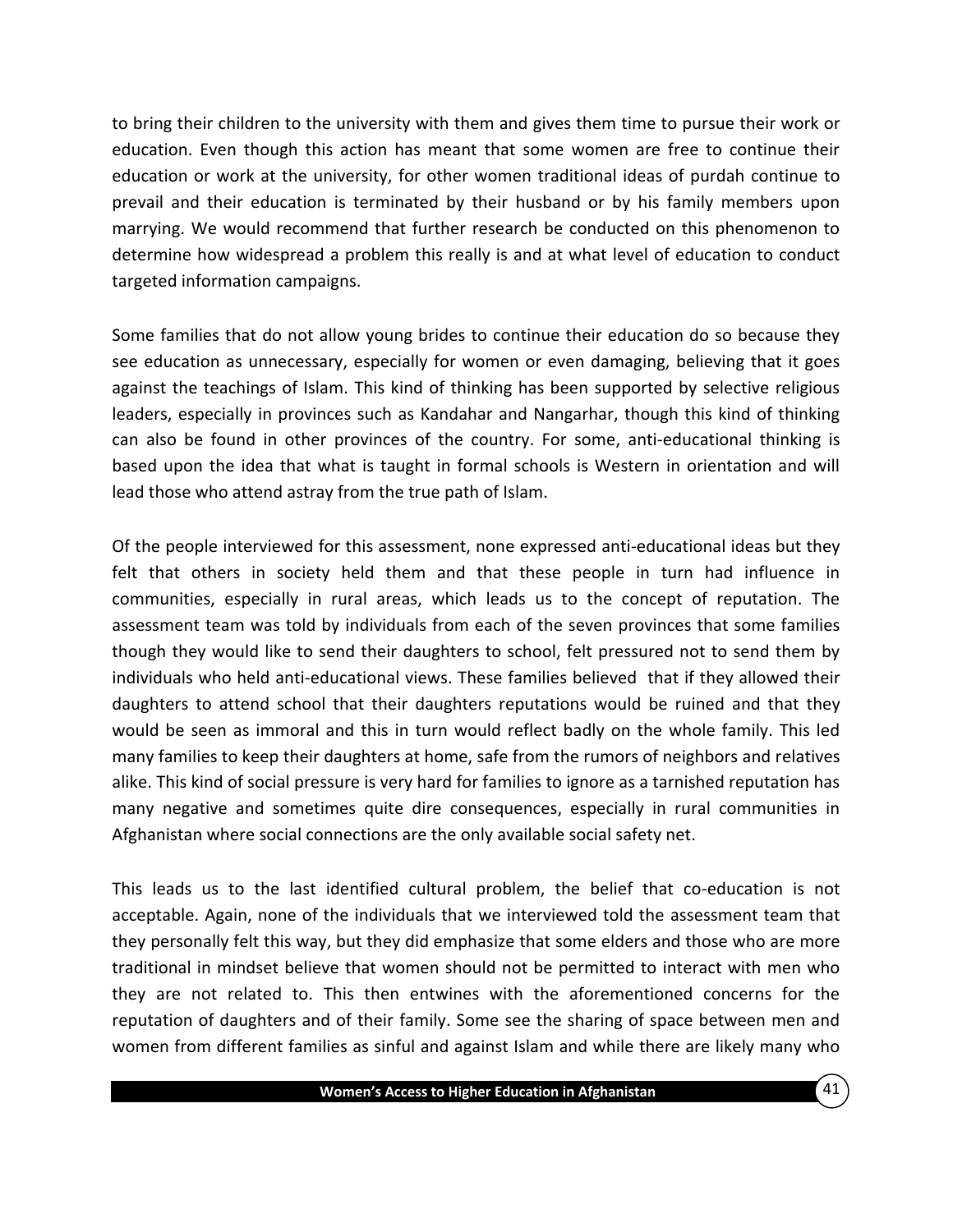do not view the situation in this manner or who find the advantages that education can bring to be more important than the segregation of men and women, social pressure not to break societal norms is very strong especially in rural areas.

### <span id="page-50-0"></span>**Transportation**

Most students must travel to the university from their homes or from a hostel, if the hostel is not on campus. This is a concern on multiple levels. Firstly, people are concerned about student's safety as they travel to the university, especially for female students who sometimes face harassment like the female student in Kandahar who was attacked with acid or from the reports of sexual harassment towards female students in Balkh University.<sup>85</sup> These kinds of incidents provide a great deal of concern and worry for families and for the women themselves. Female students in Bamiyan, Balkh and Nangarhar told the assessment team of their own experiences while attending the university. The women of Nangarhar said that people wrote bad things on their hostel walls, called them brainless to their faces and accused them of not being good Muslims. In Bamiyan, the female students reported being harassed by people on the streets and within the confines of the university campus. Local boys, elders, and even male university students say bad things to them and use "bad words". The female students in Balkh said that they faced harassment from local street children, male students, police and sometimes even teachers. This kind of harassment can be difficult for women to face and can be very intimidating for their families who want to protect them and keep them safe. While the female students in Badakhshan, Herat, Kabul and Kandahar told the assessment team that they did not face harassment due to their connection to the university, whereas one female student told us about being almost a victim of an acid attack on her way to the university, showing that the universities in these towns are not entirely threat free.

Add to this the insecurity of traveling in Afghanistan that are common for all commuters and travelers, including IEDs, suicide bombers, mines, and traffic accidents and the dangers of travelling to the university are seen by some families as too high a risk. Additionally, transportation is costly, with one father in Kandahar reporting that he paid 500 Afghanis for the gasoline he needed to drop off and pick up his daughter at the university every day. He said that he did this because he could ensure that she did not face any troubles on the way to or from the university. Students in Nangarhar reported that it cost them 100 Afghani per day to travel to the university and back home.

<sup>&</sup>lt;sup>85</sup>[\(Abdulbaqi 2009\)](#page-66-2)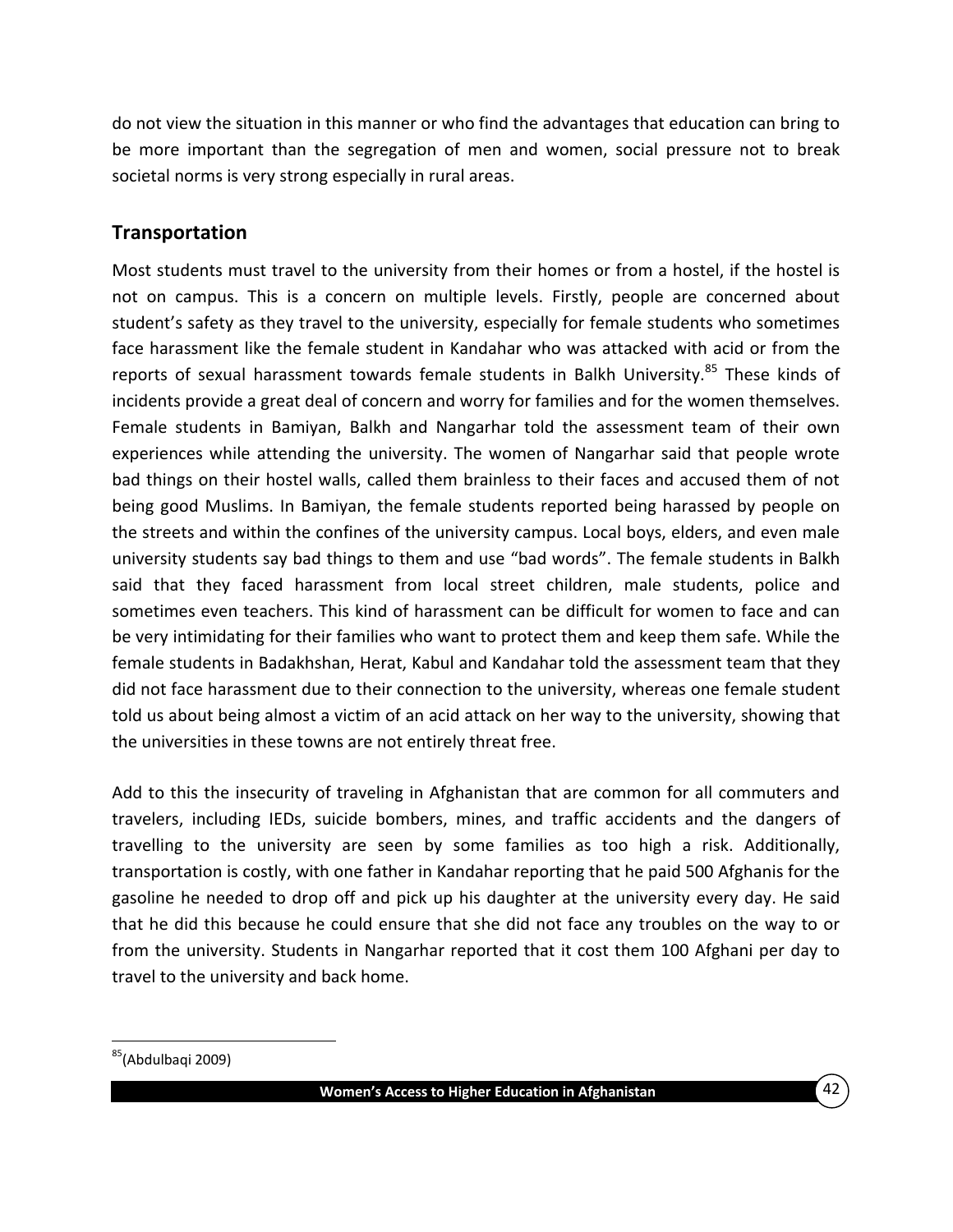Combining concerns about safety and the economic burden, makes transportation an issue that is focused on. While it is listed as the sixth most commonly stated barrier, however, when asked for recommendations on how to increase women's access to higher education, improving transportation was only mentioned by six women. This discrepancy is interesting and should be looked into. If transportation is truly a barrier, then it would seem wise that efforts continue to be sought on safe and secure means of transport for female students that are not cost prohibitive.

# <span id="page-51-0"></span>**Lack of Female Professors**

While lack of female professors was not highly focused on when individuals were listing the main barriers they perceive to Afghan women becoming students of higher education, it was something that FGD participants spent a good amount of time speaking about.

In Afghanistan as a whole, only 14.7% of all university level teachers in the public higher education system are female. $86$  There is a general consensus that the university system needs to hire more female teachers and that the gender balance should be better.

The existence of female teachers in the university setting is seen by some administrators and professors as a way to encourage women to attend university by leading through example, and helping to ease some of the concerns that families have about their daughters entering into a male dominant environment on a daily basis. Some professors who participated in this assessment felt that having female professors would not only increase the number of female students at the university but could also have a positive impact on the amount of respect given to women in society. Professors in Herat felt that a lower number of female professors was discouraging for female students as they are inspired by living examples of possible future options for themselves. As can be seen in [Table 4: Gender statistics from the seven](#page-52-0)  [universities](#page-52-0)", while there is no direct correlation that can be obtained from the data gathered, in general, universities with a higher percentage of female professors have a higher percentage of female students.

<sup>&</sup>lt;sup>86</sup> [\(Islamic Republic of Afghanistan Central Statistics Office 2010: 45\)](#page-66-1)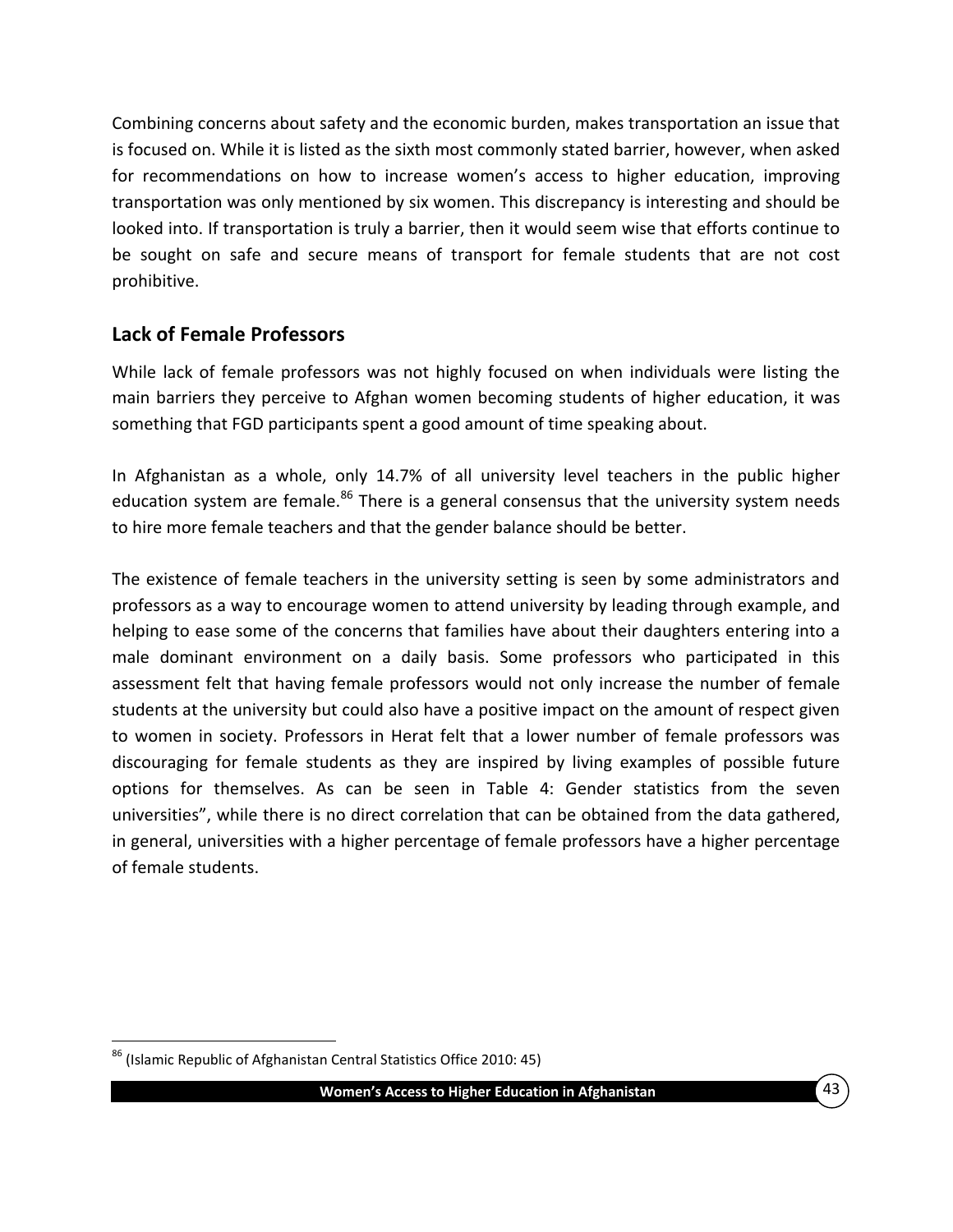|    | <b>University</b> | <b>Female students</b><br>(% of total) | <b>Female Professors</b><br>(% of total) | <b>Female Staff</b><br>(% of total) |
|----|-------------------|----------------------------------------|------------------------------------------|-------------------------------------|
| 1. | Herat             | 31.2                                   | 18.5                                     | 19.6                                |
| 2. | Kabul             | 27.4                                   | 19.3                                     | 20.1                                |
| 3. | <b>Balkh</b>      | 24.1                                   | 24.0                                     | 32.5                                |
| 4. | Badakhshan        | 13.7                                   | 10.6                                     | 1.7                                 |
| 5. | Bamiyan           | 4.5                                    | 27.6                                     | 8.1                                 |
| 6. | Kandahar          | 3.7                                    | 2.9                                      | $10.9^{87}$                         |
| 7. | Nangarhar         | 2.9                                    | 2.8                                      | 2.0                                 |

**Table 4: Gender statistics from the seven universities**

<span id="page-52-0"></span>Lack of educational opportunities for women at all levels during the Taliban era has had negative repercussions as the higher education field is rebuilt. Female students were not allowed to pursue their education, which has resulted in a gap in educated women to take on teaching positions in institutes of higher learning. This will continue to be the case as long as general education remains unbalanced in terms of gender. The lack of female graduates was the most often listed barrier to women becoming professors in the public university system. Even women who managed to pursue a higher degree may not be eligible, as successful candidates must have held at least a 75% average at university and should not have failed any courses in order to apply to become university teachers.

Teaching positions are advertised by the MoHE through their website, radio and television programming, newspapers and via word of mouth. The professors we spoke to did not feel as though there was any great difficulty for women to hear about the positions but that the hiring process was more difficult for the women who did apply. This was not because they were treated differently during the hiring process but because they faced different social challenges than the male candidates.

Long hiring process and the difficulties women face to travel to Kabul to meet with the MoHE from their provincial homes are the main social challenges for women. In recent years, the MoHE has centralized the hiring process for public university professors. It requires all teaching candidates to travel to Kabul to partake in a competitive process, which includes test, interviews, holding a lecture and other selection activities.<sup>88</sup> This is often impossible for women

 $87$  All female staff were hired within the last year.

<sup>88</sup> Professors and university administration staff told the research team that previously, most of this process was done within the province, and when the university administration had selected their candidate, their paperwork would be sent to the MoHE for approval, only after this would they then be hired and officially become a university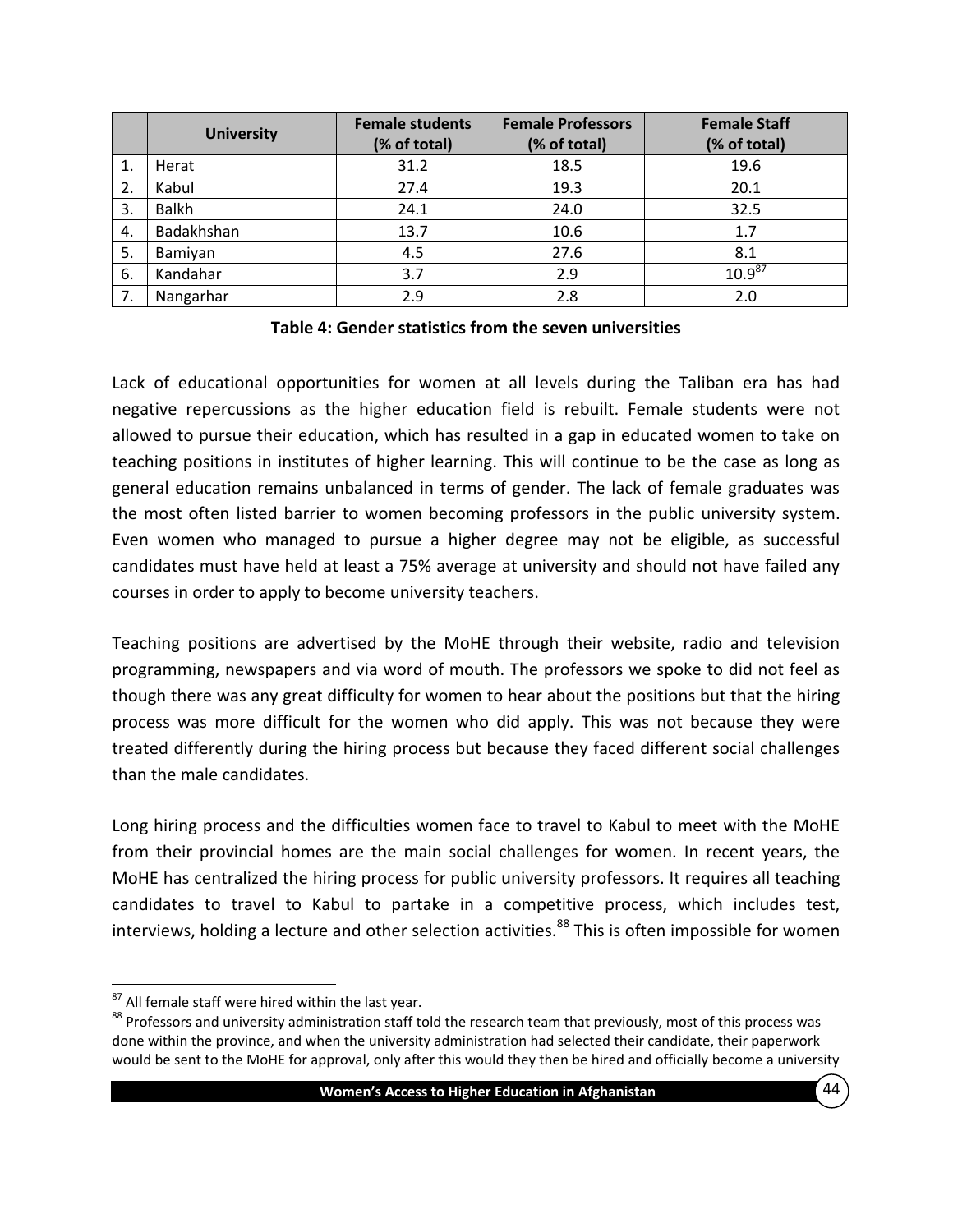from the provinces to do either due to family responsibilities such as children, concerns about travelling to the country's capital without a mahram, economic constraints or a woman's husband or other family members not providing her with permission to conduct such travel. The hiring process appears to be preventing some women from being able to partake in the teacher selection process.

Additionally, a problem for both genders is the low salary during the probationary year for the first year professors. After being selected by the MoHE and officially hired, the teacher is sent back to the province in which they will be assigned which does not always represent the province that they had hoped to teach in, for a one year probationary period. During this time, they are supposed to be visited and observed by experienced MoHE teachers but we were told that this was not happening very often. Their salary during this year-long period ranges from 3,000 Afghani to 3,500 Afghani, which is seen as a hardship and a barrier to becoming a professor, as few people can afford to earn so little each month for a full year.

Overall some of the aspects of the hiring process were seen as barriers to female working as professors in the university. Cultural barriers, the need for a woman to obtain her husband's permission to apply for and accept a job outside of the home, taking care of children and the fear of bringing a bad reputation upon one's family for working in the university all contribute to the lower number of women working in the universities as professors.

What is seen as an additional barrier for women in becoming teachers of higher education is their lack of access to graduate and post-graduate level of studies. While there are scholarships available for women to continue their education abroad, very few are able to travel internationally to obtain such degrees. Most women are restricted from travelling due to the reasons provided above. There have been a few scholarships to Bangladesh and India, which have allowed Afghan women to travel to these locations with their children, which is seen as a solution by some university administrators but does not address the cultural and familial concerns about women travelling on their own. The lower qualifications of female professors already in the system means that there are few, if any female lecturers who are at the higher levels, which is seen as problematic by international donors and ministry staff alike.

The lack of post-BA educational possibilities for women in Afghanistan is also limiting their opportunities to become university professors. As was said before, the number of professors

professor.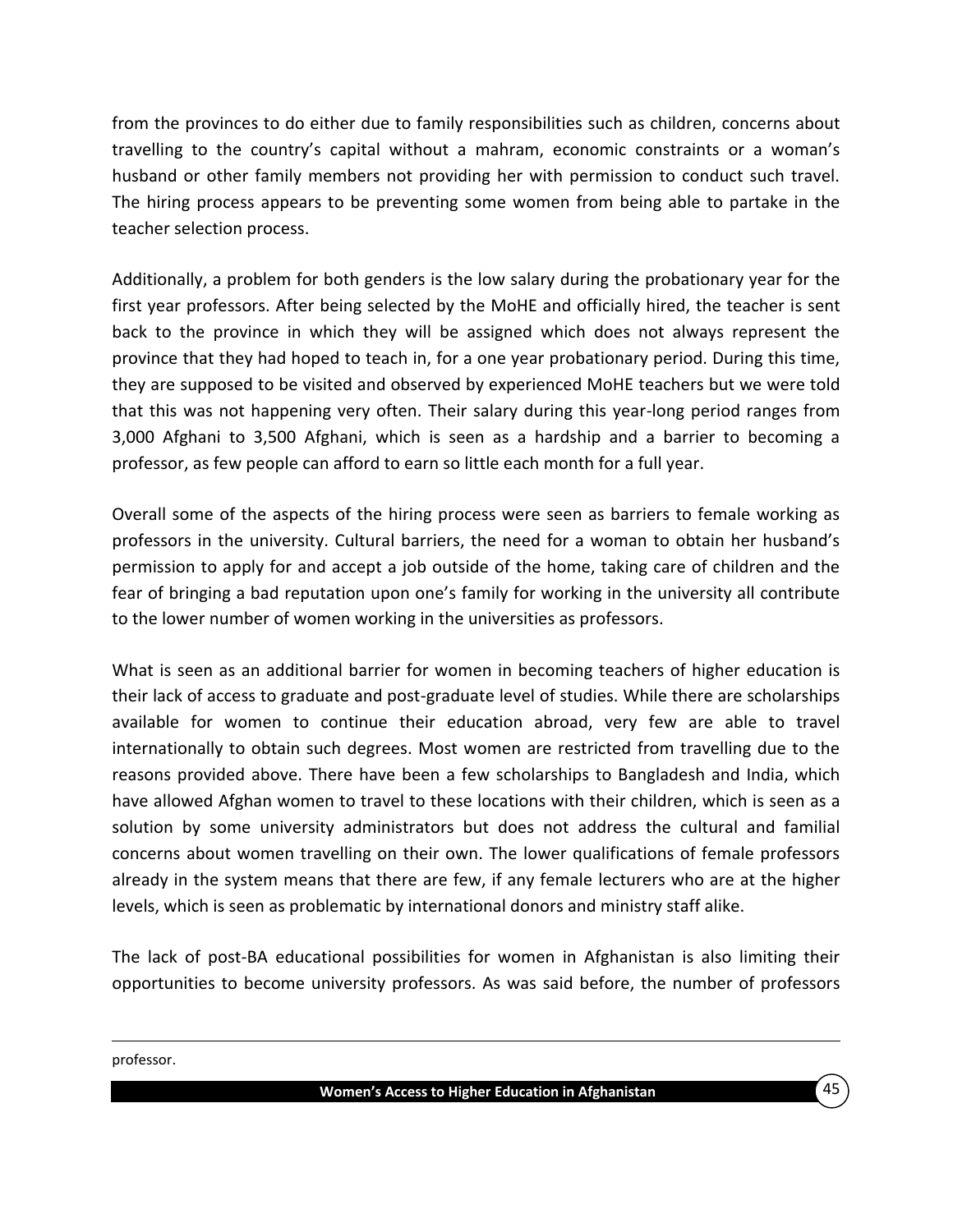with higher degrees above the BA level is not as high as the MoHE would like and this is especially true for women since their opportunities are more limited.

The female professors that we spoke with had mostly positive things to say about their working environment. They said that they felt they were treated equally to their male counterparts, with the exception of Bamiyan University where the female professors said that men were provided with housing and transportation while they had been provided with neither. The assessment team was unable to independently verify this claim. The women of Herat were appreciative of the university's effort to provide them with childcare which allowed them to spend more time at the office. In general, the universities were working on spreading the word about faculty openings and trying to encourage women to apply. The university administration members told the assessment team that they were trying to create a good working environment for women though they did not provide detailed examples of how they were doing this. The female professors reported only rare experiences of harassment at the university, though in Kandahar they were sometimes bothered outside of the campus because of their association with the university.

The universities participated at different levels for encouragement of female professors. While the university administrators at Balkh University said that they were not making any special efforts to encourage more women to apply as professors because they believe that they are already successful in this arena with females making up to 24.0% of their teaching staff, all of the other universities indicated that they have been working to encourage more women to apply. However, other universities such as Bamiyan were working on ways to provide female professors with additional trainings and workshops.

### <span id="page-54-0"></span>**Additional Barriers**

Additional barriers that were not mentioned as often can still be real barriers that should be taken into consideration and addressed. Some students told us that it was not uncommon for families to prioritize the education of their sons over their daughters because their economic situation does not allow them to support both and boys are seen as needing the education more than girls, as they will be responsible for supporting their own family. Some female students, especially in Kandahar, pointed out that most women they knew were simply not interested in pursuing a higher degree, whether that is due to lack of information; lack of desire; fear of reputational harm; or any other factor; it is something that should be researched and addressed in information campaigns. A number of mothers talked about how lack of "proper" and "safe" hostel was a barrier for girls accessing higher education. A few students,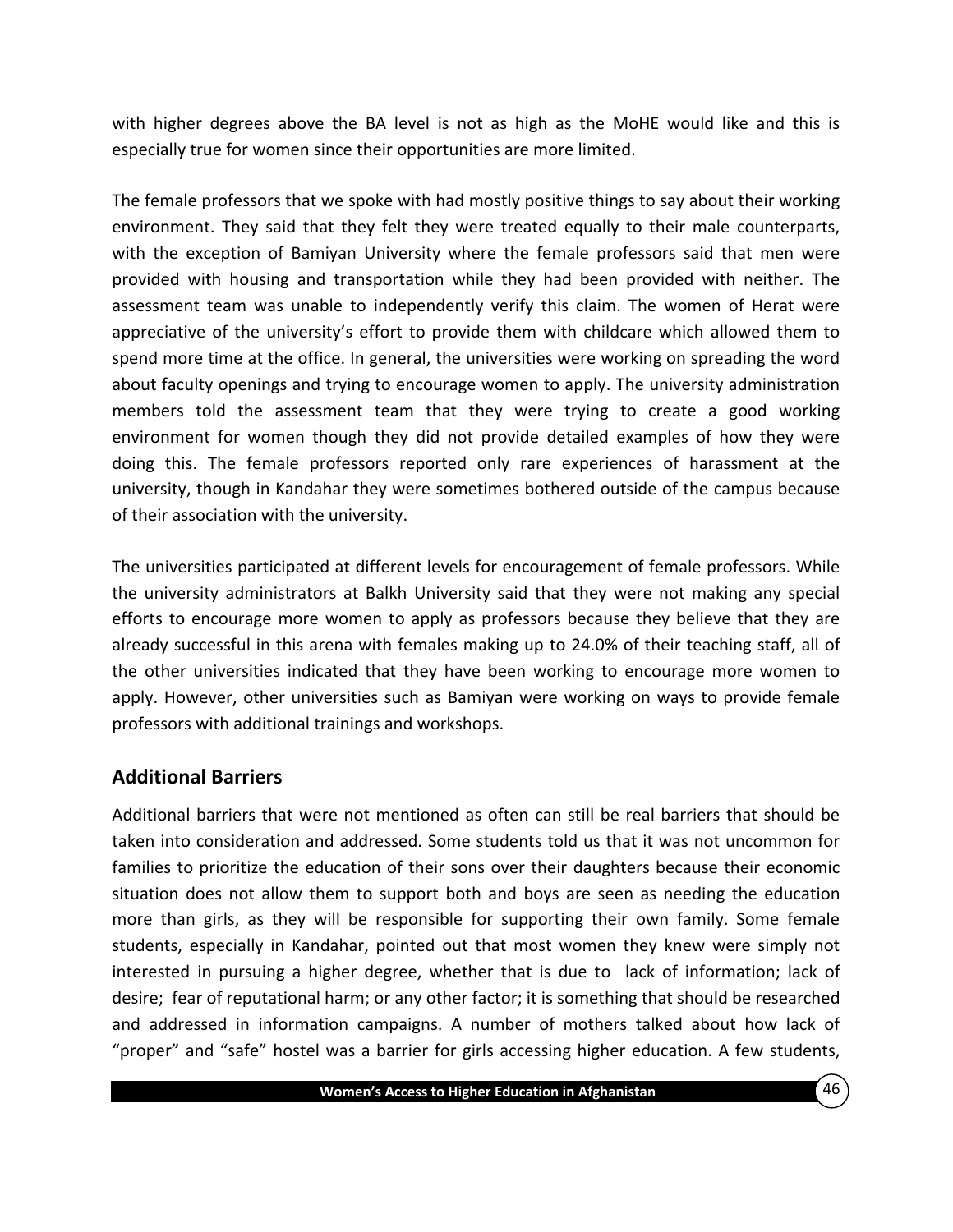university staff and fathers said that they thought the lack of child care available at the university was preventing women from attending, as they had to stay home to take care of their children. Finally, the lack of appropriate opportunities for post-graduation for women was also raised. Though this was only said by a few university and ministry staff, it is still an important factor that could be added to an information campaign. While education in itself is important, providing information about how it can benefit individual, their family and their country could help encourage more families to support their daughters in pursuing higher education.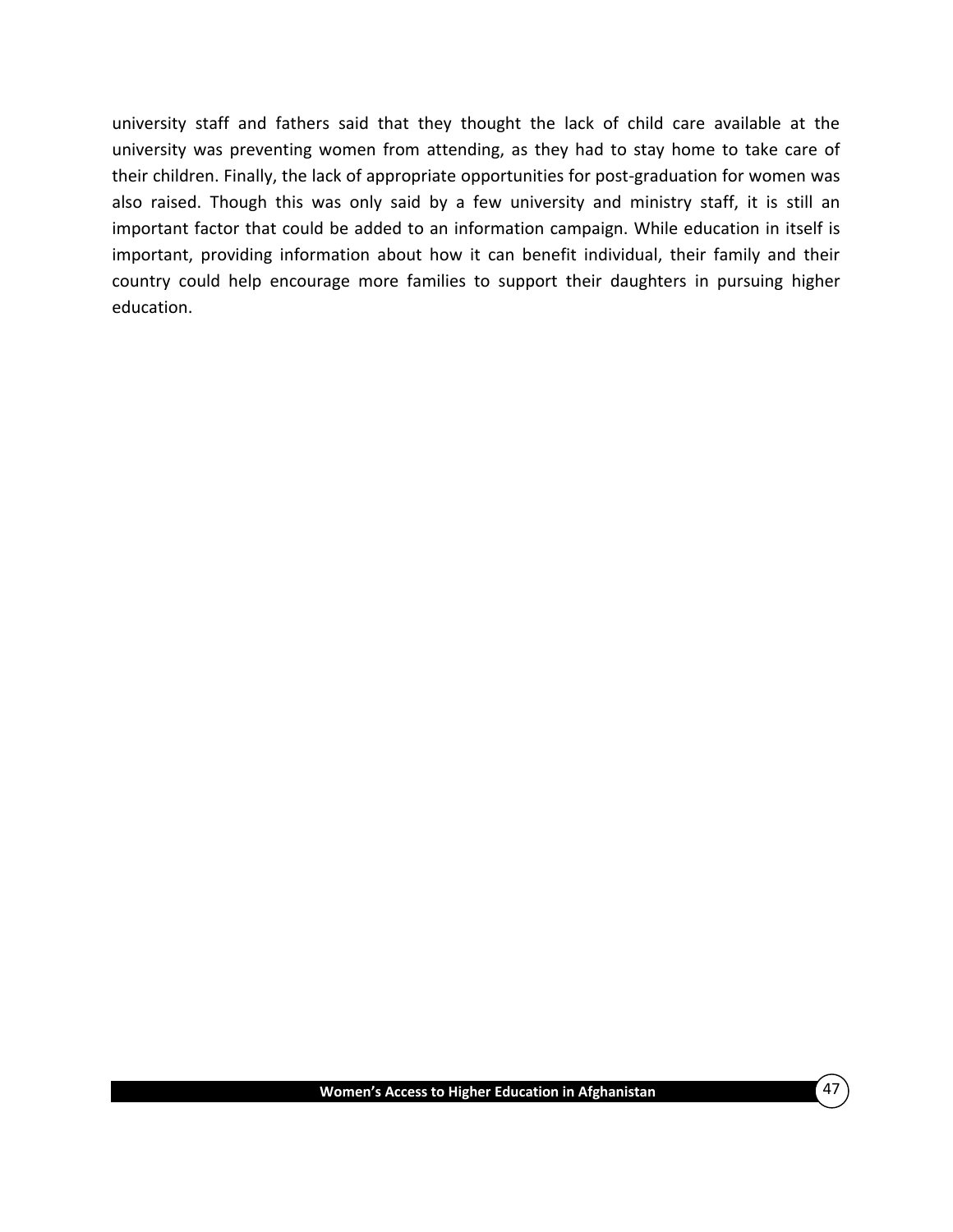#### <span id="page-56-0"></span>**Chapter 5: Recommendations**

The participants in this assessment project provided the assessment team with many suggestions for how to improve female access to higher education in Afghanistan. Their responses varied from structural changes to the education system as a whole to cultural changes in the society. Ideas concerning incentives, affirmative action steps and other means of making women and their families more comfortable with the idea of attending an Afghan university were shared, agreed upon and even argued over in the interviews and focus group discussions conducted. The following recommendations take these suggestions into consideration and try to step back and provide a larger perspective on the feasibility of their implementation in the current environment. For a full listing of respondent recommendations.

#### <span id="page-56-1"></span>**Information Campaign**

The most often voiced recommendation for how to improve women's access and participation in higher education was to implement an education information campaign throughout the country. Individuals from each of the seven provinces and from all categories of people felt that the country needs programs that help families and communities to better understand the importance of education in general and higher education in particular. It was also seen as necessary to help ease some of the concerns that are perpetuated in Afghanistan that education stands in opposition to Islam or that only woman of loose morals would pursue higher education. An official at the MoHE said that the most important way to encourage female students to pursue a higher degree would be to "enlighten the minds of our people". The university administration and faculty suggested that the awareness programs for higher education should take place within the high schools, while ministry staff and parents thought that conducting such programs inside rural communities would be the most effective. It is hoped that conducting such information campaigns can help to ease some of the cultural conflicts regarding women attending university and obtaining a higher degree.

We believe strongly that different ministries should continue to work together to produce a comprehensive and lasting campaign that utilizes some of the beliefs expressed by parents, students and others about the benefits of higher education for women, and that targeted messages should be broadcast widely. Understanding that Afghanistan is a large country with limited literacy levels, we would suggest that the ministries concentrate on radio programs, like those done for national programs such as the National Solidarity Programme (NSP). Radio programs can have a greater reach than print efforts or traveling to each community, though one on one contact is often the most persuasive. Another means of communicating a positive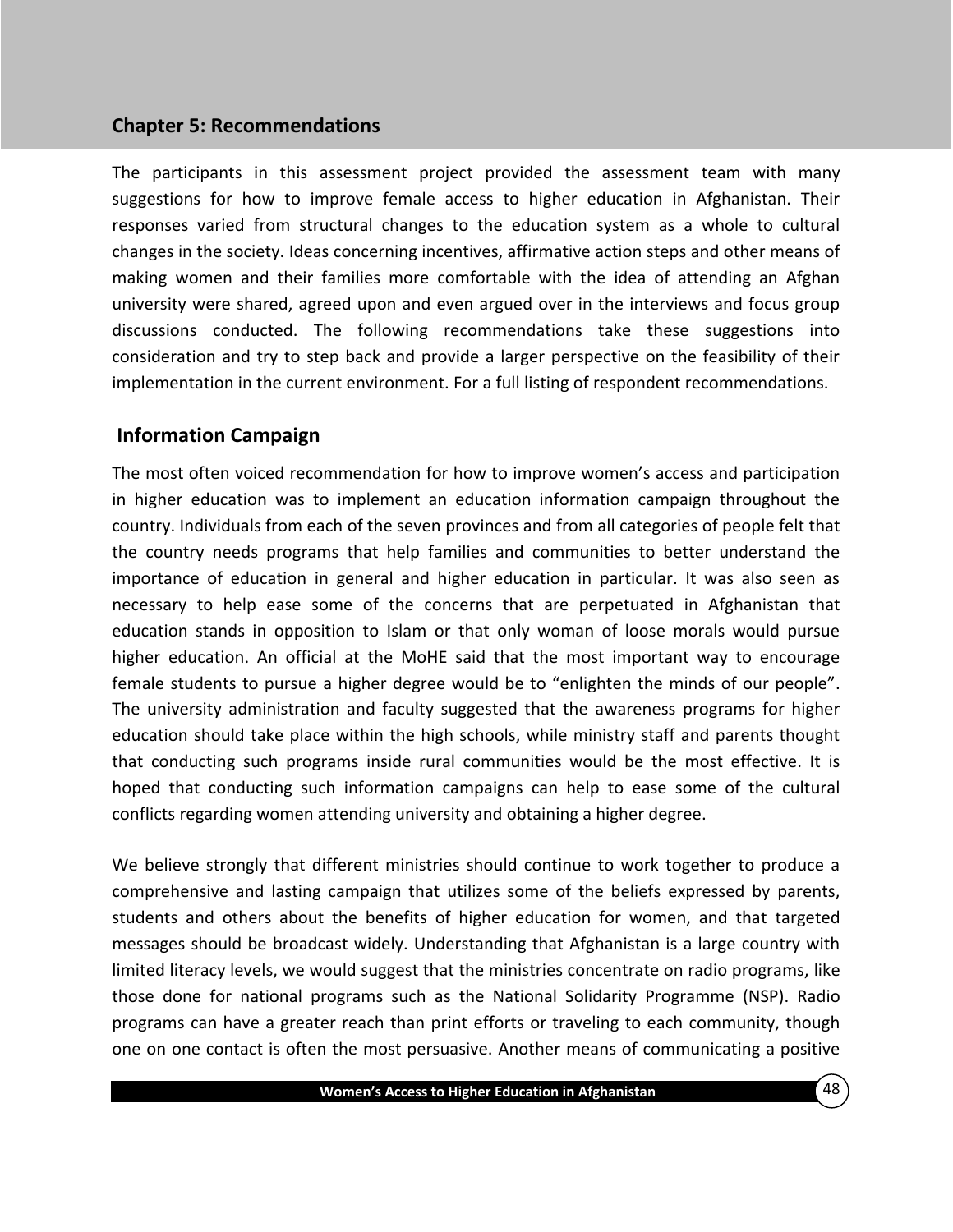understanding of higher education for women which has been utilized in civic education programs for voting and for health information is to utilize mobile theatre. Mobile theatre is conducted by a number of development actors and they have reported great success with such efforts. By enveloping their messages in a storyline that is entertaining and provides some levity for a community, the message can sometimes be more easily absorbed than when transmitted via other means.

We would suggest that personal success stories of university graduates, both male and female, be presented and that the belief that it is "farz" for both men and women to become educated should be emphasized. A fair number of individuals suggested that local mullahs be involved in some campaigns, which could require a separate campaign to educate the mullahs themselves on the different benefits and the possible positive impacts having more university educated women could have on the country as a whole, within families, and within communities. This was raised by individuals from the university, students, non-students, and parents. Some individuals told the assessment team that Islam was sometimes used as an excuse to prevent women from going to school and that they thought this image or understanding of Islam needed to be adjusted, but the people who hold these beliefs would need to be convinced of the importance of education from an Islamic perspective.

This campaign could choose to look at the top seven more commonly mentioned benefits or reasons why women should have access to higher education, or other reasons as they suit the local operating environment. The top seven benefits found in this assessment include: women form half of the society and they need to be educated to create balance; educated women will help to develop the country; educated women make strong mothers and produce healthier children; women have the right to education; female nurses, doctors, and teachers are needed and only educated women can fulfill these needs; women have the same needs as men and this includes higher education; and pursuing education is required of both men and women within Islam (farz).

Additionally, we would recommend that university administrations, staff and teachers be required to participate in gender workshops. In order to create a comfortable environment for female students and professors, there must be a greater understanding of what gender equality means and what discrimination looks like. These people are the face of the university and they should be supportive of women being involved at all levels of the university, which while occurring in some universities is not taking place in all. In one province, a female professor told the assessment team, "On one hand our director is a good person and supportive in some cases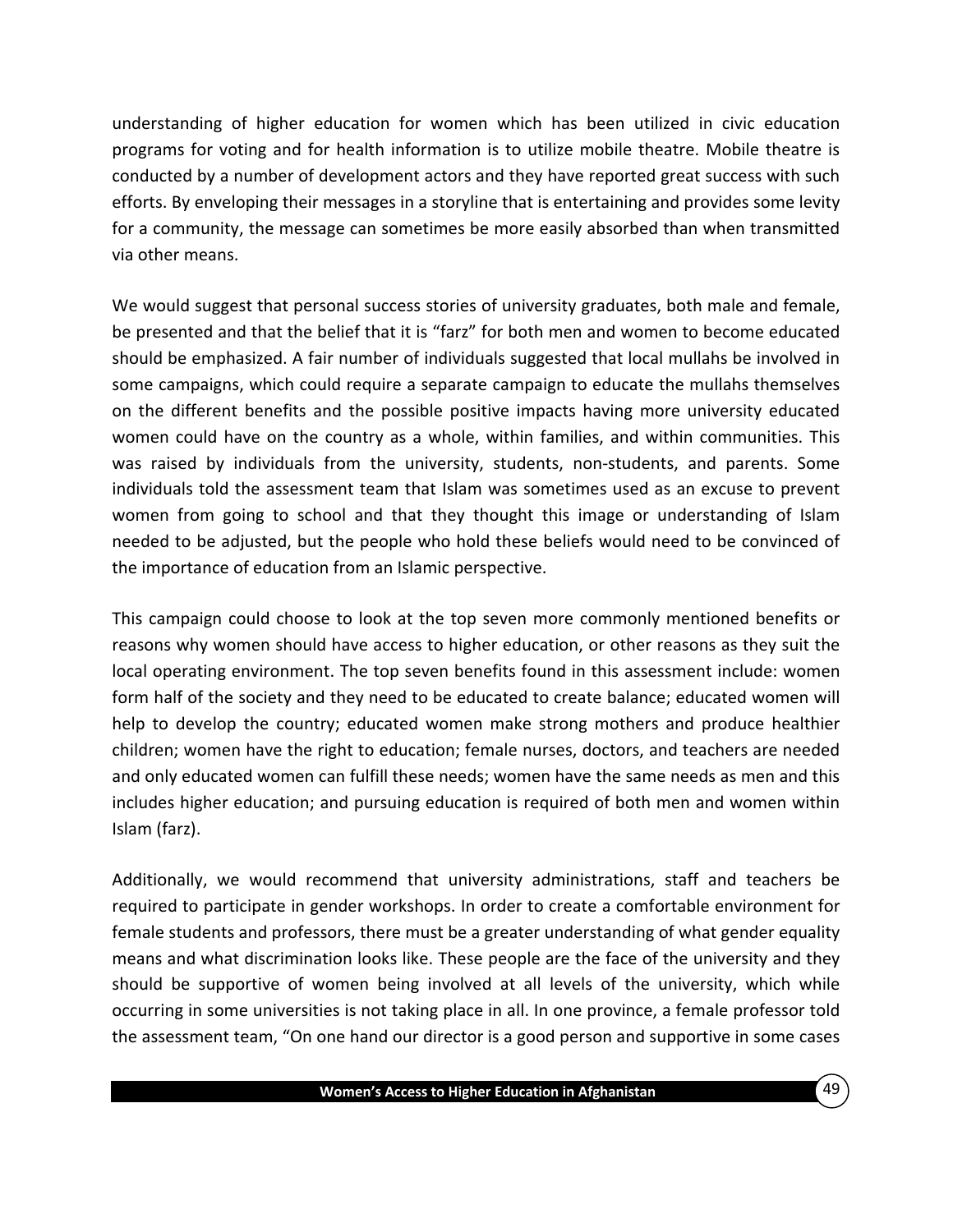but him being a university chancellor has still a very negative mind. Sometimes he even says that females are not able to work in some positions, because being a female they cannot face high level people in difficult situations or crowds of male students". As one can see, the opinions expressed were not helping to create gender equity.

We would also recommend that gender sensitivity training be conducted and evaluated within the MoE, MoHE and the Universities, as they need to be made aware of the different goals and objectives related to gender equity and equality, and perhaps also need to be provided with information that they can share when confronted with those who oppose access to higher education for Afghan females. If they are armed with information and are operating in gender sensitive ways, this can help the cause of increasing access to higher education for all women in Afghanistan. This is further explored below.

### <span id="page-58-0"></span>**Security**

Though only the eighth most commonly provided recommendation i.e., improving the security is vital to increasing the number of women attending university. We believe it was not mentioned more often because it is an issue that many Afghans feel nearly impossible to address. Increased security would allow many parents to send their children to primary and secondary school without fear for their safety. Without graduates from primary school there are no secondary school students and the same can be said for secondary school and university.

The MoE has been working on increasing the number of students in primary and secondary schools and has seen a great deal of success since 2002, when they launched the 'Back to School' campaign. The number of children in school has gone from an estimated 900,000 in 2002 to 6.7 million in 2009. $89$  Jackson wrote that, "For girls, the increase has been even more dramatic: official enrollment figures have increased from an estimated 5,000 under the Taliban to 2.4 million girls currently enrolled".<sup>90</sup> These gains are threatened by the threats students face while walking to school. They fear kidnapping, being attacked with acid, IEDs, and suicide bombings. Families are afraid for the health and lives of their children, especially for their female children who are often seen as needing more protection from external threats. Removing their fear would not result in all student-aged children attending school because we have seen there are numerous different factors involved in families' decisions to send their children to school, but it would remove one of the larger barriers.

 $\overline{a}$ 89 [\(Jackson 2011\)](#page-67-6)

 $90$  [\(Jackson 2011: 4\)](#page-67-6)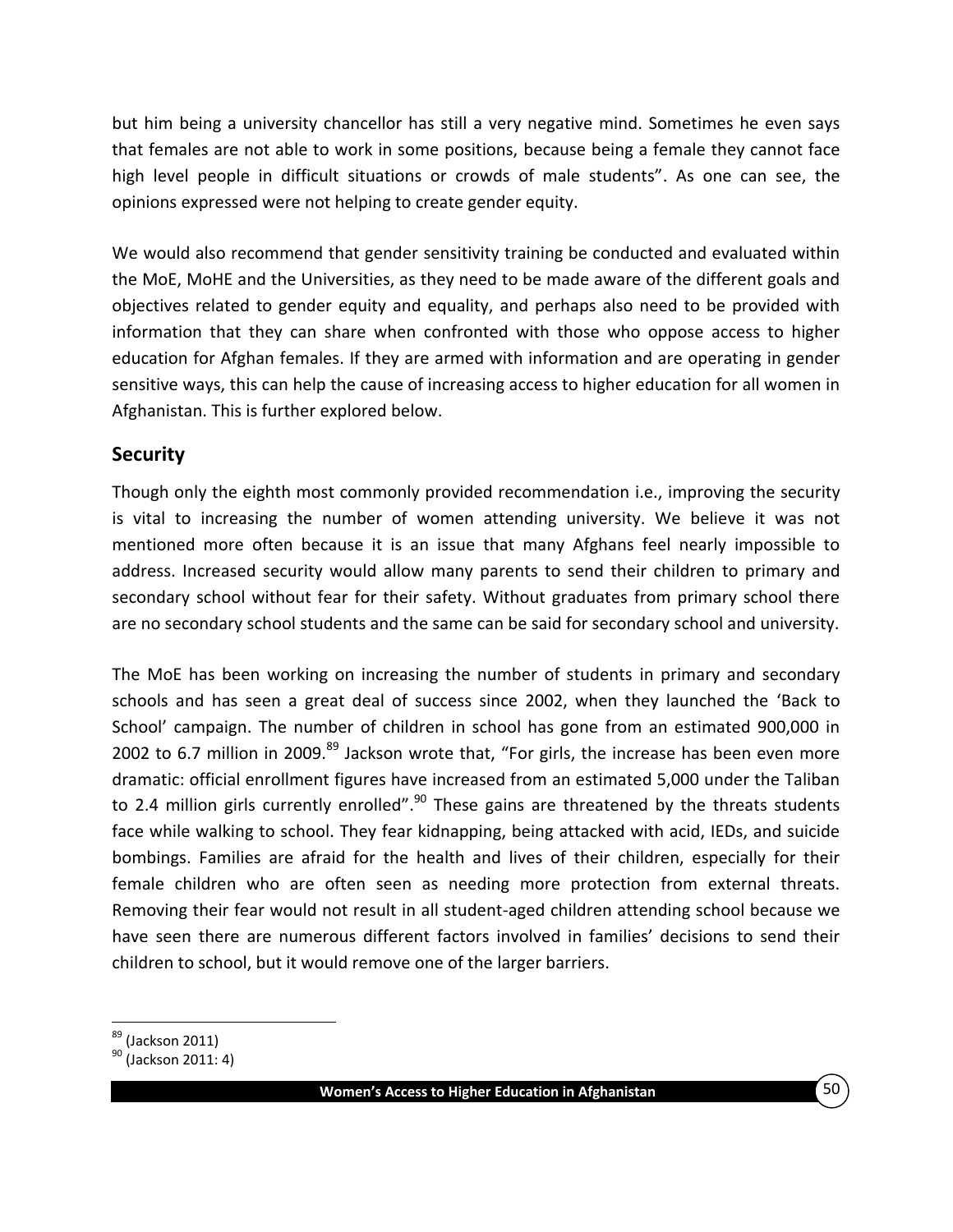However, it must be noted that this is a very difficult recommendation to follow, which is recognized by the assessment team. Attempts to increase security in the country have been ongoing since the fall of the Taliban in 2001, yet recent years have shown decreasing levels of security throughout the country. It is hoped that through communication campaigns, greater security for students can be created as communities begin to value education more highly and proudly.

# <span id="page-59-0"></span>**Examination Preparatory Courses**

Creating culturally appropriate and acceptable examination preparatory classes was the second most often mentioned recommendation, especially common among students and nonstudents. However, as was pointed out previously, in terms of success rates on the examination, women are outperforming men even without examination preparatory classes, with over 60% of women succeeding as compared to the males' rate of success that is just over 50%. This does not mean that we discourage increasing the preparatory classes available for women, which we believe can only be seen as a means of encouraging women and supporting them but it does lead us to believe that if there are limited resources to commit to increasing female participation in higher education, then perhaps this should not be the first response prioritized.

We do recommend that the MoHE ensure that its staff participates in a number of gender workshops or trainings to associate themselves with the ministries goals regarding female participation in higher education. It is hoped that these kinds of trainings and workshops can provide them with information that will make them advocate for women in higher education and can help them present an encouraging face of the ministry to the public and especially to women who are hoping to pursue a higher degree.

We also suggest that the MoHE establish a concrete schedule for the exam in the different provinces and that this schedule be advertised well in advance or even have an annual date on which the exam is held in each location, to ensure that students are aware of the test dates well in advance of the actual tests. This will allow them enough time to prepare themselves for the test which is something that some non-students felt they had been deprived of.

# <span id="page-59-1"></span>**Incentive and Support Programs**

The third most commonly suggested recommendation was to implement a policy of affirmative action for women within the university system. While the people from the universities did not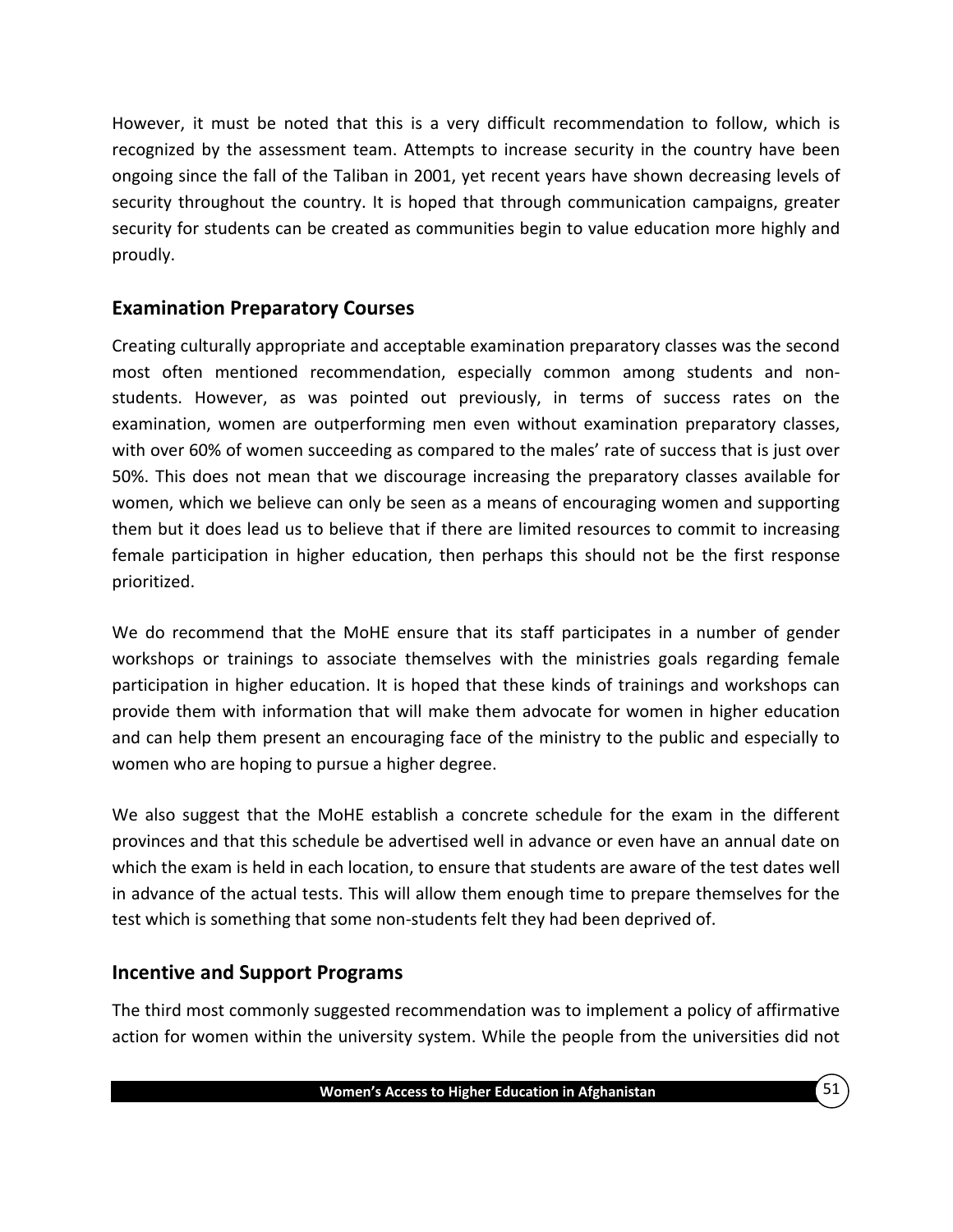provide a great deal of detail regarding how they saw this happening, a few did mention that women should be receiving more points on the Kankor Examinations to provide them the opportunity to attend university. A few university heads told us that this was already happening, which is in alignment with the stated goals of the NAPWA. For example, we were told in Bamiyan that male students taking the Kankor Examination get an extra fifteen points while female students get an extra 20 points. The same was said in Nangarhar and Kandahar.

Some individuals felt that providing additional incentives to female students could improve the number of women enrolled in university programs. This could include a small stipend, as was previously provided to all university students in Najibullah's time, which could cover at a minimum, transportation costs. A number of parents told the assessment team that the government should be working on programs that provide good jobs to university graduates, especially women, believing that this will inspire other families to make the necessary sacrifices to send their children to university as they would have evidence of tangible benefits that would stem from their sacrifices. This was the ninth most commonly provided recommendation.

While the assessment team believes that incentive programs could have a positive impact on the lives of the women currently attending university, we are not certain that all of the above mentioned incentives and support will make a drastic shift in the number of women pursuing a university degree in the long run. These programs could help a small number of people whose only obstacles to higher education are financial or logistical, and will likely produce a temporary spike in women working to pursue a higher degree, but it will not help the many women who have not been able to complete a full round of primary and secondary education. Nor it is likely to change the minds of those who believe that education for women is unnecessary or even dangerous. These incentives should not be ignored but we would recommend that other programs be prioritized as we believe they are likely to have a stronger, albeit, possibly only over the long term, impact on women's access to higher education.

One additional support program that would be inexpensive and easy to implement would be a university student pairing program, where the university could pair older female students with younger female students to help them learn how to navigate in the university when they arrive or even prior to arrival. Perhaps those universities that provide tours for the parents of possible female students could also meet with current female students to show them examples of other women who have successfully attended the university.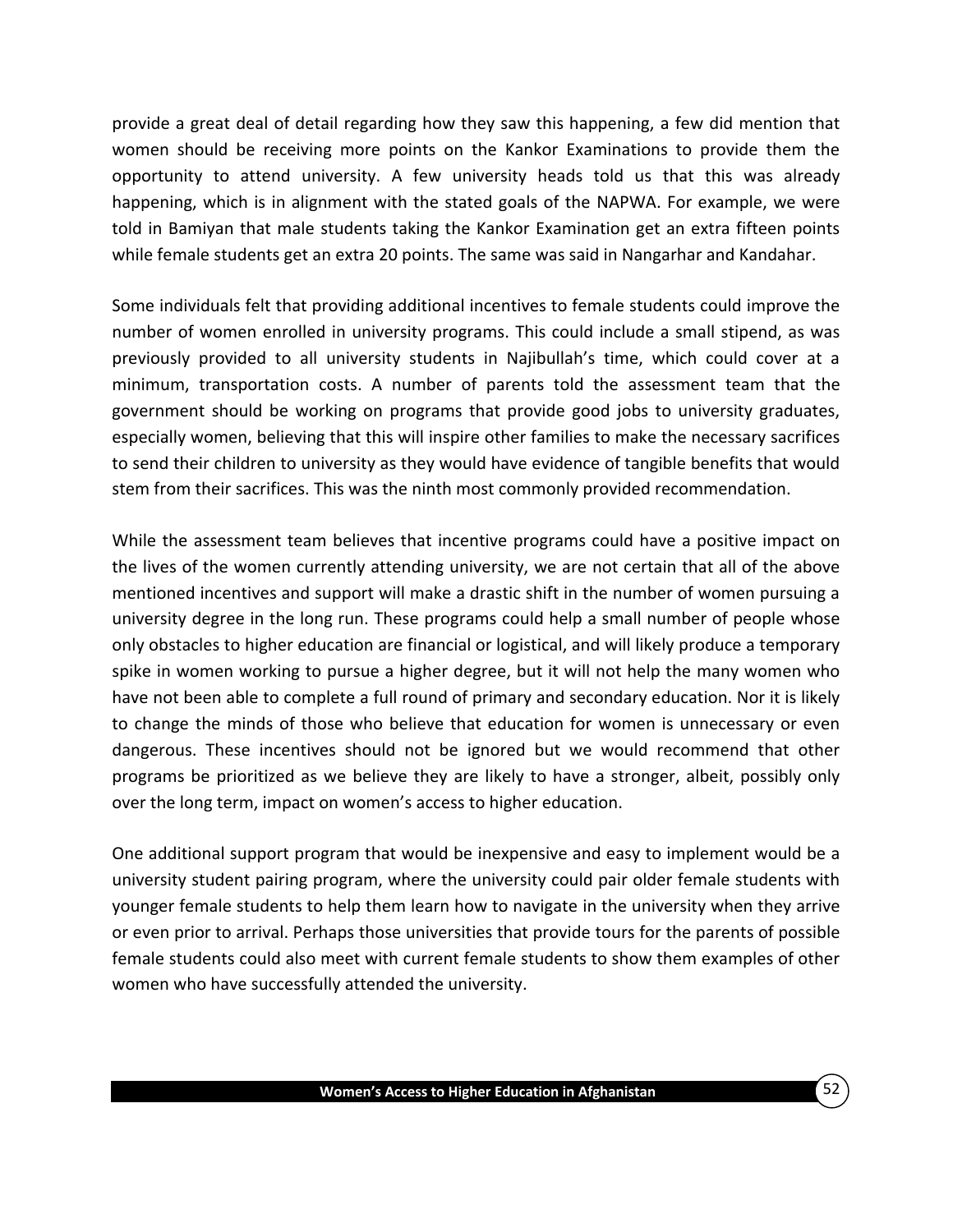### <span id="page-61-0"></span>**Changes to the University System**

A number of recommendations from the KII's and FGD are focused on the university system as a whole. Some felt that creating separate faculties and/or universities for men and women could help make it more socially acceptable for women to gain access to higher education. Some people believe that co-education is not acceptable and this is the main motivation for them working against women obtaining higher degrees. Others, however, disagree with this and believe that creating separate facilities would only help solidify what they see as antiquated beliefs.

While separation of men and women is not common at the tertiary level in most parts of the world, one can find universities that only serve women even in the United States. While these all female universities have had great success, one must remember that separate but equal is very difficult to sincerely accomplish and with the limited resources of the MoHE and the available human capital of the teachers in country, we believe that the women and men of Afghanistan would be better served by using those resources to increase the quality of the university system as it stands and not trying to create a parallel system, especially as coeducation was not amongst the top five barriers listed by the respondents. For such a drastic change to the education system, it requires a great deal of thought, debate, and discussion.

However, we would encourage the MoHE in supporting the expansion of the university system to allow more students throughout the country the opportunity to pursue a higher degree from a location that is more convenient for them, especially for women for whom traveling to and living in other provinces can prevent them from pursuing a higher degree. Increased universities and/or faculties would allow for more students to obtain a higher degree without having to leave the country.

In a similar vein, we would encourage all efforts to increase the number of female teachers at the university level. There is a general sense that universities with female teachers are seen as more acceptable locations for the young women of Afghanistan to spend their time. "Female professors encourage women to study and to exchange ideas and not be afraid of their male counterparts," explained one female professor from Badakhshan. It also provides those women with role models to look up to. We also believe that all efforts to create spaces that are open to and inviting for women on university campuses should continue, be that the completion of building of female hostels or the building of female toilets, prayers rooms, and dining rooms. Establishing such spaces shows a level of cultural sensitivity in a country where purdah is still maintained in many households. It also provides women with a refuge. A staff member of HEP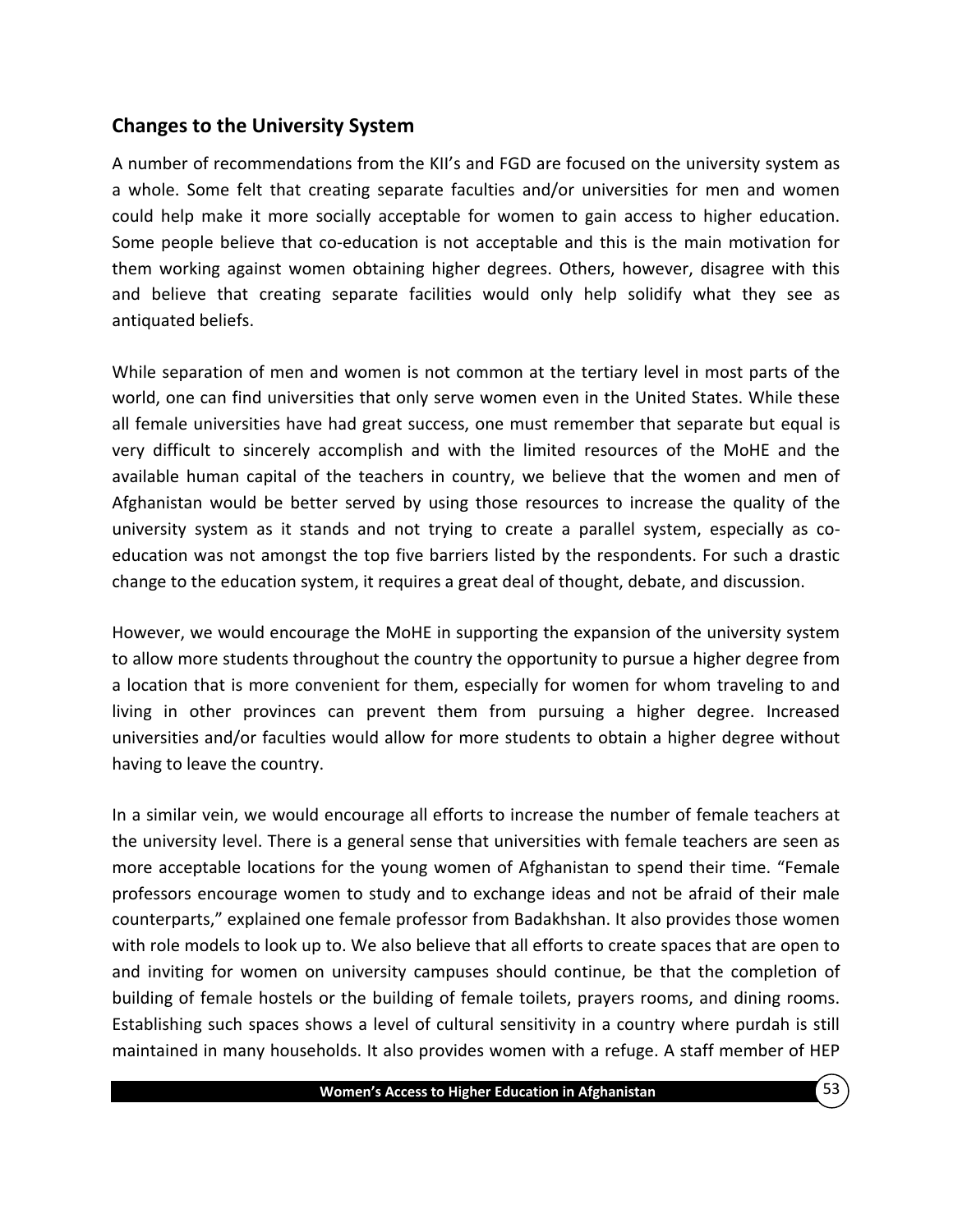also said that they believe the government should increase the number of hostels and scholarships serving women and that preference or priority should be allotted to those who are moving the greatest distance by assisting them to move to other provinces.

We also recommend the following:

- Allotment of scholarships to female students in Kabul and the provinces
- Establishment of a stronger curriculum
- Support from the MoHE for the existing Gender Departments in the universities that have them and establishing Gender Departments in those universities that do not yet have them
- <span id="page-62-0"></span>Gender Equality and a Gender Mainstreaming Policy at all levels

### **Changes to the General Education System**

Though slightly beyond the scope of this assessment, it was often commented upon that the low quality of the primary and secondary education systems were resulting in fewer high school graduates who were prepared for the university entrance examination. Many students, especially female students, do not even make it through primary school, much less secondary school.

The MoE is working to improve access to and the quality of primary and secondary education which will go a long way to providing a pool of female applicants ready to move on to tertiary educational opportunities. We would recommend that such efforts continue to be made and that development funding remain committed to improving an education system that is stretched very thin.

#### <span id="page-62-1"></span>**Coordination**

Efforts to increase female access to higher education need to be coordinated amongst the different stakeholders, including the MoE, MoHE, MoWA and funders and implementers of development projects. Everyone should share their efforts and experiences, both successful and unsuccessful ones, so that everyone learns from each other's experience. Representatives of UNESCO emphasized this during their interview, saying that they believe that if donors cooperate with one another and the ministries, things would improve.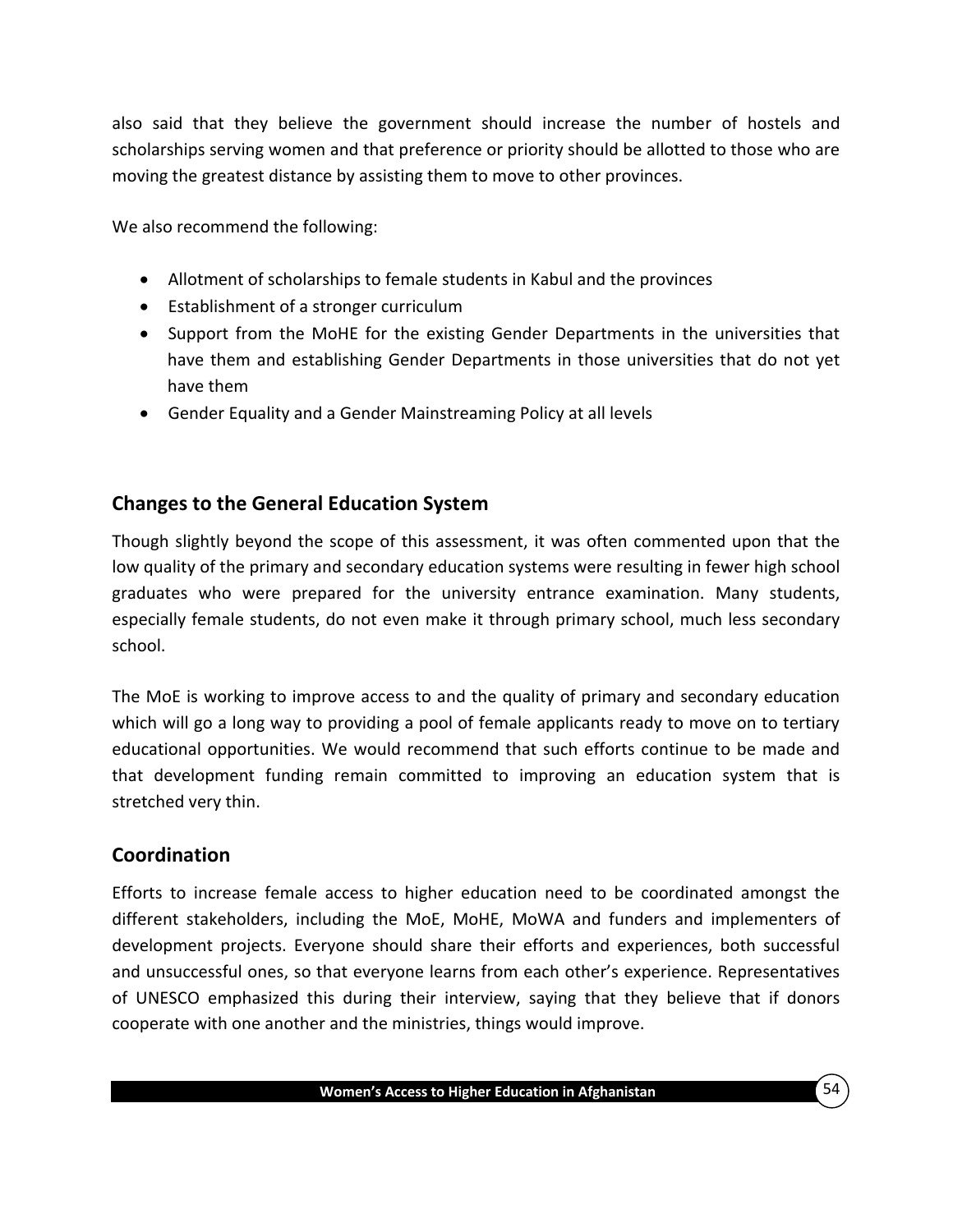Greater coordination and communication appears to be needed within universities and between the universities and the MoHE itself. This will help ensure that universities are helping the ministry reach its gender goals and also it will mean that universities receive information in a timely manner from the ministry, for example, allowing their professors the needed time to apply for scholarships.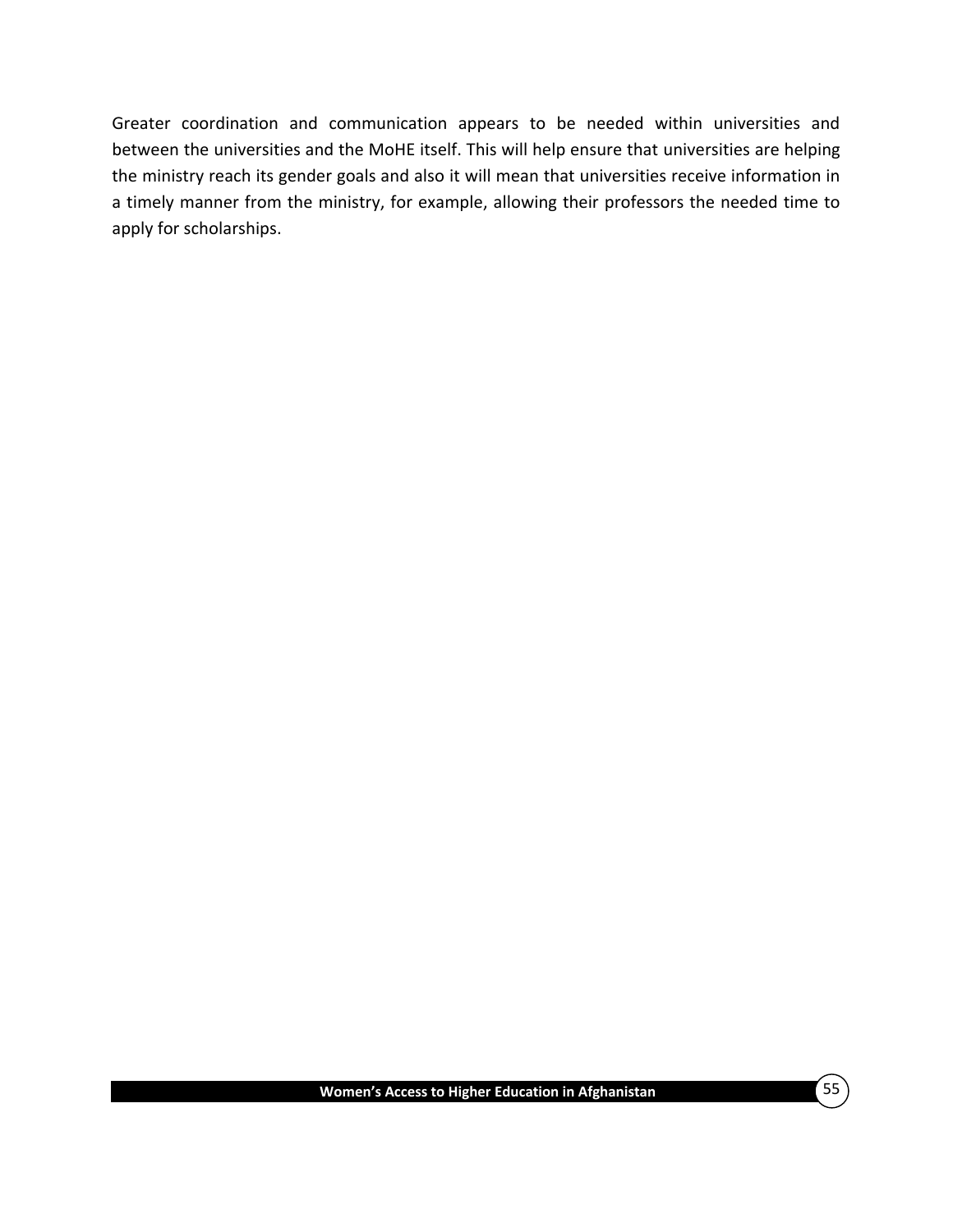# <span id="page-64-0"></span>**Conclusions**

Increasing the number of female university graduates is necessarily going to require a longterm commitment to expanding women's educational possibilities at the primary, secondary, and tertiary levels. The MoE is committed to increasing the quality of instruction at the lower levels, which should have a positive impact on the number of students who are prepared to succeed on the university entrance examination and who are prepared to succeed in a university setting. Efforts such as these are going to make the big differences in the long-term and should be given priority over short-term impact projects.

Afghan women and men have shown the assessment team that there is a great deal of regard and guidance to individuals with higher education, and this indicates that there is a large demand for education that can be met if this enthusiasm is allowed to be expressed and does not need to be repressed due to cultural restraints imposed by others. The more women that obtain a higher degree now, the more possibilities there will be for women in the future. Our assessment shows that educated men and women all said that they would support their own children's' education because they wanted them to have the opportunities that they were provided with.

Some people we spoke with in the different ministries and the funders/implementers expressed concern over the rapidly increasing number of private universities and institutions of higher learning that have been blooming in Kabul and in other cities in Afghanistan. Their concerns regarding the quality of education provided at such institutions is valid and all efforts should be made to ensure good quality, perhaps with a certification program. However, we believe that this rise in private higher education opportunities is a positive sign as it indicates an increasing demand for higher education within the country and increasing opportunities for people to pursue that dream. We believe that every Afghan deserves to have access to a quality higher education in the country's own borders.

The main objective and focus should be on the students and what will work for them. It should be noted, however, that each program implemented should be monitored closely as different environments will produce different results. What is a major barrier in Badakhshan might be but a slight annoyance in Balkh, or vice versa.

Despite women only currently representing 19.9% of all university students in Afghanistan as of 2009-2010, we believe that this can be improved upon. The current trend of increasing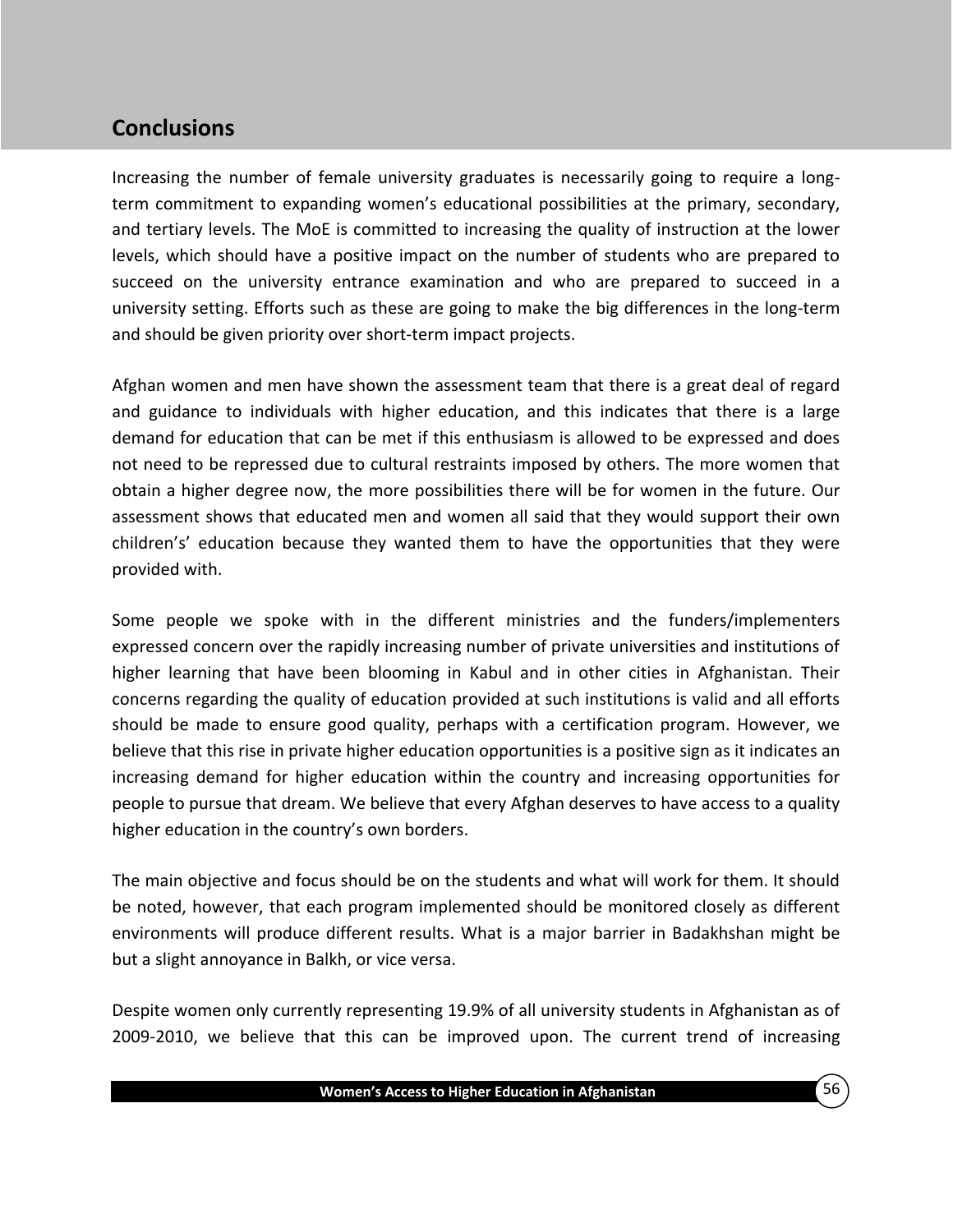numbers of girls applying for the Kankor Examination and for university is a testament to the understanding that higher education can play a positive and crucial role in helping an individual to lead a better life, as was stated by many parents and is believed to contribute towards building a stronger and more developed Afghanistan.

While many barriers prevent women from pursuing a higher degree are complex and can sometimes be compelling, long-term planning and programs can help to ease these barriers and provide the social space, logistical support and incentives to provide Afghan women access to tertiary education.

There is a growing wave of support for women's education in the country which can and should be supported by all education stakeholders, from the primary through tertiary level.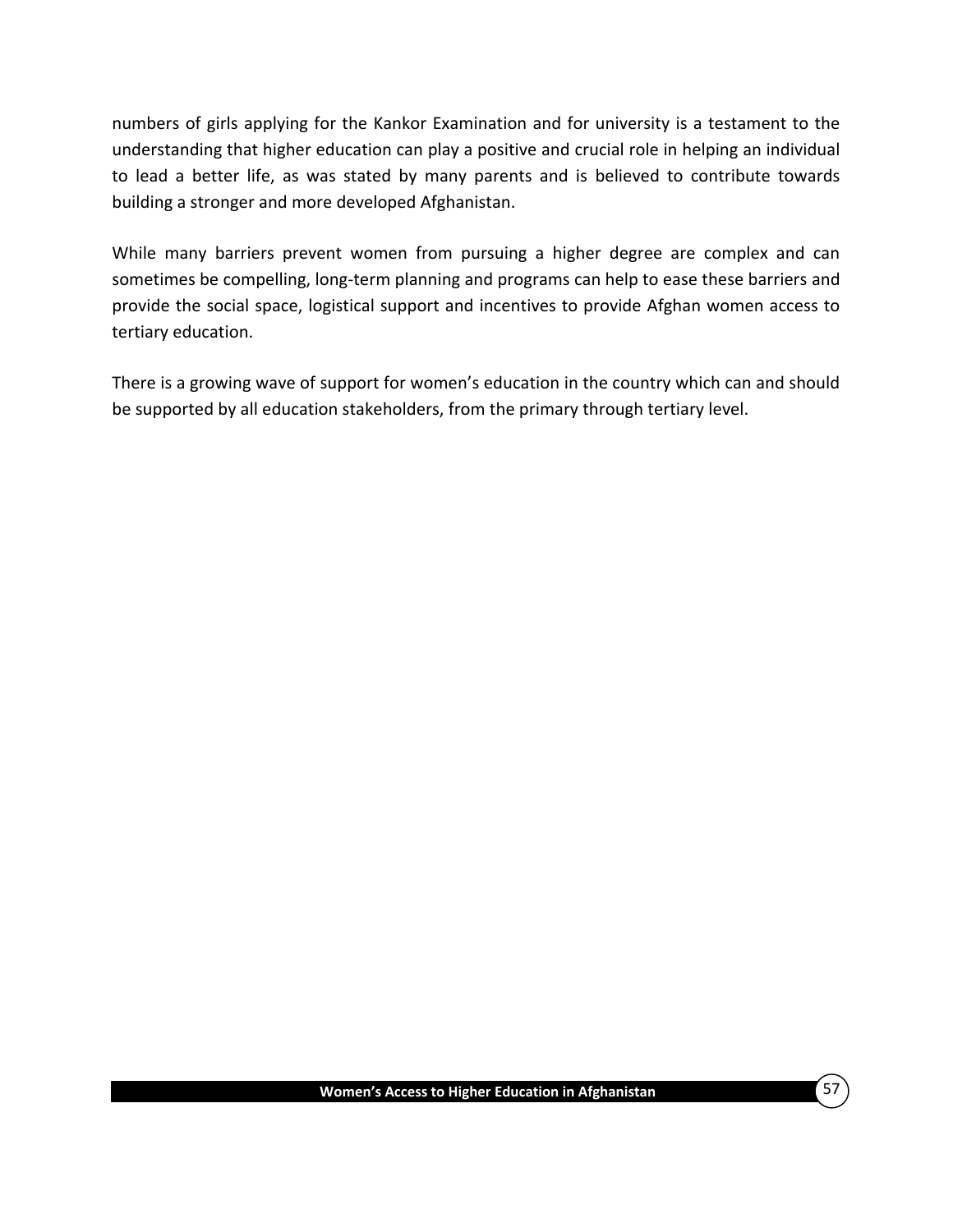#### <span id="page-66-0"></span>**Bibliography**

- <span id="page-66-2"></span>Abdulbaqi, Misbah (2009). Higher Education in Afghanistan. In: Policy Perspectives 6(2 ):(July-December 2009).
- <span id="page-66-11"></span>Afghanistan, Islamic Republic of (2007). National Action Plan for the Women of Afghanistan (NAPWA) 2007-2017. Kabul: Islamic Republic of Afghanistan.
- <span id="page-66-6"></span>Ahmed-Ghosh, Dr. Huma (2003). A History of Women in Afghanistan: Lessons Learnt for the Future Or Yesterday and Tomorrow: Women in Afghanistan. In: Journal of International Women's Studies 4(3):1-14.
- <span id="page-66-9"></span>Arnold, Anthony (1994). The Ephemeral Elite. In: Myron Weiner and Ali Banuazizi (eds.). The Politics of Social Transformation in Afghansitan, Iran, and Pakistan. New York: Syracuse University Press**:** 35-71.
- <span id="page-66-13"></span>Ayubi, Najla (2010). Women's Biggest Problems in Afghanistan, January 27, 2011. The Asia Foundation.
- <span id="page-66-8"></span>Brodsky, Anne E. (2011). Centuries of Threat, Centuries of Resistance: The Lessons of Afghan Women's Resilience. In: Jennifer Heath and Ashraf Zahedi (eds.). Land of the Unconquerable. Berkeley: University of California Press.
- <span id="page-66-3"></span>Burki, Shireen Khan (2011). The Politics of Zan from Amanullah to Karzai: Lessons for Improving Afghan Women's Status. In: Jennifer Heath and Ashraf Zahedi (eds.). Land of the Unconquerable. Berkeley: University of California Press.
- <span id="page-66-7"></span>Centlivres-Demont, Micheline (1994). Afghan Women in Peace, War, adn Exile. In: Myron Weiner and Ali Banuazizi (eds.). The Politics of Social Transformation in Afghansitan, Iran, and Pakistan. New York: Syracuse University Press**:** 333-365.
- <span id="page-66-5"></span>Centlivres-Dermont, Micheline (1994). Afghan Women in Peace, War, and Exile. In: Myron Weiner and Ali Banuuazizi (eds.). The Politics of Social Transformation in Afghanistan, Iran, and Pakistan. Syracuse: Syracuse University Press.
- <span id="page-66-10"></span>Central Intelligence Agency (2011). CIAFactbook: Afghanistan. Accessed June 20, 2011 from [http://www.theodora.com/wfbcurrent/afghanistan/afghanistan\\_economy.html.](http://www.theodora.com/wfbcurrent/afghanistan/afghanistan_economy.html)
- <span id="page-66-4"></span>Gregorian, Vartan (1969). The Emergence of Modern Afghanistan: Politics of Reform and Modernization, 1880-1946. Standford, California: Standford University Press.
- <span id="page-66-12"></span>IRIN (2002). Afghanistan Women Heading Back to Higher Education, February 2002. Accessed June 29, 2011 from [http://www.irinnews.org/printreport.aspx?reportid=17902.](http://www.irinnews.org/printreport.aspx?reportid=17902)
- <span id="page-66-14"></span>IRIN (2005). Afghanistan: Child Marriage Still Widespread, July 13, 2005. Accessed July 5, 2011 from [http://www.irinnews.org/report.aspx?reportid=28727.](http://www.irinnews.org/report.aspx?reportid=28727)

<span id="page-66-1"></span>Islamic Republic of Afghanistan Central Statistics Office (2010). Afghanistan Statistical Yearbook